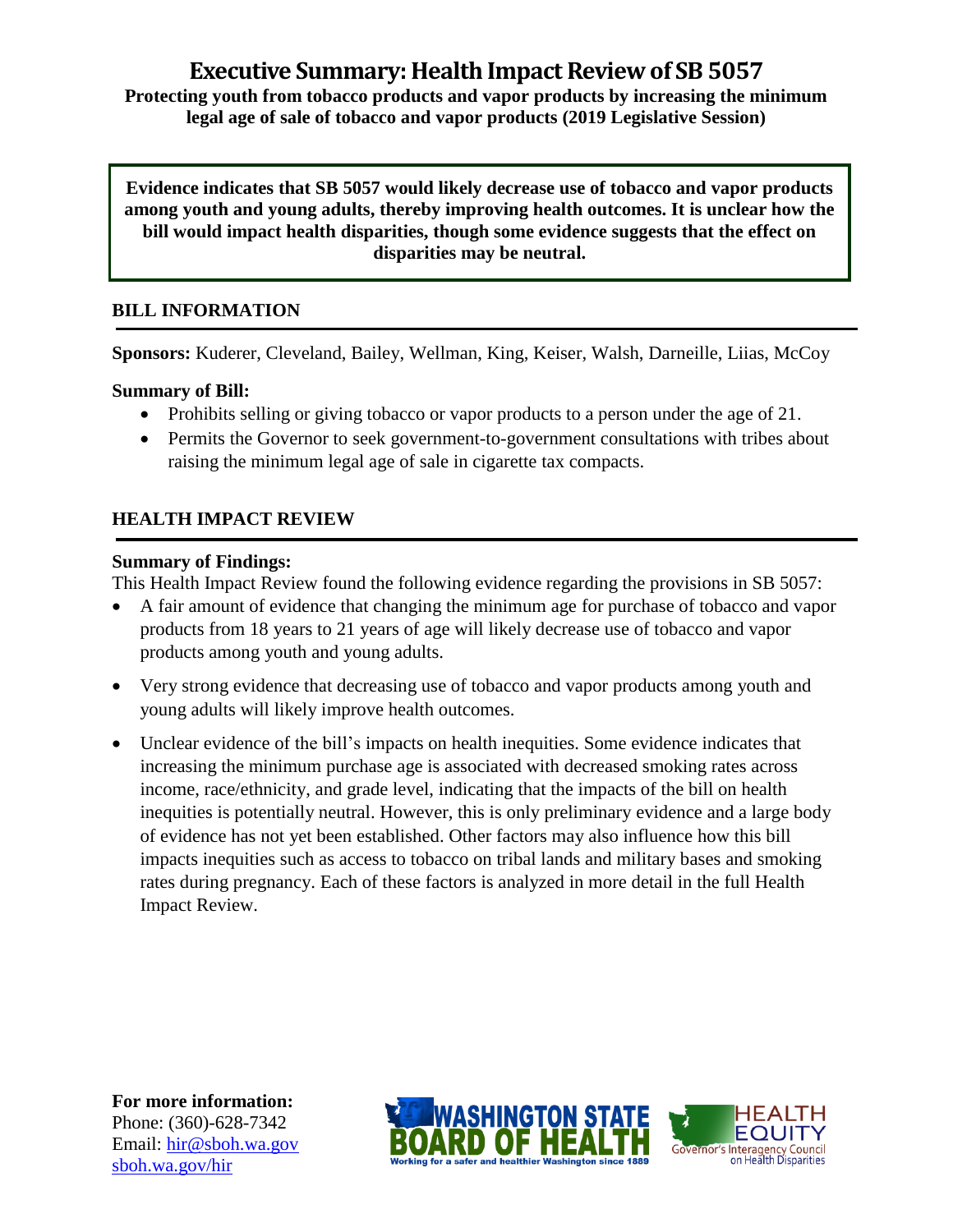# **Health Impact Review of SB 5057**

**Protecting youth from tobacco products and vapor products by increasing the minimum legal age of sale of tobacco and vapor products (2019 Legislative Session)**

January 8, 2019

**Staff contact:** Lindsay Herendeen Phone: (360) 628-6823 Email: [lindsay.herendeen@sboh.wa.gov](mailto:lindsay.herendeen@sboh.wa.gov)

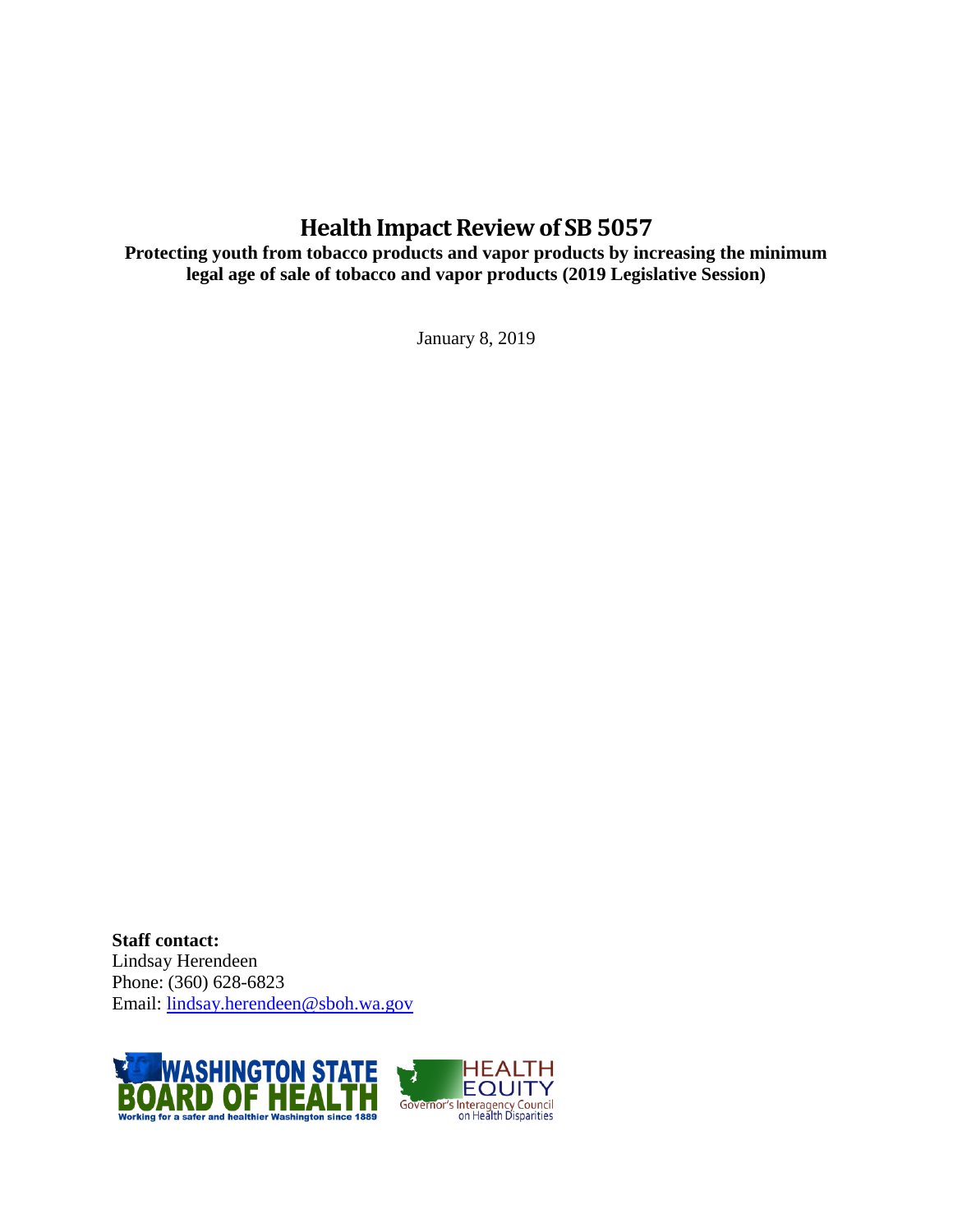## **Acknowledgements**

We would like to thank the key informants who provided consultation and technical support during this Health Impact Review.

# **Contents**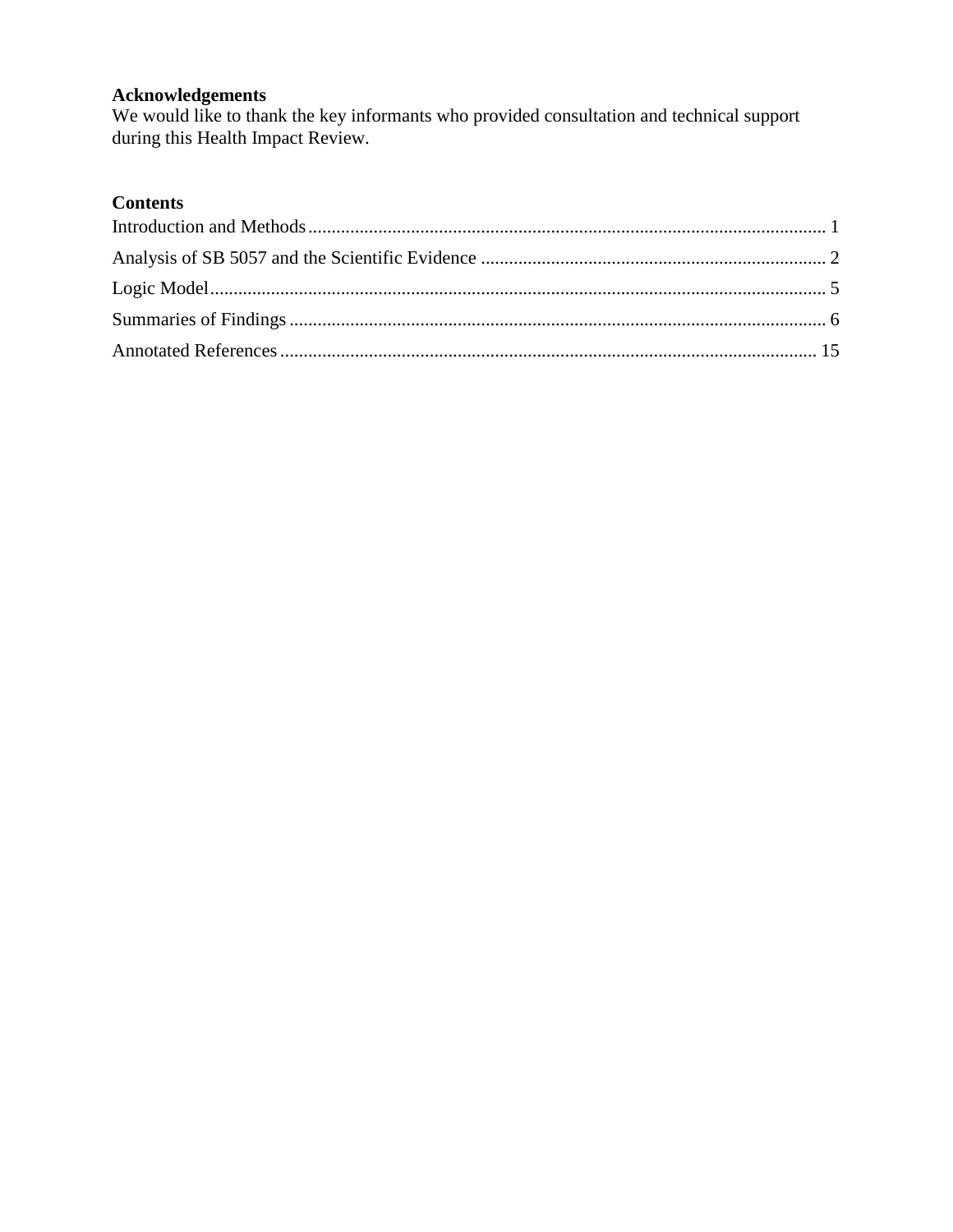#### **Introduction and Methods**

<span id="page-3-0"></span>A Health Impact Review is an analysis of how a proposed legislative or budgetary change will likely impact health and health disparities in Washington State [\(RCW 43.20.285\)](http://apps.leg.wa.gov/rcw/default.aspx?cite=43.20.285). For the purpose of this review 'health disparities' have been defined as the differences in disease, death, and other adverse health conditions that exist between populations [\(RCW 43.20.270\)](http://apps.leg.wa.gov/rcw/default.aspx?cite=43.20.270). This document provides summaries of the evidence analyzed by State Board of Health staff during the Health Impact Review of Senate Bill 5057 [\(SB 5057\)](https://app.leg.wa.gov/billsummary?BillNumber=5057&Year=2019&Initiative=false).

Staff analyzed the content of SB 5057 and created a logic model depicting possible pathways leading from the provisions of the bill to health outcomes. We consulted with experts and contacted key informants about the provisions and potential impacts of the bill. We conducted an objective review of published literature for each pathway using databases including PubMed, Google Scholar, and University of Washington Libraries. More information about key informants and detailed methods are available upon request.

The following pages provide a detailed analysis of the bill including the logic model, summaries of evidence, and annotated references. The logic model is presented both in text and through a flowchart (Figure 1). The logic model includes information on the strength-of-evidence for each relationship. The strength-of-evidence has been defined using the following criteria:

- Not well researched: the review of literature yielded few if any studies or only yielded studies that were poorly designed or executed or had high risk of bias.
- **A fair amount of evidence:** the review of literature yielded several studies supporting the association, but a large body of evidence was not established; or the review yielded a large body of evidence but findings were inconsistent with only a slightly larger percentage of the studies supporting the association; or the research did not incorporate the most robust study designs or execution or had a higher than average risk of bias.
- **Strong evidence:** the review of literature yielded a large body of evidence on the relationship (a vast majority of which supported the association) but the body of evidence did contain some contradictory findings or studies that did not incorporate the most robust study designs or execution or had a higher than average risk of bias; or there were too few studies to reach the rigor of "very strong evidence;" or some combination of these.
- Very strong evidence: the review of literature yielded a very large body of robust evidence supporting the association with few if any contradictory findings. The evidence indicates that the scientific community largely accepts the existence of the association.

This review was subject to time constraints, which influenced the scope of work for this review. The annotated references are only a representation of the evidence and provide examples of current research. In some cases only a few review articles or meta-analyses are referenced. One article may cite or provide analysis of dozens of other articles. Therefore the number of references included in the bibliography does not necessarily reflect the strength-of-evidence. In addition, some articles provide evidence for more than one research question, so are referenced multiple times.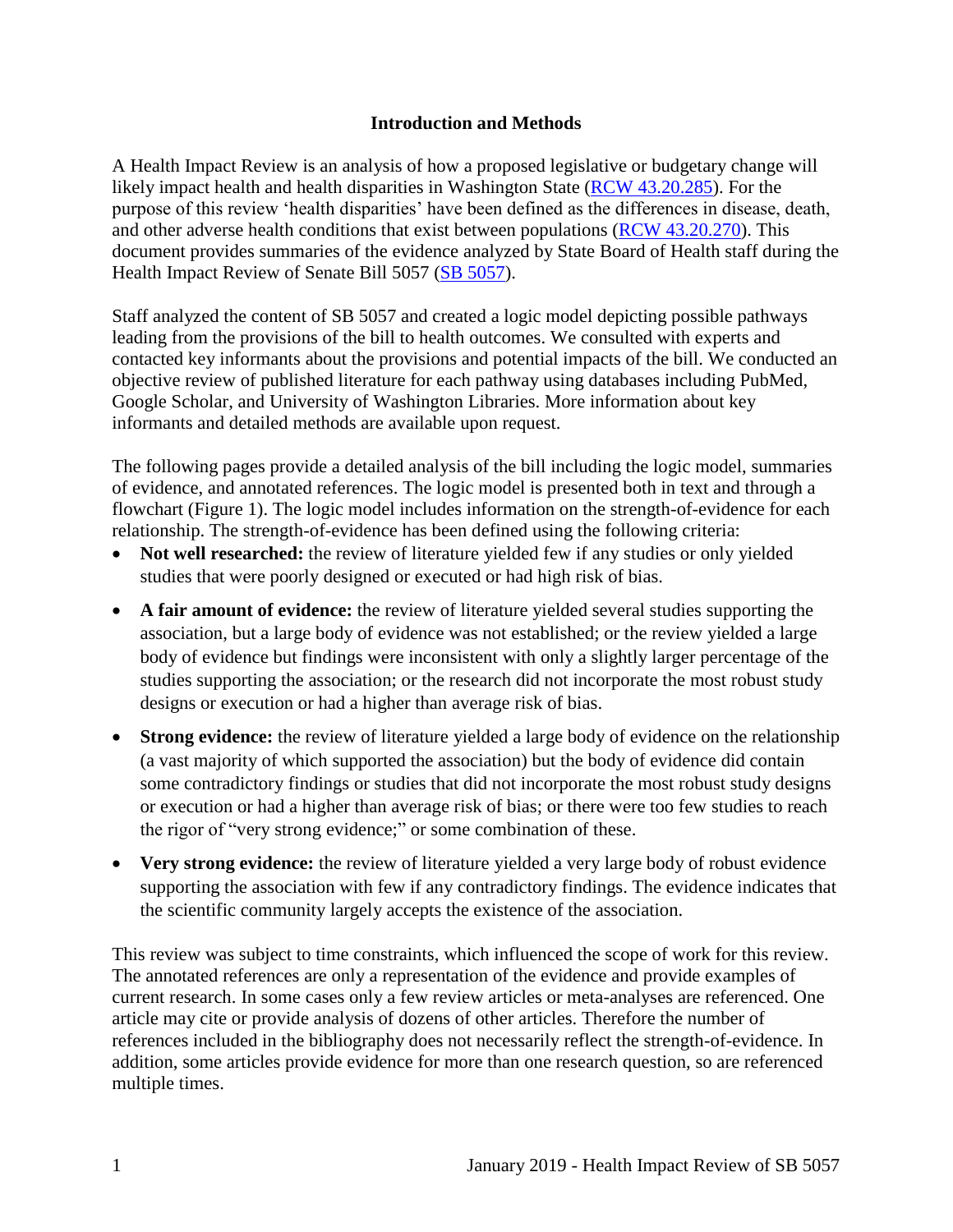#### **Analysis of SB 5057 and the Scientific Evidence**

#### <span id="page-4-0"></span>**Summary of relevant background information**

- In 2018, the U.S. Food and Drug Administration (FDA) took action to reduce youth access to tobacco products. The FDA:
	- o Issued 1,300 warning letters and fines to "retailers who illegally sold JUUL and other e-cigarette products to minors," marking the "largest coordinated enforcement effort in the FDA's history."<sup>1</sup>
	- o Issued letters to the top five-selling e-cigarette brands (which compromise 97% of the U.S. e-cigarette market) requiring each company to submit plans detailing how they will limit marketing and youth access to their product.<sup>1</sup>
	- $\circ$  Launched "The Real Cost" youth e-cigarette prevention campaign.<sup>2</sup>
	- o Issued a directive that all "flavored [electronic nicotine delivery system] products (other than tobacco, mint, and menthol flavors or non-flavored products) must be sold in age-restricted, in-person locations and, if sold online, under heightened practices for age verification."<sup>2</sup>
	- o Issued a Notice of Proposed Rulemaking to ban menthol in combustible tobacco products, including cigarettes and cigars.<sup>2</sup>
- In December 2018, the Office of the Surgeon General issued an advisory about ecigarette use among youth. $3$  The statement noted that, "any e-cigarette use among young people is unsafe, even if they do not progress to future cigarette smoking."<sup>3</sup>

#### **Summary of SB 5057**

- Prohibits selling or giving tobacco or vapor products to a person under the age of 21.
- Permits the Governor to seek government-to-government consultations with tribes about raising the minimum legal age of sale in cigarette tax compacts.

#### **Health impact of SB 5057**

Evidence indicates that SB 5057 would likely decrease use of tobacco and vapor products among youth and young adults, thereby improving health outcomes. It is unclear how the bill would impact health inequities, though some evidence suggests that the effect on inequities may be neutral.

#### **Pathway to health impacts**

The potential pathway leading from the provisions of SB 5057 to decreased health inequities are depicted in Figure 1. There is a fair amount of evidence that changing the minimum age for purchase of tobacco and vapor products from 18 years to 21 years of age will decrease use of tobacco and vapor products among youth and young adults. <sup>4-24</sup> There is very strong evidence that decreasing use of tobacco<sup>[13,](#page-23-0)[33-37](#page-35-0)</sup> and vapor products<sup>25-41</sup> among youth and young adults will improve health outcomes for Washingtonians.<sup>[14,](#page-24-0)[25,](#page-31-0)[42-46](#page-38-0)</sup> It is unclear from available evidence how the bill would impact health inequities. Two studies have found that increasing the minimum purchase age is associated with decreased smoking rates across income, race/ethnicity, and grade level,<sup>[7,](#page-20-0)[9](#page-21-0)</sup> indicating that the impacts of the bill on health inequities is potentially neutral. However,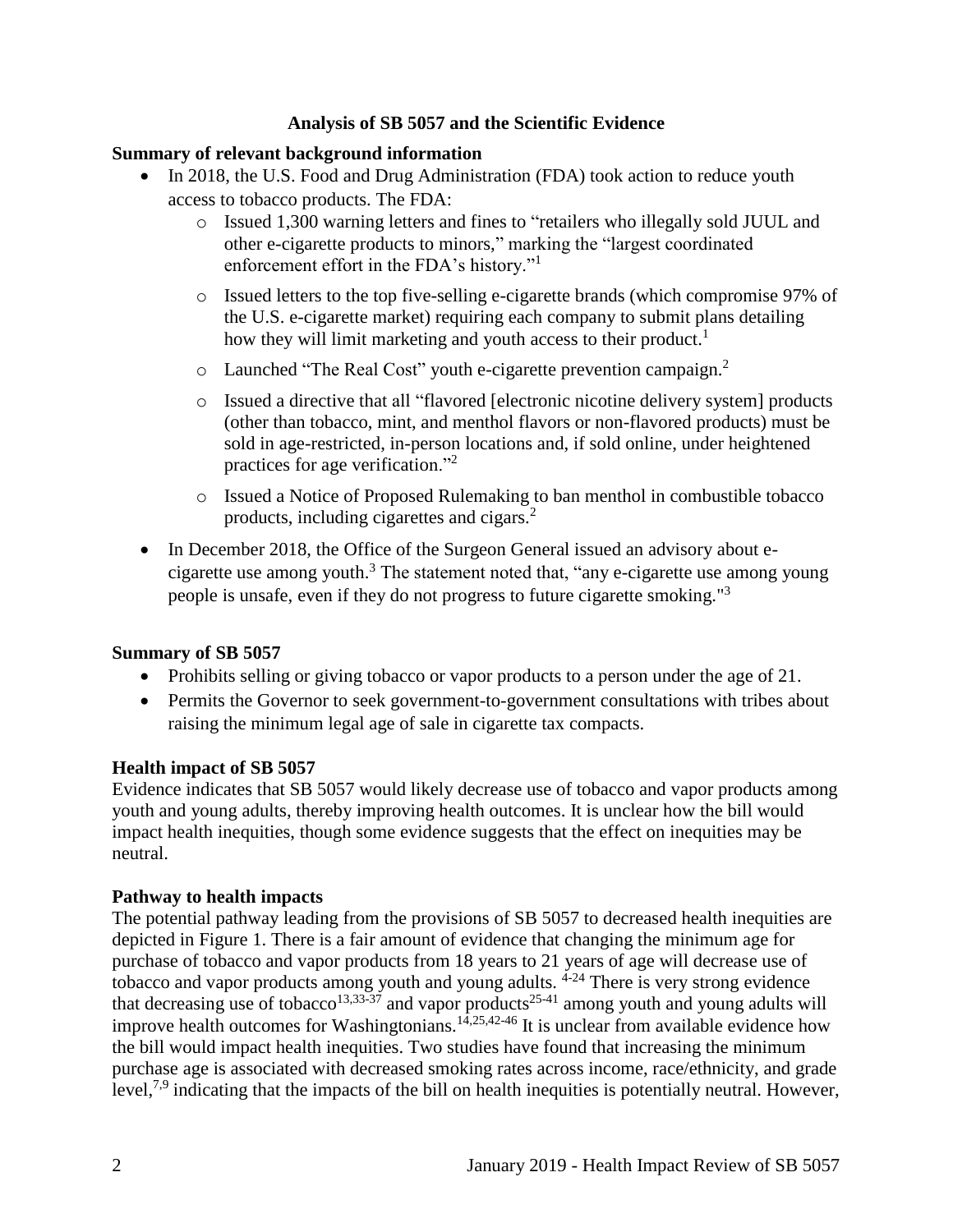this is only preliminary evidence and a large body of evidence has not yet been established. Other factors may also influence how this bill impacts inequities such as access to tobacco on tribal lands and military bases and smoking rates during pregnancy. Each of these factors is analyzed beginning on page six.

Due to time limitations, we only researched the most direct connections between the provisions of the bill and decreased health inequities and did not explore the evidence for all possible pathways. For example, we did not evaluate potential impacts related to:

- Enforcement and compliance efforts for retailers. Some researchers have discussed the importance of adequate enforcement for tobacco retailers to ensure the success of Tobacco 21 laws.<sup>47-49</sup>
- Enforcement of possession laws for youth. Although SB 5057 does not raise the age of youth tobacco possession laws, some members of the community expressed concern that Tobacco 21 enforcement efforts may disproportionately target and negatively impact youth of color. Similarly, in passing Tobacco 21 legislation in 2017, Oregon cited concerns that tobacco possession laws would disproportionately harm communities of color as a reason for choosing not to penalize underage tobacco possession.<sup>49</sup>
- Availability of smoking cessation resources for youth. Community members also expressed concern about increasing the minimum age to purchase tobacco without also increasing youth access to tobacco cessation resources.

## **Magnitude of impact**

Overall, tobacco product use among middle and high school students decreased from 2011 to 2017 nationally.<sup>50</sup> Data from the National Youth Tobacco Survey, administered by the Centers for Disease Control and Prevention (CDC), show that tobacco use decreased from 24.2% of high school students (grades 9-12) in 2011 to 19.6% of high school students in 2017, and from 7.5% of middle school students (grades 6-8) in 2011 to 5.6% of middle school students in 2017.<sup>50</sup> Similarly, the prevalence of ever-trying cigarette smoking significantly decreased from 70.1% of youth in 1991 to 28.9% of youth in 2017.<sup>15</sup> The prevalence of current cigarette use among youth also significantly decreased from 27.5% in 1991 to 8.8% in 2017.<sup>15</sup>

Contrary to these declines, e-cigarette use has increased dramatically among middle and high school students, and e-cigarettes are now the most commonly used tobacco product among youth.<sup>[2,](#page-17-1)[3,](#page-18-0)[26,](#page-31-1)[50](#page-41-0)</sup> E-cigarette use statistically significantly increased from 1.5% of high school students in 2011 to 20.8% of high school students in 2018.<sup>51</sup> For middle school students, 0.6% reported using e-cigarettes in 2011 compared to 4.9% in 2018.<sup>51</sup> The 2016-2017 Youth Risk Behavior Surveillance System also found that 42.4% of students had ever used an electronic vapor product, and 13.2% currently used e-cigarettes.<sup>15</sup> In addition, recent data from CDC found that e-cigarette use increased 78% (from 11.7% to 20.8%) among high school students and 48% (from 3.3% to 4.9%) among middle school students from 2017 to 2018, reversing previous trends suggesting use may be declining.<sup>[2,](#page-17-1)[3,](#page-18-0)[51](#page-42-0)</sup> In a recent Morbidity and Mortality Weekly Report, CDC attributed the increase in e-cigarette use from 2017 to 2018 to "recent popularity of ecigarettes shaped like a USB flash drive, such as JUUL."<sup>51</sup> The Office of the Surgeon General cited evidence that JUUL sales increased 600% from 2016 to 2017.<sup>3</sup>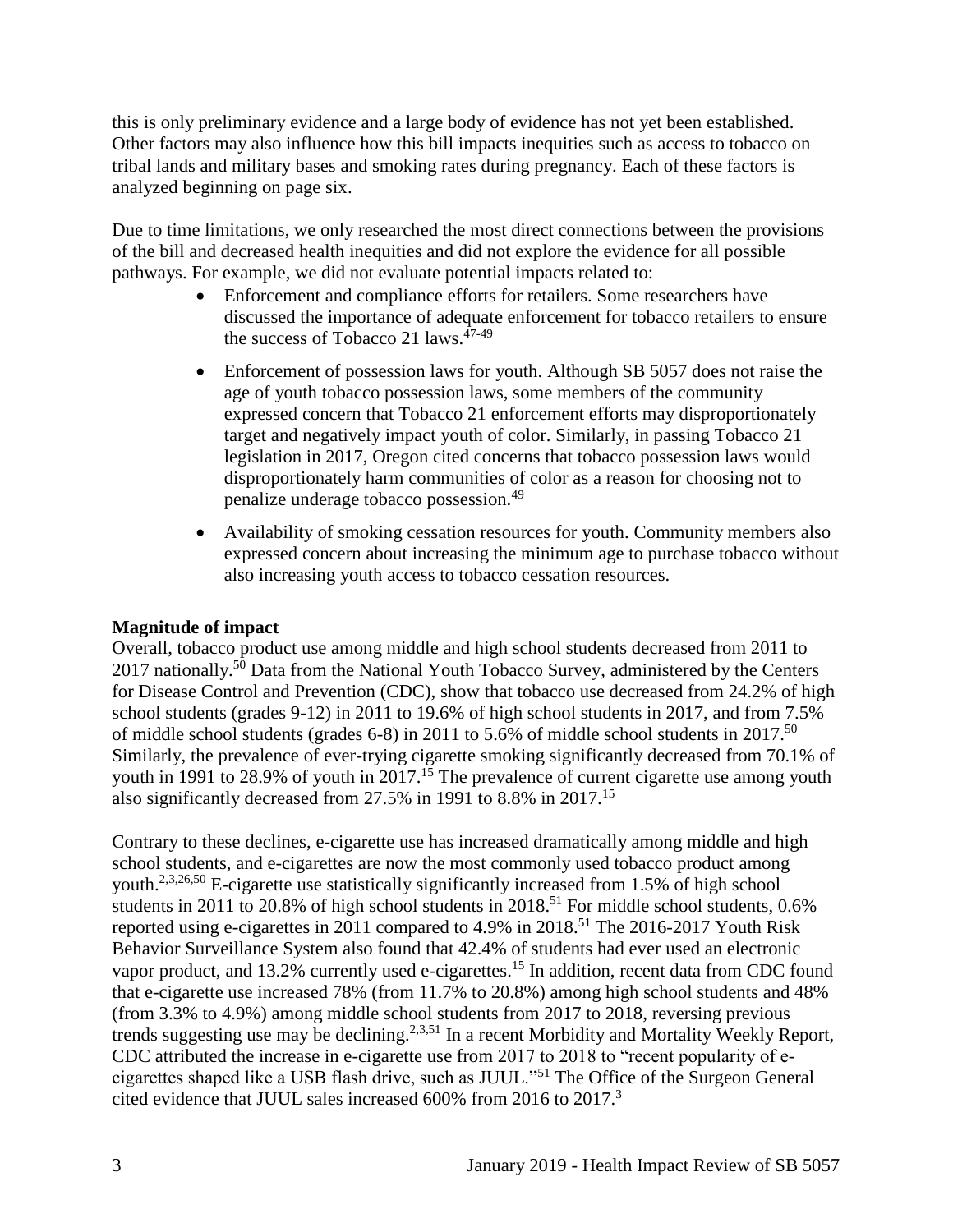As of early 2018, approximately 25% of the U.S. population lived in areas with a Tobacco 21 law.<sup>48</sup> In 2015, the Institute of Medicine (IOM) convened a committee to examine the existing literature and to use modeling to predict the likely impacts of increasing the minimum purchase age for tobacco to 21 years of age.<sup>4</sup> The committee's modeling was informed by existing scientific literature and estimated that raising the tobacco purchase age to 21 would reduce tobacco initiation, including a 12.5-18% reduction for those under 15 years of age; a 20.8-30% reduction for those 15-17 years; and a 12.5-18% reduction for those 18-20 years.<sup>4</sup>

Decreased smoking initiation rates would likely lead to significant health impacts in the long term. With an age increase to 21, IOM modeling predicted that by 2040-2059 there would be a 0.2-0.8% reduction in deaths (8.2-9.9% by 2080-2099); 0.5% reduction in years of life lost (9.3% by 2080-2099); 0.3% reduction in lung cancer deaths (10.5% by 2080-2099); 12.2% reduction in low birth weight cases; 13% reduction in pre-term birth cases; and 18.5% reduction in sudden infant death syndrome (SIDS) cases.<sup>4</sup> Based on this report, Washington State Department of Health projected that if the minimum age for purchasing tobacco was raised from 18 to 21 in Washington, the policy would reduce adverse birth outcomes, including preterm birth by 4.3% (53 cases) and low birth weight by 4.1% (88 cases).<sup>52</sup> These reductions would save approximately \$2 billion to \$3 billion in healthcare costs in the first five years after the minimum purchase age for tobacco was raised to 21.<sup>52</sup>

Lastly, unpublished data from the Washington State Administrative Office of the Courts showed that 432 youth under the age of 18 were charged with a civil infraction for possessing tobacco between 2011 and 2017 under [RCW 70.155.080](https://app.leg.wa.gov/rcw/default.aspx?cite=70.155.080) (personal communication, Administrative Office of the Courts, January 2018). While SB 5057 does not raise the age of youth tobacco possession laws, the impact of raising the minimum purchase age for tobacco on the number of youth charged with a civil infraction is unknown. Some members of the community have expressed concern that enforcement efforts may disproportionately target youth of color. The data provided by the Administrative Office of the Courts for race/ethnicity and sex are selfreported, and the dataset is not complete enough to run further analyses to examine potential differences by these demographics.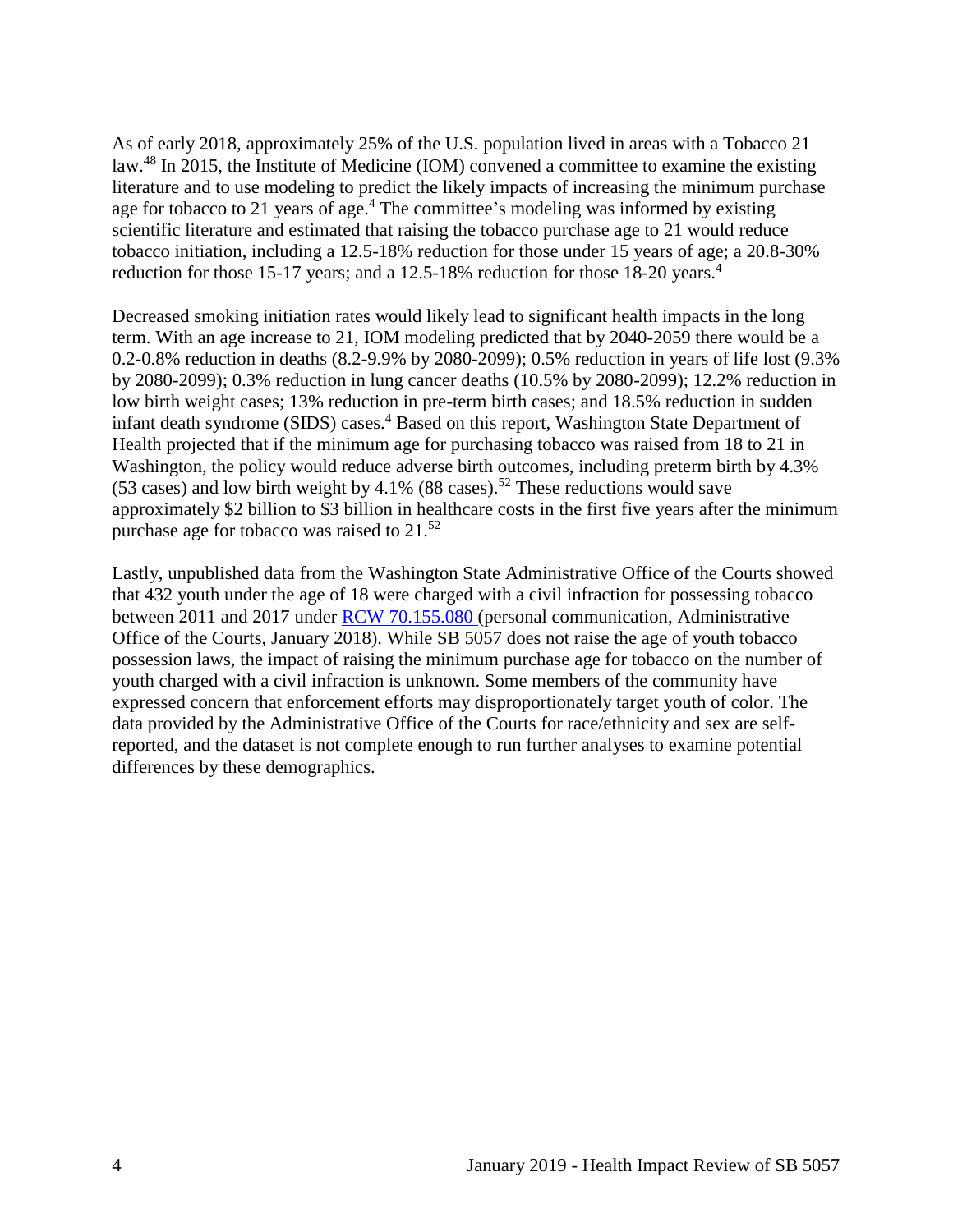#### **Logic Model**



<span id="page-7-0"></span>*\*See page 6 for a detailed analysis of potential impacts of SB 5057 on health inequities.*

**Figure 1**

**Protecting youth from tobacco products and vapor products by increasing the minimum legal age of sale for tobacco and vapor products**

**SB 5057**

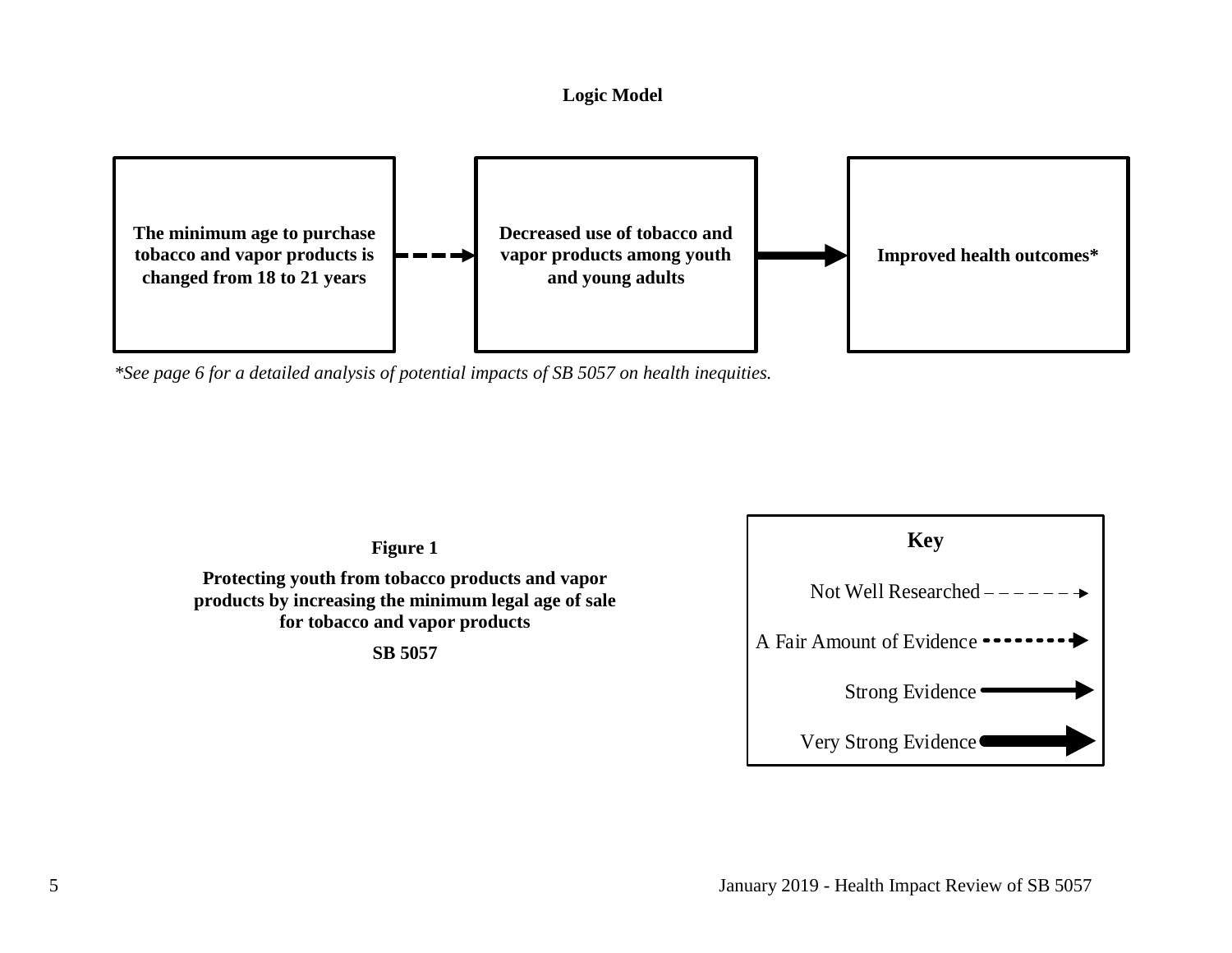#### **Summaries of Findings**

#### <span id="page-8-0"></span>**Will changing the minimum age for purchase of tobacco and vapor products from 18 years to 21 years of age decrease use of tobacco and vapor products among youth and young adults?**

There is a fair amount of evidence, including results from evaluations of tobacco 21 policies in Needham, Massachusetts, New York City, and California, that changing the minimum age for purchase of tobacco and vapor products from 18 years to 21 years of age will likely decrease use of tobacco and vapor products among youth and young adults.<sup>4-24</sup>

In April 2005, Needham, Massachusetts raised the minimum purchase age for tobacco to 21 years. An analysis of the impact of this legislation demonstrated that from 2006 to 2010, the smoking rate among high school students in Needham decreased by 47%.<sup>7</sup> This reduction was significantly greater than the reductions seen in 16 comparison communities who had not raised the purchase age. $<sup>7</sup>$ </sup>

Further, New York City began enforcing a Tobacco 21 purchase age in August 2014 and unpublished data provided by the New York City Department of Health and Mental Hygiene demonstrated a decrease in public high school student smoking rates from 8.2% in 2013 to 5.8% in 2015 (personal communication, New York City Department of Health and Mental Hygiene, November 2016). Similarly, a formal analysis of the policy found that adolescent tobacco use statistically significantly decreased ( $p < 0.05$ ) after New York City raised the minimum purchase age to 21, though the decline was small (1.04 percentage points, or  $3\%$ ).<sup>17</sup> However, tobacco use decreased at a greater rate for the rest of New York State (9.39 percentage points,  $p < 0.001$ ) than for New York City.<sup>17</sup> In addition, although tobacco use in New York State and New York City both decreased overall, in 2016, rates of youth tobacco use in New York State were actually lower than rates in New York City.<sup>17</sup> These findings suggest that "increasing the [minimum legal] purchase age] to 21 years in [New York City] did not accelerate reductions in youth tobacco use any more rapidly than declines observed in comparison sites."<sup>17</sup>

The authors note that findings from New York City may indicate that the policy "may have been rendered less effective because of poor retailer compliance and illicit tobacco supplies."<sup>17</sup> An earlier analysis of retailer compliance with tobacco control laws before and after New York City passed their Tobacco 21 law found that retailer compliance actually decreased after the law went into effect, and that retailer compliance with identification checks significantly decreased from 71% to 62% after implementation. <sup>47</sup> The authors pointed out that retailer compliance is important to ensure the success of Tobacco 21 laws, and noted that New York City did not appropriate any additional funding to ensure retailer compliance when they passed Tobacco 21 laws in  $2014$ .<sup>[47,](#page-40-0)[48](#page-40-1)</sup>

On the contrary, although California's Tobacco 21 policy has not been in place long enough to evaluate the impact on youth tobacco use, preliminary data suggests high levels of policy awareness and acceptance among retailers and youth.<sup>16</sup> Retail violation rates in California statistically significantly decreased from 10.3% before raising the minimum purchase age to 21 to 5.7% after the law, with illegal tobacco sales to 15-16 year olds decreasing significantly.<sup>16</sup>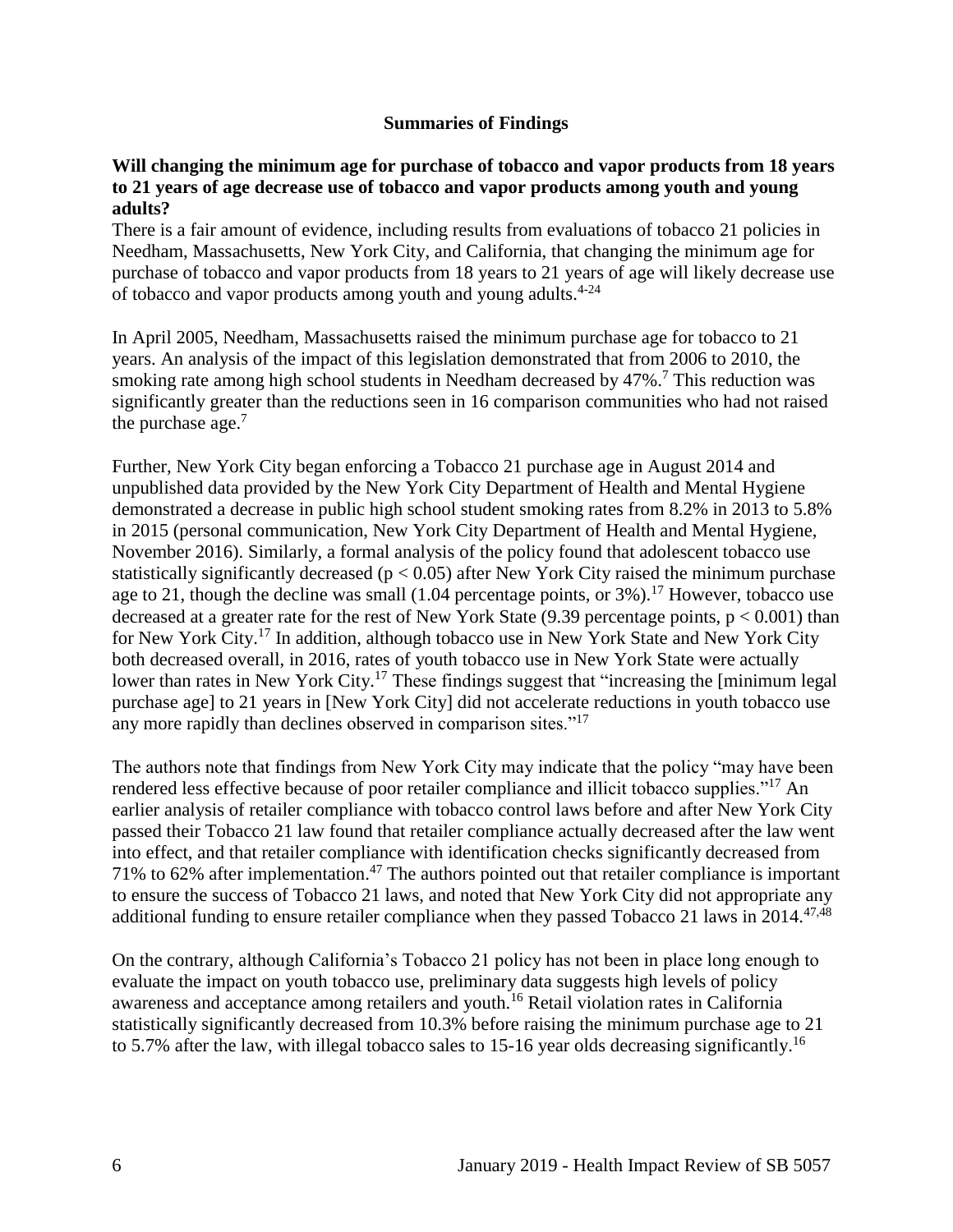Researchers have also evaluated the impact of setting a national minimum purchase age for ecigarettes. In 2016, the FDA prohibited the sale of e-cigarettes to individuals younger than 18. While research has showed mixed results about whether setting a minimum legal sales age for ecigarettes leads to increased or decreased *cigarette* smoking among adolescents, some current studies have found that restricting access to e-cigarettes has reduced *cigarette* smoking among youth.[18,](#page-27-0)[19](#page-28-0)

While not fully generalizable to tobacco and vaping purchase policies, a separate body of evidence has documented that policy changes that raise the minimum purchase age for alcohol have decreased alcohol consumption.<sup>[10,](#page-21-1)[12](#page-23-1)</sup> These studies also provide some insight into the potential impacts of raising the minimum purchase age for tobacco and vaping products.

While the impact on youth tobacco use has been mixed, another goal of raising the minimum purchase age for tobacco and vapor products is to prevent or delay initiation of smoking among youth and young adults. While analysis of the National Survey on Drug Use and Health indicate that cigarette initiation among 12-17 year olds has significantly decreased from 2002 to 2015, the authors found that cigarette initiation was highest among  $18-21$  year olds for this time period.<sup>20</sup> They suggest that raising the minimum purchase age to 21 could be one option, "to improve and enforce policies to reduce first initiation among the young adult population."<sup>20</sup>

In addition, removing some of the availability of these products by raising the minimum purchase age of tobacco and vapor products may also decrease initiation and use. The 2016-2017 Youth Risk Behavior Surveillance System survey found that, of students currently using electronic vapor products, 13.6% had gotten their own products by buying them in a store.<sup>15</sup> A separate survey of over 1,700 youth aged 15 to 17 who reported vaping in the past 30 days found that 78.2% owned their own vaping device, with 32.2% purchasing their device online and 22.3% purchasing it in a vapor shop or lounge.<sup>21</sup> A survey with 9<sup>th</sup> and 12<sup>th</sup> grade students in California found that 9.3% reported buying tobacco products (including hookah, e-cigarettes, and cigarettes) from retailers directly.<sup>22</sup>

Social availability was also a large access point, with 72.8% of youth reporting using someone else's vaping device in the past 30 days, and 80.5% who borrowed stating that they borrowed from a friend.<sup>21</sup> A survey with 9<sup>th</sup> and  $12<sup>th</sup>$  grade students in California found that 55% reported getting tobacco products (including hookah, e-cigarettes, and cigarettes) from peers.<sup>22</sup> Similarly, data from the 2016 Washington State Healthy Youth Survey indicate that 34.6% of Washington  $10<sup>th</sup>$  graders say that it would be either "very easy" or "sort of easy" to access cigarettes.<sup>23</sup> The survey found that 76% of Washington  $10<sup>th</sup>$  graders who used cigarettes said they received cigarettes from "social or other" sources including friends and family members.<sup>23</sup> One researcher suggested that, "social sources might be even more important for vaping than for smoking cigarettes; cigarette smokers likely get cigarettes from other people only when they do not possess their own, but vapers use others' devices even when they have their own."<sup>21</sup>

Although the evidence on the effects of minimum tobacco purchase ages have focused specifically on smoking rates among youth and young adults, it is possible that raising the minimum purchase age could also decrease smoking rates among older adults in the future.<sup>18</sup> Research indicates that 95% of adult smokers begin smoking before they turn 21<sup>53</sup> and early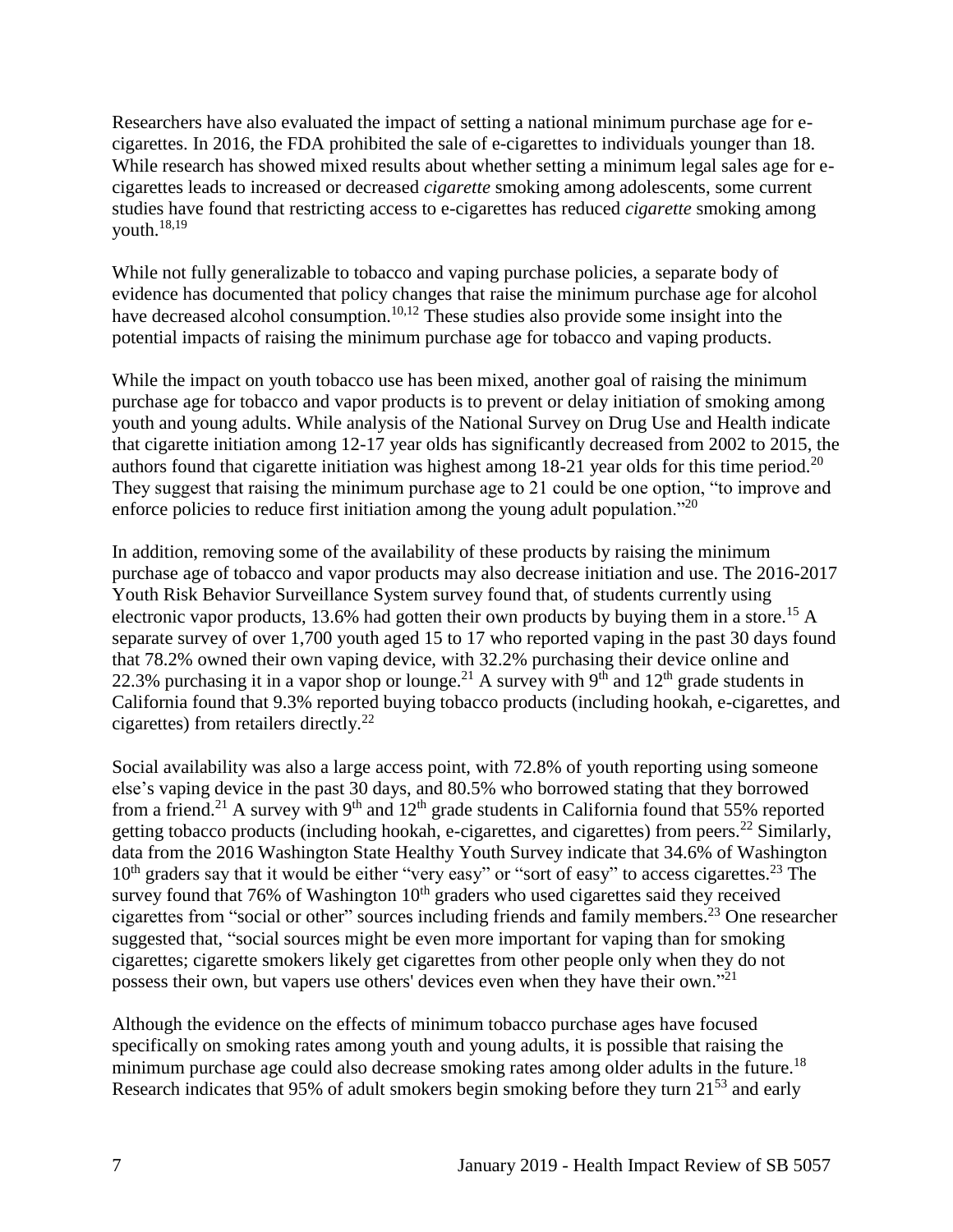smoking onset is associated with greater likelihood of addiction and decreased likelihood of cessation.<sup>[2](#page-17-1)[,24](#page-30-0)</sup> Therefore, declines in the tobacco and vaping use rates associated with increasing the minimum purchase age for tobacco and vaping products may extend beyond the age groups directly impacted by the change.

Overall, there is a fair amount of evidence that increasing the minimum purchase age from 18 to 21 may decrease youth tobacco use, delay smoking initiation, and reduce access to tobacco products for youth and young adults.

## **Will decreasing use of tobacco and vapor products among youth and young adults improve health outcomes?**

There is very strong evidence that decreasing use of tobacco and vapor products among youth and young adults will likely improve health outcomes for these individuals, as well as for other individuals who would have been exposed to secondhand smoke or smoking in utero. [14,](#page-24-0)[25-46](#page-31-0)

Tobacco use is the leading cause of preventable disease and death in the U.S. $^{42}$  A very strong body of evidence has shown a causal link between combustible cigarette smoking and diseases in nearly every organ, diminished health status, exacerbation of asthma, inflammation, impaired immune function, age-related macular degeneration, harms to the fetus, diabetes, erectile dysfunction, arthritis, cancer, and premature death.<sup>14</sup> CDC has found that tobacco use is causally associated with at least 12 types of cancer, including cancer of the oral cavity and pharynx; esophagus; stomach; colon and rectum; liver; pancreas; larynx; lung, bronchus, and trachea; kidney and renal pelvis; urinary bladder; cervix; and acute myeloid leukemia.<sup>42</sup> Other research found that higher average cigarette use during adolescence was associated with poorer academic performance, mental health, physical health, and social functioning as well as with greater academic unpreparedness, physical ailments, and delinquency.<sup>44</sup> Research has also shown that secondhand smoke causes SIDS, respiratory infections, ear infections, asthma attacks in infants and children, coronary heart disease, stroke, and lung cancer in adult non-smokers.<sup>[14,](#page-24-0)[43](#page-38-1)</sup>

While the health outcomes of cigarettes are well-established, evidence related to the impact of ecigarette use on health is still emerging. Although e-cigarettes pose less risk to individuals than combustible cigarettes,  $25-27$  the use of e-cigarettes has been shown to have negative impacts on health for youth and young adults,  $1-3,26,28$  $1-3,26,28$  $1-3,26,28$  and there is very strong evidence that decreased vaping rates would lead to improved health outcomes.25-41

In a 2018 report about the public health consequences of e-cigarettes, the National Academy of Sciences stated that, although e-cigarette use poses less risk to individuals than combustible cigarettes, there is conclusive evidence that use of e-cigarettes has multiple impacts on health.<sup>26</sup> They found evidence that e-cigarettes can explode and cause burns and injuries; intentional or accidental exposure to e-liquids can result in seizures, anoxic brain injury, vomiting, lactic acidosis, and other effects; and intentionally or unintentionally drinking or injecting e-liquids can be fatal.<sup>26</sup> From 2011 to 2017 the Washington Poison Center received 2,966 total cases related to nicotine exposure among children 0 to 12 years of age.<sup>29</sup> The majority of cases were in children under 5, and 22% of cases were related to e-cigarettes.<sup>29</sup> Children were primarily exposed through ingestion, and experienced symptoms like vomiting, coughing/choking, drowsiness/lethargy, and pallor.<sup>29</sup>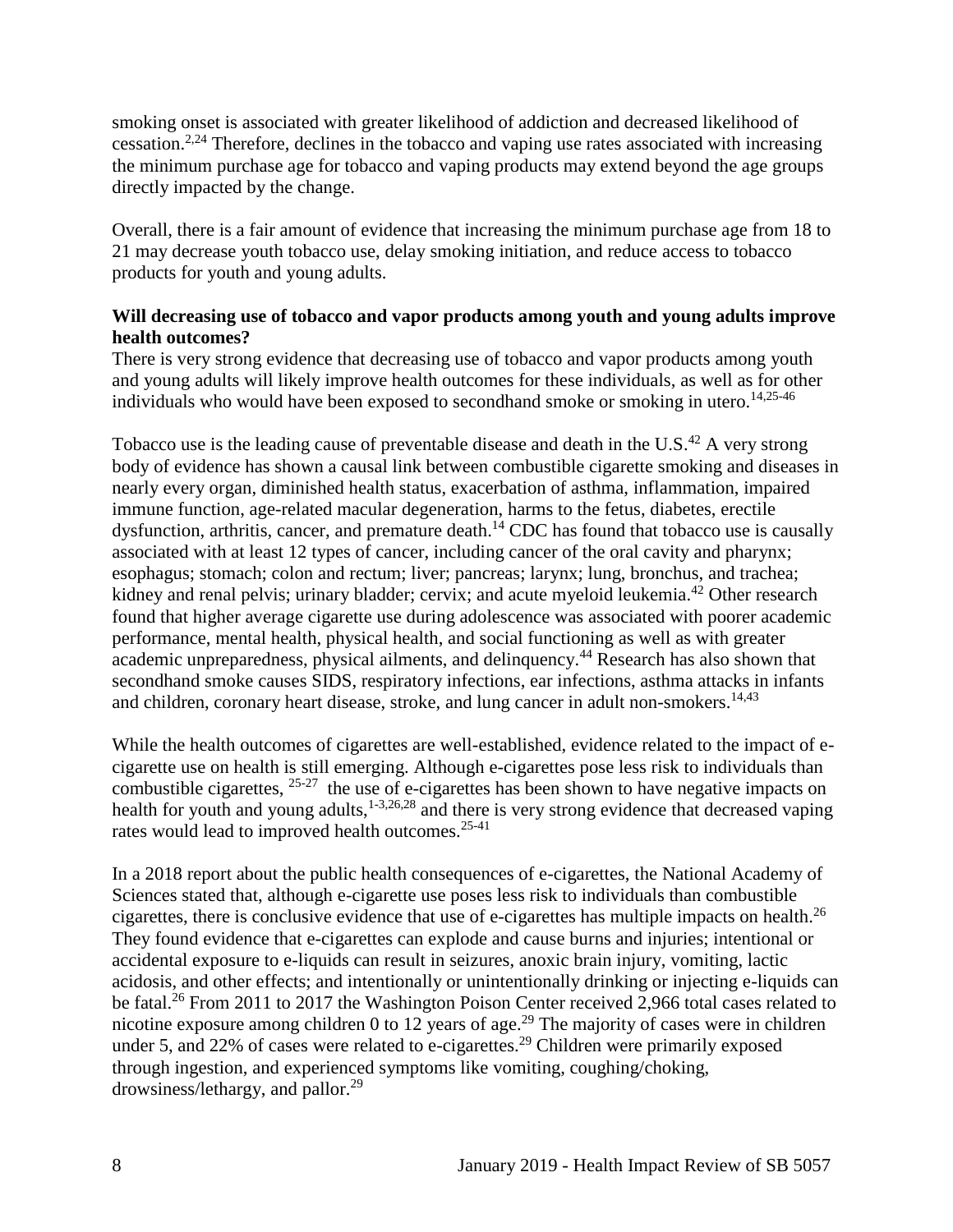The National Academy of Sciences also found substantial evidence that e-cigarette use results in symptoms of dependence on e-cigarettes, formation of reactive oxygen species/oxidative stress, increased heart rate shortly after nicotine intake, and exposure to chemicals capable of causing DNA damage and mutagenesis, suggesting the possibility that long-term exposure could increase risk of cancer and adverse reproductive health outcomes.<sup>26</sup> Overall, the report concluded that ecigarettes contain and emit numerous potentially toxic substances (e.g., metals, mercury, formaldehyde, and other cancer-causing nitrosamines),<sup>[4,](#page-18-1)[26](#page-31-1)</sup> and that nicotine intake among adult e-cigarette users is comparable to intake from combustible tobacco cigarettes.<sup>26</sup> Similarly, a study of adolescents aged 13-18 years old who use e-cigarettes found that, compared to nonusers, users had three times greater levels of five volatile organic compounds in their urine and saliva, most of which are known carcinogens.<sup>30</sup>

Additional emerging research also supports the IOM finding that smoking e-cigarettes is associated with adverse effects such as airway and lung obstruction and harms at the cellular level.<sup>28</sup> One study demonstrated that a single exposure to cinnamaldehyde flavoring in ecigarettes impairs lung function, potentially resulting in the development or exacerbation of respiratory disease.<sup>[32,](#page-34-0)[54](#page-42-1)</sup> Other research has found that e-cigarette use is independently and significantly associated with increased odds of heart attack.<sup>31</sup> Lastly, recent studies have found that e-cigarette devices emit particulate matter, and that passive or secondhand exposure to vaping products could impact health.<sup>[41,](#page-38-2)[55](#page-43-0)</sup> A study among youth in Florida found that secondhand exposure to aerosol from electronic nicotine delivery systems was associated with higher odds of asthma attacks among youth with asthma.<sup>55</sup>

The National Academy of Sciences stated that, "the net public health effect, harm or benefit, of e-cigarettes depends on three factors: their effect on youth initiation of combustible tobacco products, their effect on adult cessation of combustible tobacco products, and their intrinsic toxicity."<sup>26</sup> There is mixed evidence that e-cigarettes provide opportunity for cessation for adult combustible cigarette smokers.<sup>[2](#page-17-1)[,26](#page-31-1)</sup> While some studies suggest that e-cigarettes may be useful cessation tools or may help smokers decrease their use of combustible cigarettes, other studies have found that e-cigarette use is associated with a decreased likelihood of quitting combustible cigarettes and increased consumption of combustible cigarettes.33-36 A 2016 meta-analysis concluded that e-cigarettes, as they are currently being used, are actually associated with lower quit rates among adult combustible cigarette smokers.<sup>36</sup>

In addition, there is substantial evidence that use of e-cigarettes among youth is associated with future use of combustible cigarettes,  $26,37,38$  $26,37,38$  $26,37,38$  potentially increasing risk of long-term negative health outcomes and resulting in an overall net negative impact on public health. $2.26$  $2.26$  Evidence suggests that youth and young adults who start using e-cigarettes may be more likely than their peers to begin using combustible cigarettes and other tobacco products.<sup>[39,](#page-37-1)[40](#page-38-3)</sup> In a national survey of 12 to 17 year olds, researchers found that ever-using e-cigarettes was associated with 2.53 times greater odds of subsequently smoking cigarettes.<sup>37</sup> Another study found that using ecigarettes was strongly and consistently associated with greater risk of cigarette smoking initiation among youth and young adults, and that e-cigarette use was an independent risk factor for cigarette smoking, even after controlling for multiple additional risk factors.<sup>38</sup>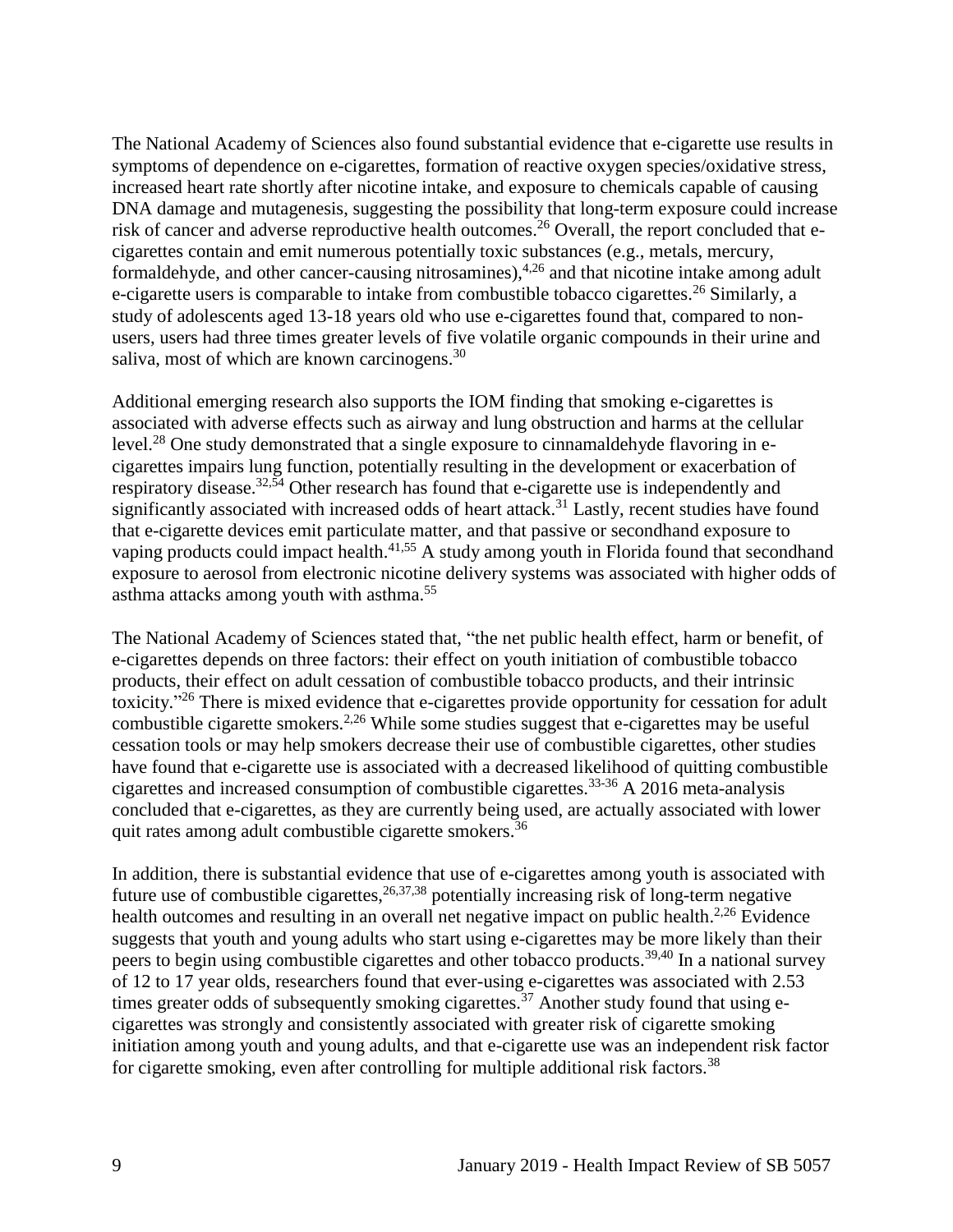Beyond the youth who are directly impacted by this bill, SB 5057 may also provide health benefits to infants and children who would potentially be exposed to secondhand smoke or smoking in utero. Data from the Pregnancy Risk Assessment Monitoring System (PRAMS) from 2010-2012 indicate that smoking rates among pregnant women before and during pregnancy are highest among mothers younger than 20 (36%) and remain high for mothers 20 to 24 years of age (32%).<sup>45</sup> Since women may not be aware that they are pregnant until several weeks into their pregnancy, the smoking rates in the months leading up to pregnancy may impact fetal development and growth.<sup>45</sup> One study found that young mothers living in an area with a higher tobacco purchase age during pregnancy actually had better birth outcomes than their counterparts. 46

Overall, there is very strong and consistent evidence that decreasing use of tobacco and vapor products among youth and young adults will likely improve health outcomes.

## **Will improving health outcomes for youth and young adults impact health inequities?**

It is unclear from the available evidence how increasing the minimum tobacco and vaping product purchase age to 21 would likely impact health inequities. Two studies have found that increasing the minimum purchase age is associated with decreased smoking rates across income, race/ethnicity, and grade level,<sup>[7,](#page-20-0)[9](#page-21-0)</sup> indicating that the impacts of the bill on health inequities is potentially neutral. However this is only preliminary evidence and a large body of evidence has not yet been established.

We did not identify any evidence suggesting that increasing the minimum purchase age would increase smoking rates among any population. Given the lack of evidence regarding impacts across subpopulations, if an increase in the purchase age *did* lead to an increase in inequities, it would likely be a result of a disproportionate *positive* impact for communities with lower tobacco and vaping rates. There would still likely be a positive effect for all communities. Any observed increases in inequities as a result of smaller declines in smoking rates in some subpopulations could potentially be addressed through culturally and linguistically appropriate tobacco and vaping prevention interventions tailored to those populations.

While little research has looked at the impacts of increasing the minimum purchase age across subpopulations, inequities in smoking rates and tobacco use are well-documented and presented below.

#### *Inequities by race/ethnicity*

Evidence indicates that rates of smoking and age at initiation of cigarette use vary by race/ethnicity. Nationally, by pooling data from the National Youth Tobacco Survey from 2014 to 2017, CDC found that ever-use and current use of tobacco products was highest among American Indian/Alaska Native (AI/AN) and Native Hawaiian and Other Pacific Islander youth.<sup>56</sup> Of tobacco products used, e-cigarettes were the most common ever-used and currently used product overall and among all racial/ethnic groups except AI/AN and blacks.<sup>56</sup> AI/AN youth most commonly had ever-used cigarettes, and black youth most commonly had ever-used and currently used cigars.<sup>56</sup>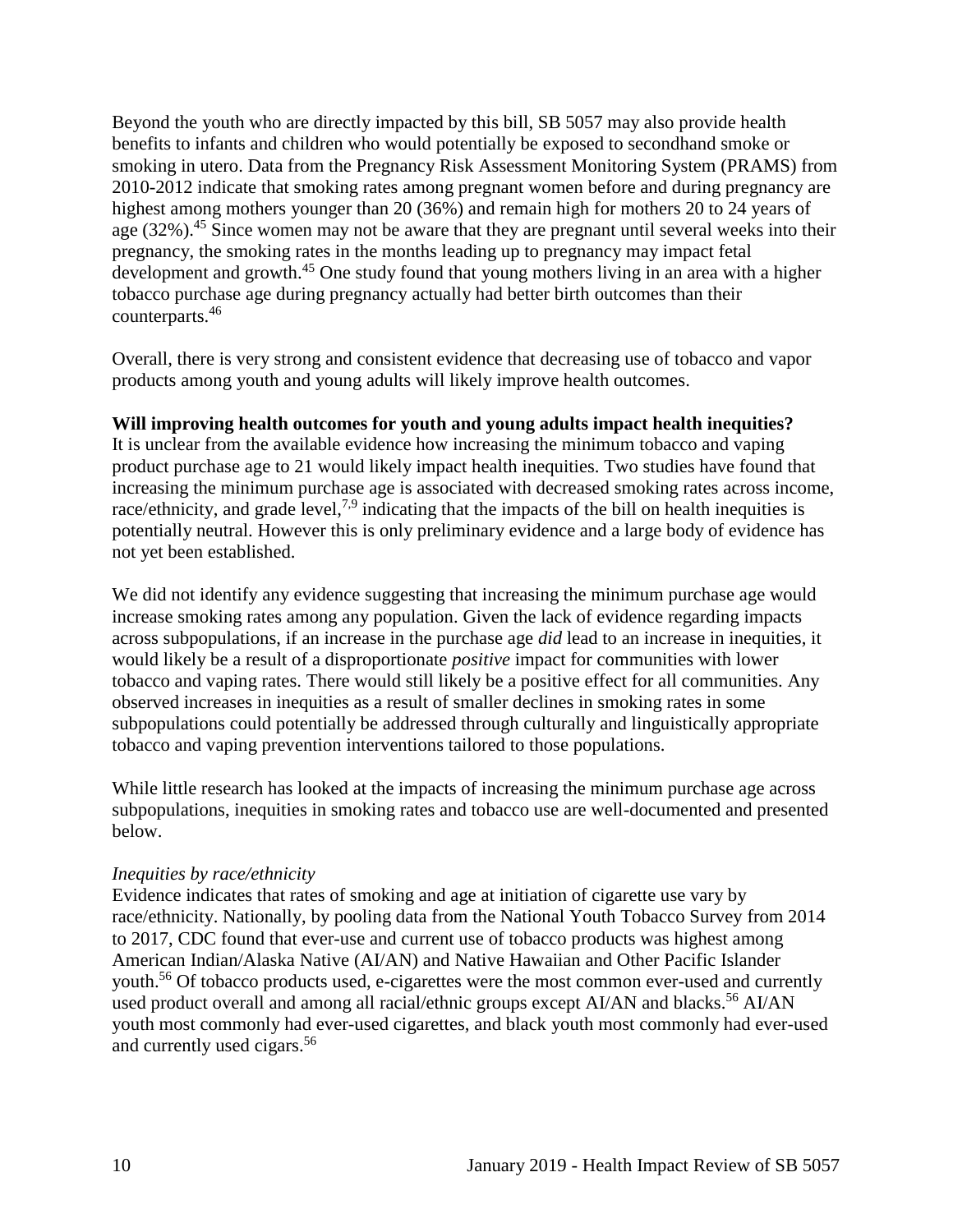In Washington State, data from the 2016 Healthy Youth Survey indicate that AI/AN and black youth reported smoking combustible and electronic cigarettes at significantly higher rates than their white counterparts across all grade levels  $(8<sup>th</sup>, 10<sup>th</sup>,$  and  $12<sup>th</sup>)$ .<sup>23</sup> For all grade levels, cigarette and e-cigarette use was highest among AI/AN youth. For example, AI/AN 10<sup>th</sup> graders report smoking at almost double the smoking prevalence of white students (13% compared to 6%).<sup>23</sup> Combined 2012-2014 Behavioral Risk Factor Surveillance System (BRFSS) data from adults in Washington also indicate that AI/AN respondents report the highest smoking rates into adulthood.<sup>45</sup>

In addition, a study of middle school students in Rhode Island found that AI/AN and multiracial students were more likely to initiate cigarette use in early adolescence than other students.<sup>57</sup> A 2017 study found that, while the rates of smoking initiation have decreased for all adolescent and young adult age groups over time, black and Hispanic males continue to have higher rates of initiation than their white peers.<sup>58</sup>

Evidence also indicates that earlier age of initiation of tobacco use is associated with greater difficulty quitting.<sup>24</sup> In the 2016-2017 Youth Risk Behavior Survey, 9.5% of students had tried cigarette smoking before 13 years of age.<sup>15</sup> Youth who initiate smoking at 13 years or younger have the most difficulty quitting, while each year that an individual delays initiation increases their chances of quitting.<sup>24</sup> This suggests that if increasing the purchase age decreases smoking and vaping rates for all racial/ethnic groups and grade levels, it could potentially have greater positive impacts on youth of color and AI/AN youth than their white counterparts as these youth seem to be initiating smoking at a younger age in Washington.<sup>23</sup> In this case, changing the minimum age to purchase tobacco could potentially result in a decline in the disproportionally high smoking rates among AI/AN adults in Washington in the future.

In addition, PRAMS data from 2010-2012 indicate that AI/AN mothers are more likely than their counterparts to report smoking before pregnancy.<sup>45</sup> This may indicate that decreasing smoking rates evenly across all demographic groups could actually have a greater positive health impact in AI/AN communities because the decrease would not only benefit the smoker, but her unborn child as well.

Current law [\(RCW 43.06.455\)](http://apps.leg.wa.gov/rcw/default.aspx?cite=43.06.455) allows the Governor to enter into cigarette tax compacts with the tribes and stipulates that these compacts must prohibit retailers on tribal land from selling or giving cigarettes to anybody under the age of 18. While SB 5057 allows government-togovernment consultation around the cigarette tax compact to occur, the bill does not amend the current language of the cigarette tax compact. Therefore, if tribal retailers continue to sell tobacco products to young adults between 18 and 20 years of age, it is possible that smoking rates among AI/ANs and other Washingtonians living on or accessing goods on tribal land will not be as positively impacted by SB 5057. If this leads to a greater decline in tobacco use among other subpopulations, this could exacerbate the smoking inequities that currently exist for AI/AN communities in Washington.

Overall, while some research has suggested that tobacco use rates may decrease for all racial/ethnic groups after the implementation of Tobacco 21 policies, it is unclear how the bill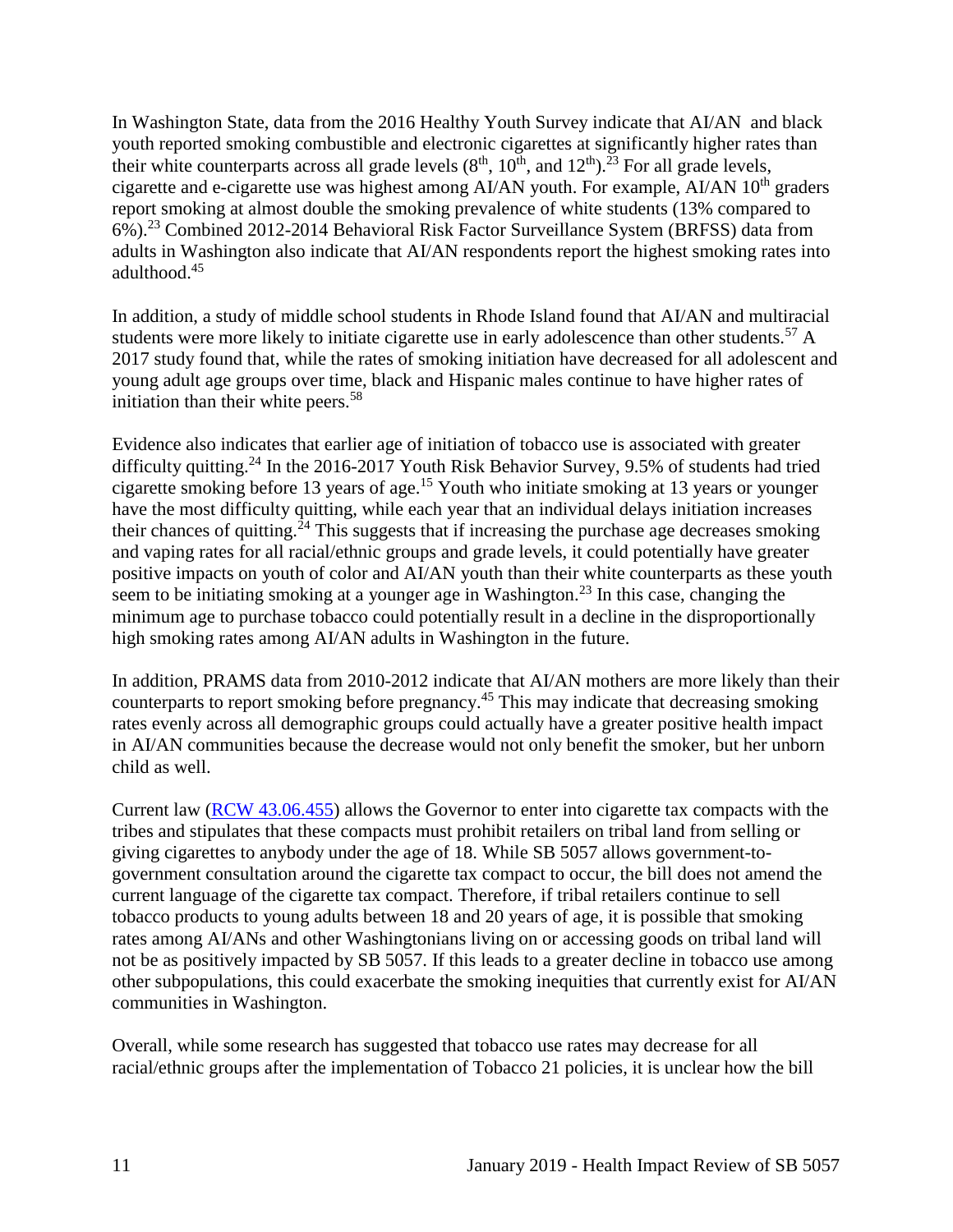would impact communities in Washington, especially for AI/AN youth and other youth living on or accessing tobacco products on tribal land.

#### *Inequities by income*

Washington State BRFSS data from 2012-2014 indicate that as income increases smoking rates decrease.<sup>45</sup> One study specifically addressed how smoking rates among students with different family incomes (using eligibility for free school meals as a proxy for family income) were impacted by an increase in the minimum tobacco purchase age. This study found that smoking rates declined equally for non-eligible and eligible students.<sup>9</sup> This suggests that SB 5057 may have neutral impacts on smoking inequities by income; however, the evidence is insufficient to make a determination. Similarly, PRAMS data from 2010-2012 indicate that mothers with lowincomes are more likely than their counterparts to report smoking before pregnancy,<sup>45</sup> so decreasing smoking rates evenly across all income groups could actually have a greater positive health impact on low-income communities because the decrease would not only benefit the smoker, but her unborn child as well, thereby potentially decreasing inequities.

#### *Inequities by sexual orientation/gender identity*

In 2015, the Youth Risk Behavior Surveillance System survey added questions about sexual orientation for the first time.<sup>15</sup> Washington State did not participate in the 2016-2017 national survey. Overall, gay, lesbian, and bisexual students were more likely to have engaged in tobacco use risk behaviors than heterosexual students, and the prevalence for current, current frequent, and current daily cigarette use was twofold or greater for gay, lesbian, and bisexual students compared to heterosexual students.<sup>15</sup> For example, cigarette use was twice as high among gay, lesbian, and bisexual students (16.2%) compared to heterosexual students  $(8.1\%)$ .<sup>15</sup> Students identifying as gay, lesbian, and bisexual were also more likely to use e-cigarettes than heterosexual students (17.5% versus 13.2%, respectively).<sup>15</sup> Other analyses by CDC found that lesbian and bisexual females and bisexual males reported significantly higher prevalence of cigarette use than students identifying as heterosexual.<sup>59</sup> Washington State's 2016 Healthy Youth Survey also found that students identifying as lesbian, gay, or bisexual reported higher smoking rates than their straight counterparts.<sup>23</sup> Lastly, a 2017 study found that transgender youth are more likely to use tobacco and to start smoking cigarettes at an earlier age than non-transgender (cisgender) youth. $60$ 

Overall, this evidence did not look specifically at how raising the minimum age to purchase tobacco would impact tobacco use among gay, lesbian, bisexual, or transgender youth, and it is unclear if raising the purchase age to 21 would impact youth equally. Therefore, it unclear how SB 5057 would impact tobacco use inequities by sexual orientation and/or gender identity.

#### *Inequities by military status*

National data indicate that active duty military members are more likely than civilians to report currently smoking, and that veterans are also more likely to be current smokers than nonveterans.<sup>61</sup> However, BRFSS data and Health Related Behavior Survey data for Active Duty Service Members from 2011 suggest that in Washington State the rates among active duty personnel, the general population, veterans, and non-veterans are similar.<sup>[62](#page-45-0)[,63](#page-46-0)</sup> Because SB 5057 would not affect the minimum tobacco product purchase age on military bases in Washington, it is possible that this bill could have a smaller impact on decreasing use of tobacco and vaping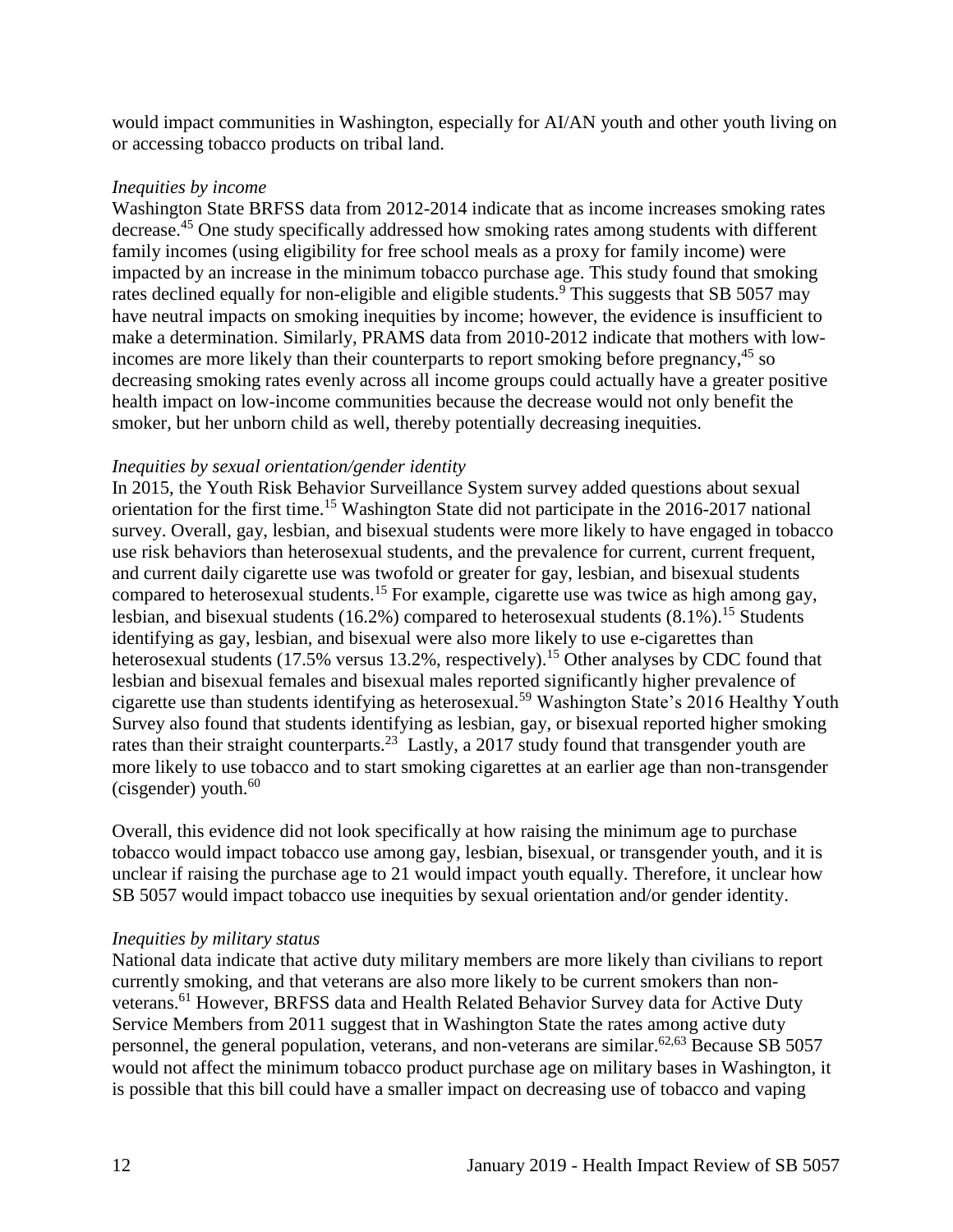products among active duty military personnel, thereby potentially creating a disparity or exacerbating inequities that already exist at the national level. It is important to note that in Hawaii, where a Tobacco 21 purchase age law was passed in 2015, the U.S. Army, Department of the Navy, and the Marine Corps all announced their support, and all military bases in Hawaii decided to comply with the law.<sup>a,64</sup> Similarly, the U.S. Navy stated that it supported California's efforts to pass a Tobacco 21 law, which went into effect in  $2016<sup>64</sup>$  If military bases in Washington decided to comply with SB 5057, this could potentially decrease inequities in smoking rates for military personnel.

Overall, there has not been a large enough body of evidence established to determine how Tobacco 21 laws may impact different subpopulations and communities in Washington State, and the impact on health inequities is unclear.

## **Other considerations**

The Association of State and Territorial Health Officials has noted that challenges to Tobacco 21 laws have been related to enforcement, exceptions, and fiscal impacts.<sup>49</sup> They stated that, "although evidence supports Tobacco 21 as an effective public health intervention, fiscal and business impacts and concerns over individual freedom can create barriers to adoption and implementation."<sup>49</sup> We explored the potential impacts of the bill on businesses that sell tobacco or vaping products as economic health can affect human health. We ultimately did not include these pathways in the logic model on page five of this review because the impacts on business have not been well researched. We did not identify any studies that analyzed the impact of increasing purchase ages (of tobacco, alcohol, etc.) on business solvency, jobs, wages, or prices. One publication noted that no tobacco retailers have gone out of business in Needham, Massachusetts since it implemented a Tobacco 21 purchase age in 2005,<sup>65</sup> but this has not been rigorously studied.

One study estimated the impact of a national tobacco purchase age of 21 on cigarette sales. Winickoff et al. (2014) used national data on the proportion of legal tobacco sales that are made by (or for) 18 to 20 year olds to estimate the potential impact on retailers if the sale age is increased to age 21.<sup>65</sup> Winickoff notes that 18 to 20 year olds account for 2.12% of the total cigarette consumption in the U.S. and therefore, if all 18 to 20 year olds stopped smoking following an increase in the purchase age, the maximum amount that sales revenue could decline would be close to 2%. <sup>65</sup> This estimate is also based on the notion that there would be universal implementation and enforcement of the law. Assuming that the policy would have a long-term impact on smoking rates of adults in the future (through the aging of this low tobacco-use cohort), this could lead to a gradual reduction in the sale of cigarettes to older adults over time. This estimate does not account for other tobacco product or vaping product sales.<sup>65</sup>

Further, New York City began enforcing a Tobacco 21 purchase age in August 2014 and unpublished preliminary data demonstrate that the rate of decline of tobacco tax revenue remained steady before and after implementation (personal communication, New York City Department of Health and Mental Hygiene, November 2016). This finding strongly supports the projections from the IOM that an immediate impact on revenue would be small, particularly

 $\overline{a}$ <sup>a</sup> This correspondence can be found [here](https://www.garrison.hawaii.army.mil/pao/mr2015/MR_2015-12-02_ArmyToComplyWithStateSmokingLaw_FINAL.pdfhttps:/www.garrison.hawaii.army.mil/pao/mr2015/MR_2015-12-02_ArmyToComplyWithStateSmokingLaw_FINAL.pdf) in a media release from the U.S. Army Garrison, Hawaii, and in administrative messages from the Navy [\(NAVADMIN 298/15\)](https://www.navyreserve.navy.mil/Documents/Hot%20Topics%20Holding%20Folder/NAVADMIN%20298_15%20NOTICE%20OF%20HAWAII%20RAISING%20SMOKING%20AGE%20TO%2021%20EFFECTIVE%201%20JAN%2016.pdf) and Marine Corps [\(MARADMIN 649/15\)](http://www.marines.mil/mobile_noteused/MARADMINS/View/Article/175678/notice-of-hawaii-raising-smoking-age-to-21-effective-1-january-2016/).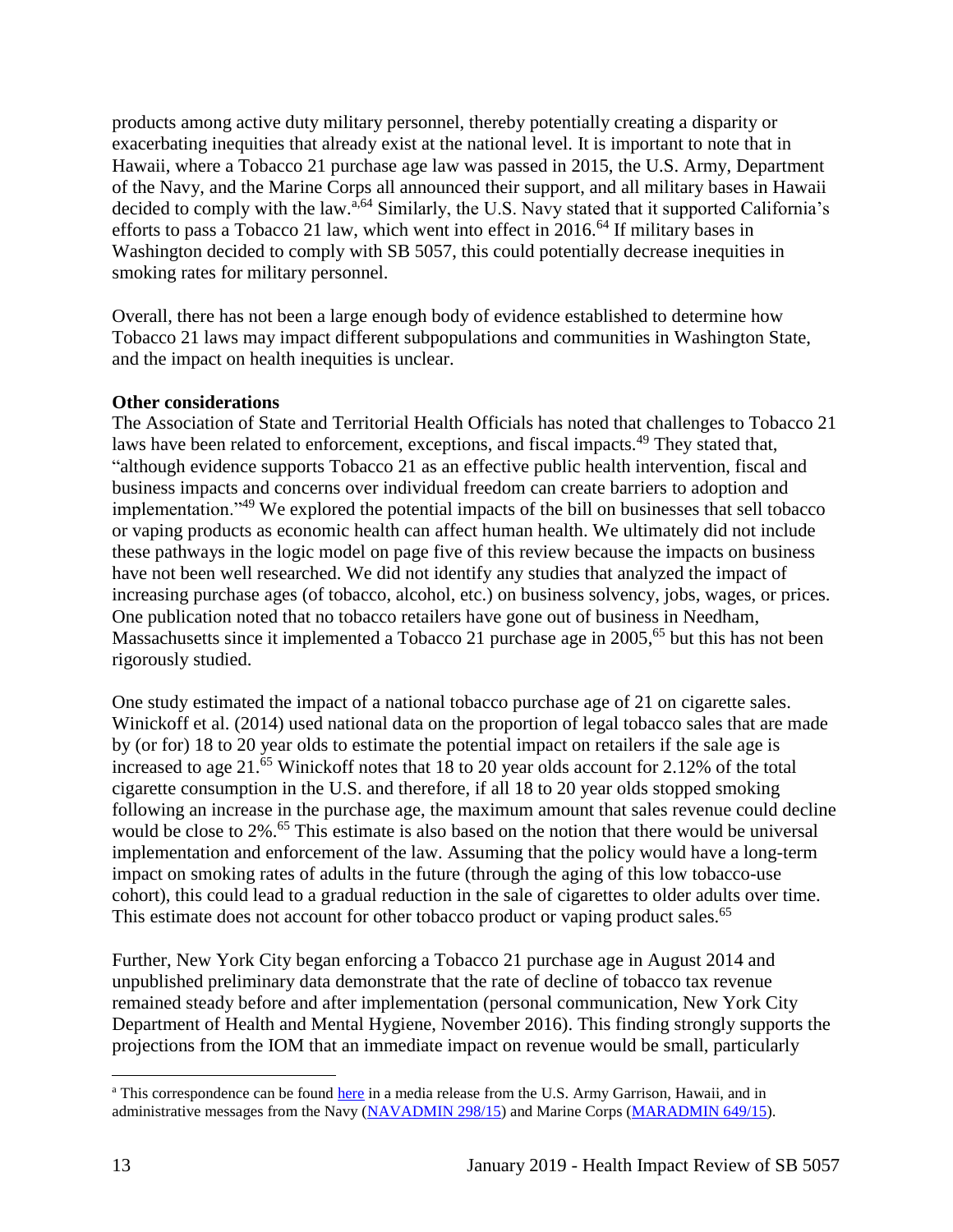because raising the purchase age delays or prevents the initiation of smoking rather than causing current smokers to quit.<sup>4</sup> A fiscal note from New Jersey suggested that implementing Tobacco 21 in the state would decrease state revenue by \$6 million to \$16 million.<sup>49</sup> Given the scarcity of research on the impact of age of purchase laws on business we are unable to make a conclusion about how SB 5057 would likely impact businesses, and this pathway was not included in the analysis.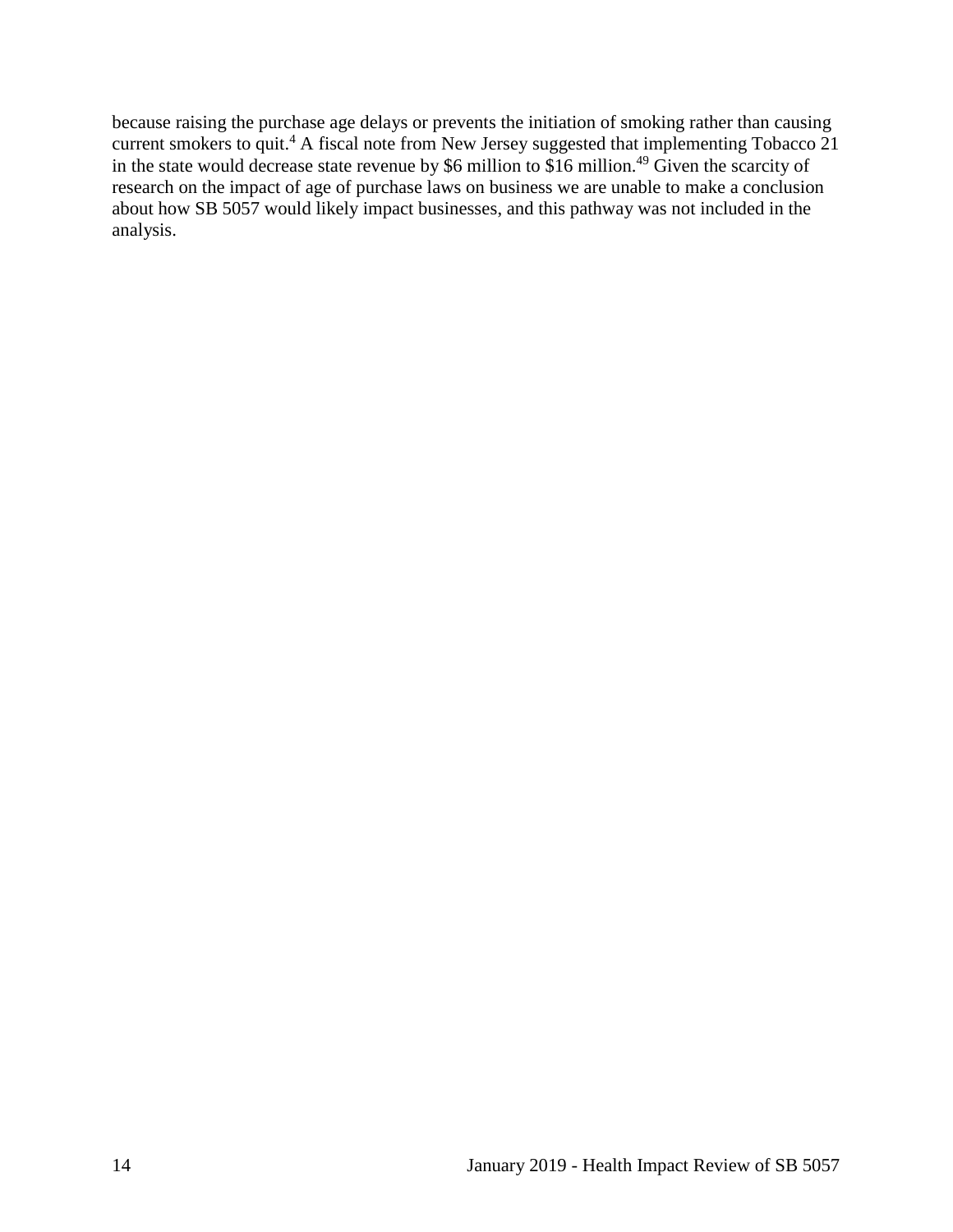#### **Annotated References**

#### <span id="page-17-0"></span>**Uncategorized References**

<span id="page-17-2"></span>1. **FDA News Release--FDA takes new steps to address epidemic of youth e-cigarette use, including a historic action against more than 1,300 retailers and 5 major manufacturers for their roles perpetuating youth access [press release]. 2018.** In September 2018, the U.S. Food and Drug Administration issued 1300 warning letters and fines to retailers who illegally sold JUUL and other e-cigarette products to minors. The FDA news release stated that this was the "largest coordinated enforcement effort in the FDA's history." FDA Commissioner Scott Gottlieb stated, "we see clear signs that youth use of electronic cigarettes has reached an epidemic proportion, and we must adjust certain aspects of our comprehensive strategy to stem this clear and present danger. This starts with the actions we're taking today to crack down on retail sales of e-cigarettes to minors." The FDA also issued letters to the top five-selling e-cigarette brands (which comprise 97% of the U.S. e-cigarette market) , including JUUL, Vuse, MarkTen XL, blu e-cigs, and Logic requiring each company "to submit to FDA within 60 days plans describing how they will address the widespread youth access and use of their product." The FDA also committed to increasing enforcement efforts for e-cigartte manufacturers and retailers.

#### <span id="page-17-1"></span>2. **FDA Statement--Statement from FDA Commissioner Scott Gottlieb, M.D., on proposed new steps to protect youth by preventing access to flavored tobacco products and banning menthol in cigarettes [press release]. 2018.**

FDA Commissioner Scott Gottlieb outlines a "policy framework [that] reflects a re-doubling of the FDA's efforts to protect kids from all nicotine-containing products." He states that, "if we're to break the cycle of addiction to nicotine, preventing youth initiation on nicotine is a paramount imperative." He cites research showing that 90% of current adult smokers started smoking before 18 years of age, 95% started smoking before 21 years of age, and only 1% started smoking after 26 years of age. Research with the Centers for Disease Control and Prevention found that ecigarette use among high school students increased 78% from 2017 to 2018, and 48% among middle school students- reversing prior trends from 2015 to 2017 suggesting that use was declining. To address these trends, FDA has taken a number of recent actions as part of their Youth Tobacco Prevention Plan, including increasing enforcement against retailers, targetting eliquid manufacturers marketing to youth, working with eBay to remove products from their website, and launching "The Real Cost" Youth E-Cigarette Prevention Campaign. Dr. Gottlieb stated, "I repeatedly said that, although we continue to believe that non-combustible tobacco products may provide an important opportunity to migrate adult smokers away from more harmful forms of nicotine delivery, these opportunities couldn't come at the expense of addicting a generation of kids to nicotine." This statement includes two directives from the FDA. First, FDA requires that all "flavored [electronic nicotine delivery systems] products (other than tobacco, mint, and menthol flavors or non-flavored products) must be sold in age-restricted, inperson locations and, if sold online, under heightened practices for age verification." Second, FDA issued a "Notice of Proposed Rulemaking that would seek to ban menthol in combustible tobacco products, including cigarettes and cigars." Data indicate that youth are more likely to use methol cigarettes than any other group and that, "more than half (54 percent) of youth smokers ages 12-17 use menthol cigarettes, compared to less than one-third of smokers ages 35 and older." In addition, approximately 70% of African American youth use menthol cigarettes. In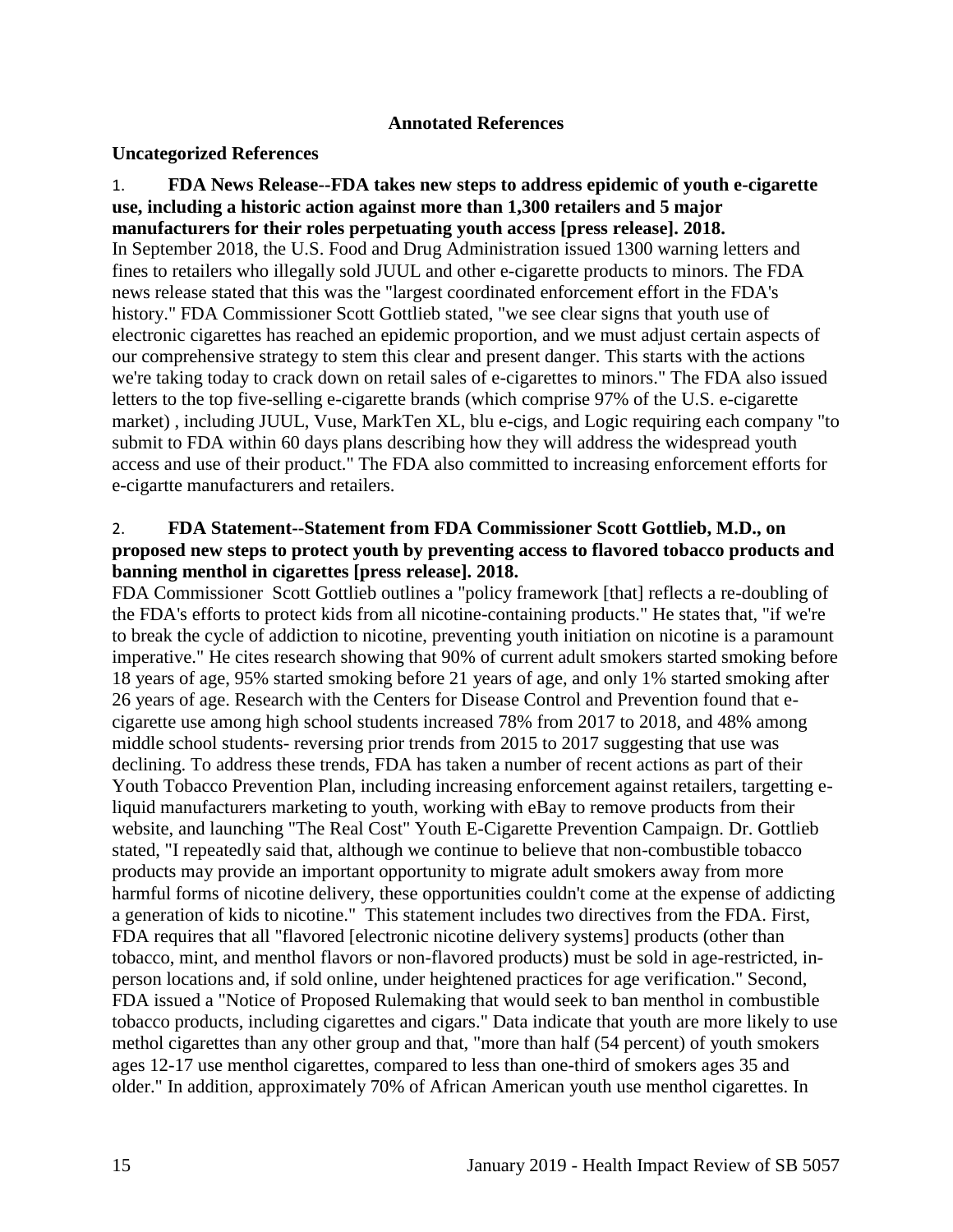response, FDA is proposing a policy to ban flavors in cigars. Dr. Gottlieb emphasized that, "if youth trends don't move in the right direction, we will revisit all of these issues."

## <span id="page-18-0"></span>3. **Surgeon General's Advisory on E-cigarette Use Among Youth [press release]. U.S. Department of Health and Human Services, Centers for Disease Control and Prevention, 2018.**

In December 2018, the Office of the Surgeon General issued a statement "emphasizing the importance of protecting our children form a lifetime of nicotine addiction and associated health risks by immediately addressing the epidemic of youth e-cigarette use. The recent surge in ecigarette use among youth, which has been fueled by new types of e-cigaretes that have recently entered the market, is a cause for great concern. We must take action now to protect the health of our nation's young people." The statement included background information that e-cigarette use increased dramatically from 2017 to 2018, and that e-cigarette aerosol can negatively impact health. The Surgeon General noted that e-cigarette aerosol and flavorings can expose users and bystanders to metals, volatile organic compounds, and ultrafine particles that can be inhaled deeply into the lungs. The statement also includes information about JUUL. The sale of JUUL increased 600% from 2016 to 2017, and the Surgeon General stated that "all JUUL e-cigarettes have a high level of nicotine. A typical JUUL cartridge or 'pod' contains about as much nicotine as a pack of 20 regular cigarettes." In addition, JUUL uses nicotine salts which allow nicotine to be inhaled more easily and with less irritation than tobacco products and other e-cigarettes. The statement noted that, "any e-cigarette use among young people is unsafe, even if they do not progress to future cigarette smoking."

#### <span id="page-18-1"></span>4. **IOM. Public health implications of raising the minimum age of legal access to tobacco products. Washington D.C.: The National Academies Press; 2015.**

The Tobacco Control Act of 2009 directed the Food and Drug Administration (FDA) to convene a panel of experts to conduct a study on the health impacts of raising the minimum purchase age for tobacco products and submit a report to Congress. The FDA contracted with the Institute of Medicine (IOM) to convene a committee to examine the existing literature and use modeling to predict the likely impacts of increasing the minimum purchase age to 21 or 25 years of age. The committee concluded in their report that increasing the minimum purchase and possession age for tobacco products would likely prevent or delay initiation of tobacco use by adolescents and young adults and therefore also lead to a "substantial reduction in smoking-related mortality." The authors also concluded that while (for a purchase age of 21) 18 to 20 year olds would be affected, the largest reduction in tobacco initiation would likely be among 15 to 17 year olds. They note that increasing the purchase age to 19 would likely have a modest impact on decreasing tobacco access to minors compared to increasing the age to 21. The authors cite evidence that younger age of smoking initiation is associated with heavier smoking later in life, a higher likelihood of continuing to smoke through the lifespan, and increased risk of adverse health outcomes. The report also summarizes the literature on the effect of tobacco purchase, use, and possession (PUP) laws. A 2008 study conducted in California by Rogers et al. found that in the previous 12 months, across all 249 enforcement agencies statewide, an average of 24.1 citations were issued per agency. A study by Gottlieb et al. also found that African-American and Hispanic students were significantly more likely than their White counterparts to receive a PUP citation. Jason et al. (2007b) found that youth who were fined for PUP violations were more likely than youth in a tobacco prevention education program to reduce or quit tobacco use.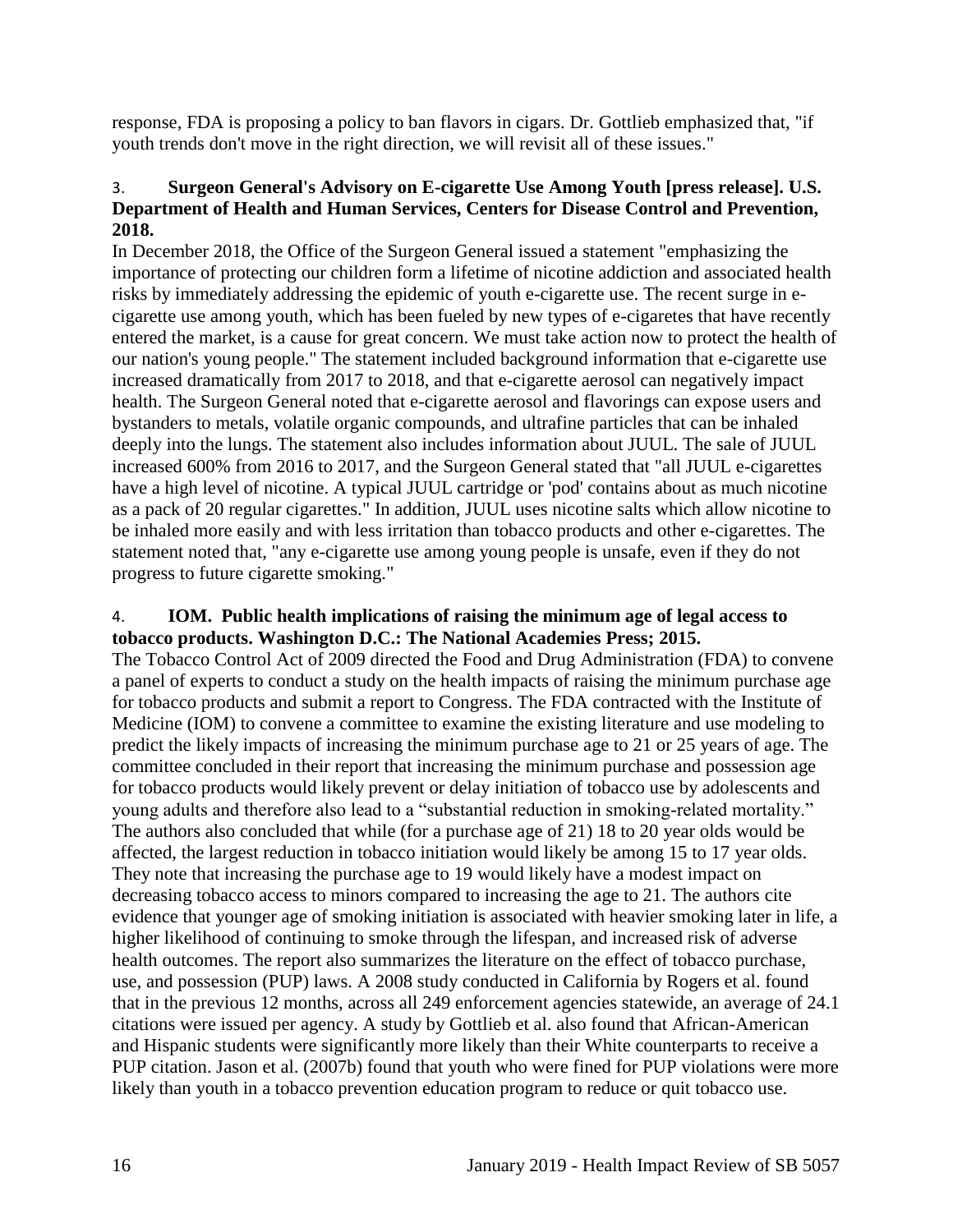However Gottlieb et al. (2004) found that receiving a PUP citation was only associated with reduced smoking intention in some of the sample schools. The committee conducted modeling (informed by the existing scientific literature) and estimated that raising the tobacco purchase age to 21 would lead to the following reductions in tobacco initiation: 15% (range: 12.5-18%) reduction for those under 15 years of age, 25% (range: 20.8-30%) reduction for those 15-17 years, 15% (range 12.5-18%) reduction for those 18-20 years. Their modeling predicts that with an age 21 minimum, by 2040-2059 there would be 0.2-0.8% reduction in deaths (8.2-9.9% by 2080-2099); 0.5% reduction in years of life lost (9.3% by 2080-2099); 0.3% reduction in lung cancer deaths (10.5% by 2080-2099); 12.2% reduction in low birth weight cases; 13% reduction in pre-term birth cases; and 18.5% reduction in sudden infant death syndrome (SIDS) cases.

#### 5. **Chaloupka F. Grossman, M. Price, tobacco control policies, and youth smoking.**  *NBER Working Paper No. 5740.* **1996.**

Chaloupka and Grossman analyzed national survey data collected annually from 1992 through 1994 with eighth, tenth, and twelfth grade students as part of the University of Michigan's Monitoring the Future Project. Each year approximately 15,000 to 19,000 students in each grade are included in the sample. The total sample included 110,717 respondents with compete data (response rate not noted). The authors added age of purchase policies in each county to the dataset. This ecological study found that as the minimum purchase age increased, tobacco use among surveyed youth showed a statistically significant increase. A causal relationship between these two variables cannot be determine using this study design (e.g. did the jurisdictions increase their minimum purchase age to address high smoking rates? Did the minimum purchase age contribute to high smoking rates? Or were there other uncontrolled for variables that impacted both?). The authors note that there was limited variation in the purchase age (from 18 to 19 with only one state with a minimum of 21) and that these laws were poorly enforced at this time.

#### 6. **Fidler J. A., West R. Changes in smoking prevalence in 16-17-year-old versus older adults following a rise in legal age of sale: findings from an English population study.**  *Addiction.* **2010;105(11):1984-1988.**

On October 1, 2007 England, Scotland, and Wales increased the legal age to purchase tobacco from 16 to 18 years. Smoking among 16 to 17 year olds, however, remained legal. Fidler et al. analyzed data from the monthly Smoking Toolkit Study of randomly selected households and compared the prevalence of smoking among 16-17 year olds compared to other age groups after the age to purchase tobacco was increased. The surveys are collected through face-to-face interviews with one member (over 16 years old) from the selected household and then the data are weighted to ensure they are representative of the population in England. The analysis included data from November 2006 through May 2009 and included 53,322 participants (response rate not noted). While the smoking rate declined for all age groups after implementation of the higher age law, this change was only significant for three age groups (16- 17 year olds, 18-24 year olds, and 55-64 year olds), and the greatest decline was among 16-17 year olds (7.1%). The decline in smoking prevalence after the law change for respondents under 18 years was significantly greater than the decline among respondents 18 and older.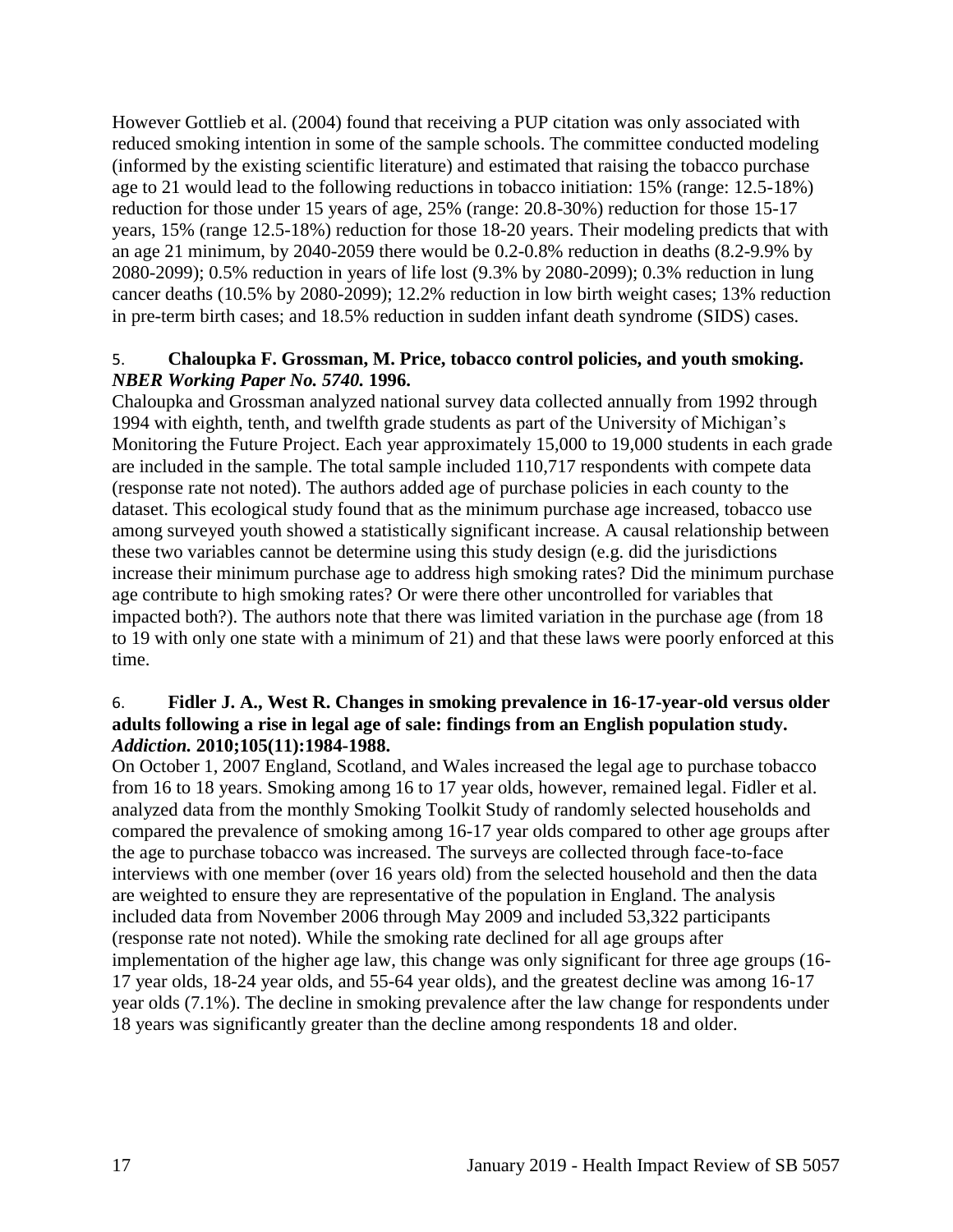#### <span id="page-20-0"></span>7. **Kessel Schneider S., Buka S. L., Dash K., et al. Community reductions in youth smoking after raising the minimum tobacco sales age to 21.** *Tobacco Control.*  **2016;25(3):355-359.**

In April 2005, Needham, Massachusetts raised the minimum age to purchase tobacco to 21 years. Kessel-Schneider et al. used data from the MetroWest Adolescent Health Survey to determine if smoking rates had declined at a different rate in Needham than in 16 nearby communities that had not raised the minimum age to 21, and also to determine if the effects were specific to tobacco or if similar patterns existed for youth alcohol use. This school-based health survey is administered every other year to students in grades 9-12 starting in the fall of 2006. Seventeen of the 26 public high schools in the region participated in all four years of the survey (2006, 2008, 2010, and 2012). Participation rates among students ranged from 88.8% to 89.6%, with 16,385 to 17,089 students participating each year. The authors controlled for two factors of school composition—percent of students receiving free and reduced lunch and percent of Caucasian students. In 2006 the smoking rates were not significantly different between Needham and the 16 comparison communities. From 2006 to 2008 and also from 2008 to 2010 the smoking rates decreased significantly more in Needham than in the comparison communities. From 2010 to 2012, the smoking rates decreased significantly more in the comparison cities than in Needham. The authors indicate that this suggests that raising the minimum purchase age may lead to a greater decline in smoking in the years immediately after the policy change. When looking at the time period from 2006 to 2010 the authors found that the smoking rates declined significantly more in Needham than in the comparison communities. This trend was true for all observed subgroups (females, males, Caucasian, non-Caucasian, and for each grade except for 9th graders who reported low smoking rates). From 2006 to 2012 the percentage of students under 18 who reported purchasing cigarettes in stores declined significantly more in Needham (from 18.4% to 11.6%) than in the comparison communities (from 19.4% to 19.0%). The authors also found that this greater decline in Needham occurred between each of the survey years, but that the decline between 2010 to 2012 was not significantly greater in Needham than the comparison communities. There was a general decrease in alcohol use between 2006 and 2012, but there was not a significant difference in the decline between Needham and the comparison communities. The authors note that the age change was paired with enforcement efforts across Massachusetts. In 2008 there were 57 compliance checks in Needham, and zero illegal sales to those under age 18 were identified. The researchers highlight a few limitations of the study, such as a lack of baseline data because the first survey was administered over a year after the legislation was adopted. They note that Needham and one of the comparison communities passed a law in 2009 prohibiting tobacco sales in pharmacies, which may also have impacted smoking rates. They note that no other tobacco legislation passed during the study period, but that they did not account for non-policy tobacco programs in Needham or the comparison communities.

## 8. **Lewit E.M., Hyland, A., Kerrebrock, N., et al. Price, public policy, and smoking in young people.** *Tobacco Control.* **1997;6(Supplement 2):S17.**

Lewit et al. analyzed data from two cross-sectional, school-based surveys. The surveys were conducted with ninth graders from randomly selected classrooms in 21 communities (one in Canada and the rest in the United States) in 1990 (n=8,504 students) and 1992 (n=8,858 students). Student and parent refusal rates were 4% in both 1990 and 1992. Almost 89% of these respondents had complete data and were included in the analyses. Smoking "participation" was defined as smoking at least one whole cigarette in the past 30 days. The authors included a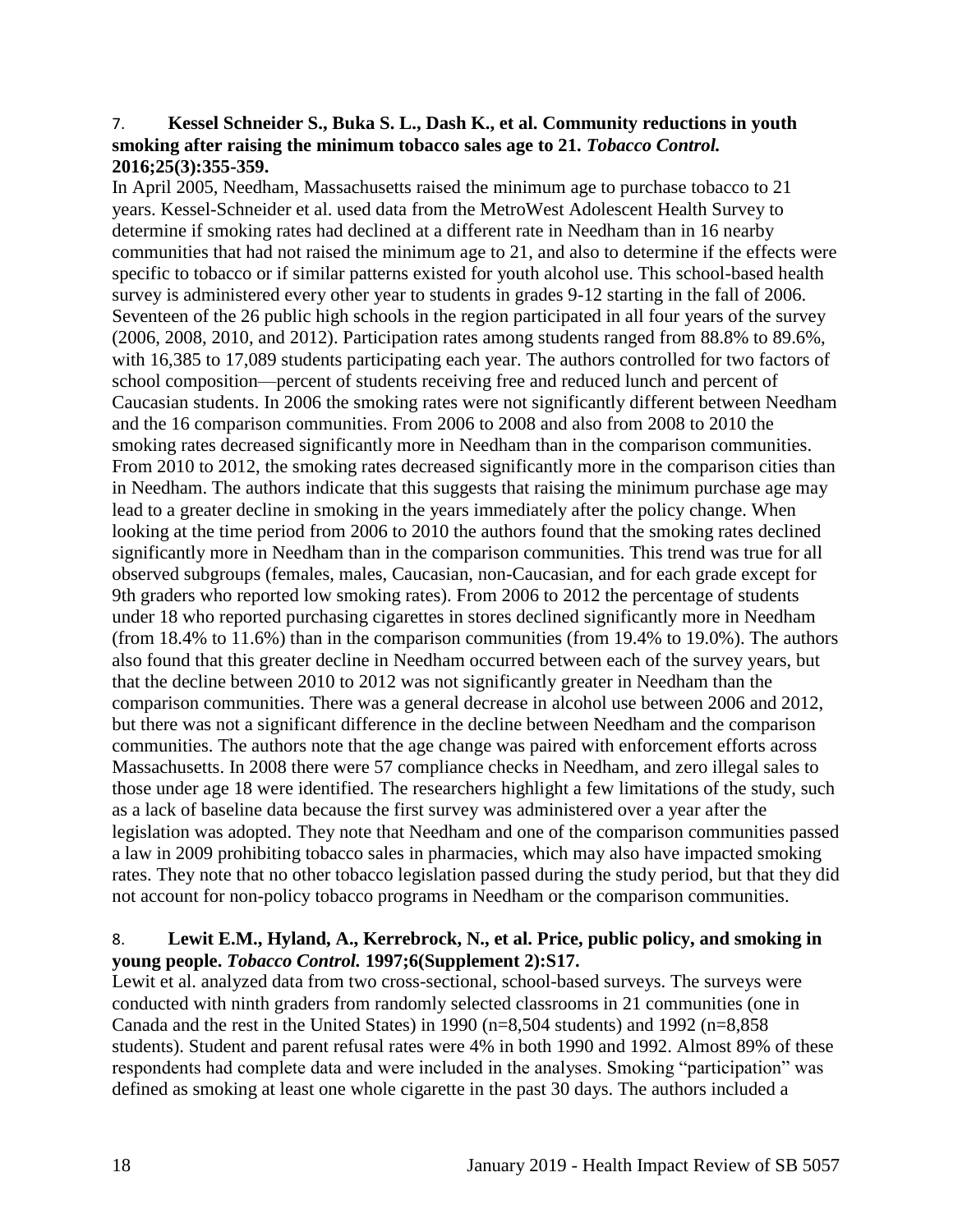number of variables in their multivariate logistic regression models including: age, race, sex, exposure to tobacco education in school, exposure to pro- and anti-tobacco messages, cigarette price in the area, and tobacco control policies in the area. They found that policies that restricted purchase of cigarettes for those under 18 years were associated with lower smoking participation among both male and female students in the sample. These policies were not associated with non-smoking participants' reported intent to smoke in the future.

#### <span id="page-21-0"></span>9. **Millett C., Lee J. T., Gibbons D. C., et al. Increasing the age for the legal purchase of tobacco in England: impacts on socio-economic disparities in youth smoking.** *Thorax.*  **2011;66(10):862-865.**

On October 1, 2007 England, Scotland, and Wales increased the legal age to purchase tobacco from 16 to 18 years. Millet et al. explored the impact of the change on the disparities in access to cigarettes and smoking behavior in England. The authors analyzed 2003 to 2008 data (with 2007 data excluded) from the Smoking, Drinking, and Drug Use Among Young People in England annual survey. This school-based survey is conducted with a random sample of 11-15 year olds. In 2008 the survey had a 58% response rate among schools (264 schools) and an 88% response rate among selected students in these school (n=7,798 students). The survey schools were reflective of the schools in England generally. The researchers controlled for several potential confounding factors (age, gender, race/ethnicity, and past alcohol or drug use) in their analysis. They found that students receiving free school meals (FSM)—a proxy for family income—were more likely to smoke than their counterparts. The year after the minimum tobacco purchase age was increased to 18 years, there was a significant reduction in regular smoking (smoking at least one cigarette per week) among students (adjusted OR 0.67 [95% CI 0.55-0.81]). There were not significant difference in the effect on smoking rates for students eligible for FSMs and their counterparts. There was also a significant decrease after the law passed in the number of regular smokers who reported usually buying cigarettes from a commercial vendor or vending machine. This trend was true for both FSM and non-FSM eligible students accept for purchases from vending machine which did not decline significantly for FSM eligible students. Both groups of students did report a significant increase in the rates of buying cigarettes from friends, relatives, and others following enactment of the law. FSM eligible students were no more likely than their counterparts to usually buy cigarettes from these sources in both 2006 (before the law) and in 2008. There were significant increases in the number of non-FSM regular smokers who reported that it was difficult to buy cigarettes from a shop and also a significant decrease in the number of non-FSM respondents who reported that their last attempt to buy cigarettes from a shop was successful after implementation of the law. These trends were not significant among FSM regular smokers; however there was no significant difference between the FSM and non-FSM regular smokers in the ease of purchase in either 2006 or 2008. The authors conclude that increasing the minimum age to purchase tobacco in England was associated with a significant reduction in smoking among youth with neutral impacts on disparities by FSM.

## <span id="page-21-1"></span>10. **Norberg K. E., Bierut L. J., Grucza R. A. Long-term effects of minimum drinking age laws on past-year alcohol and drug use disorders.** *Alcohol Clin Exp Res.*  **2009;33(12):2180-2190.**

Norberg et al. cite several studies on the connection between MLDA policies and alcohol use conducted after 1999 (the cut-off year for studies included in the 2002 systematic review by Wagenaar and Toomey summarized in this Health Impact Review). The authors indicate that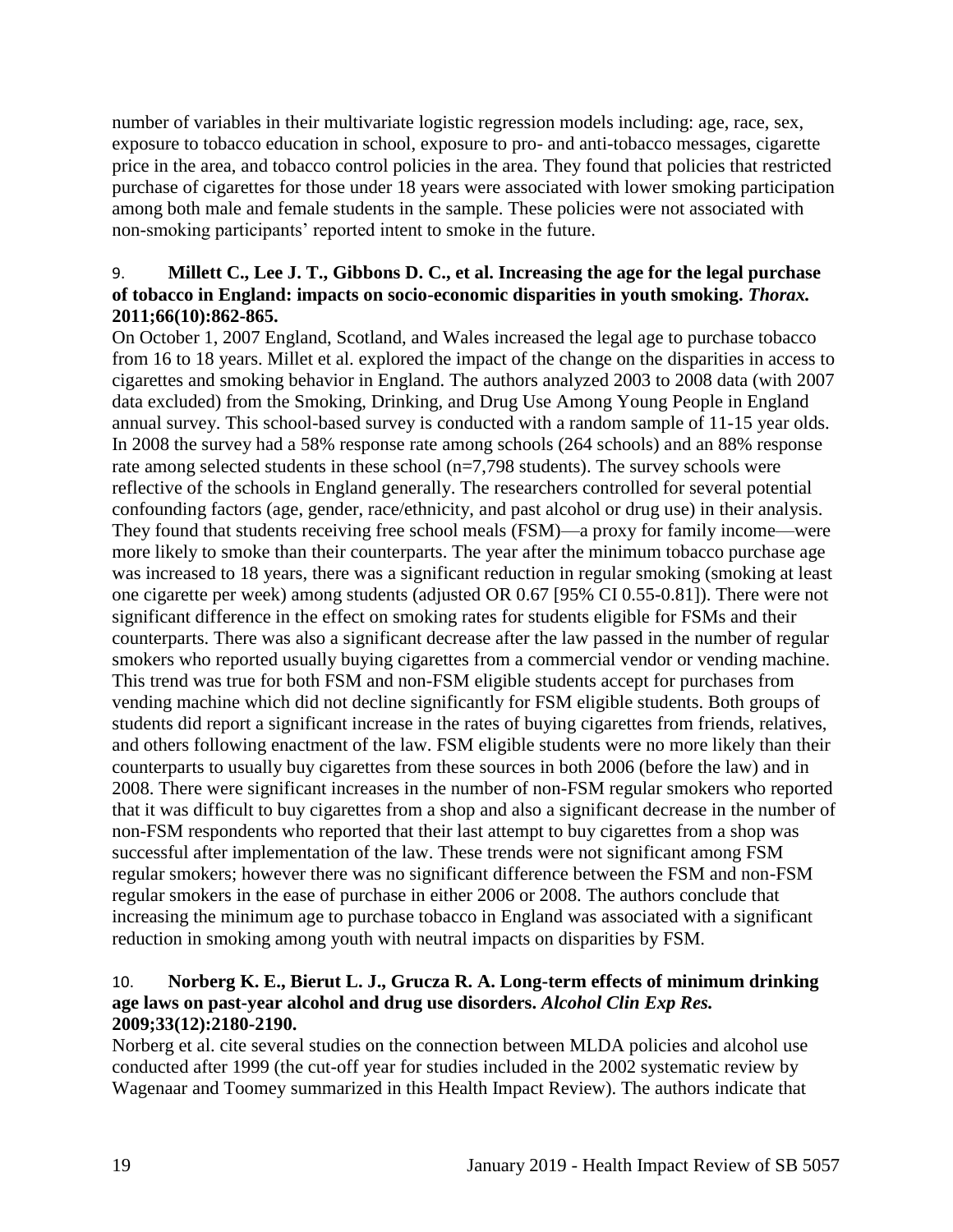most of these studies have "found that higher MLDAs led to later initiation of drinking and reduced frequency of heavy drinking." The authors analyzed the connection between adolescent exposure to different minimum legal drinking ages and later alcohol and substance use disorders using data from the 1991 National Longitudinal Alcohol Epidemiological Survey and the 2001 National Epidemiological Study of Alcohol and Related Conditions (total n=33,869 respondents). They controlled for a number of potential confounding factors and found that adults who had been legally allowed to purchase alcohol before age 21 were significantly more likely to have an alcohol use disorder or other drug use disorder in later adulthood.

#### 11. **Rimpela A. H. The effectiveness of tobacco sales ban to minors: the case of Finland.**  *Tobacco Control.* **2004;13(2):167-174.**

In March 1, 1977 Finland introduced a ban on tobacco sales to people "apparently" under 16 years of age. In 1995 this age limit was raised to 18 years. Every two years, starting in 1977, the Adolescent Health and Lifestyle Survey (AHLS) was mailed to a nationally representative sample of 12, 14, 16, and 18 year olds in Finland. The response rates (separated by sex) ranged from 50-92% depending on the year, but were above 70% in most years. Every year since 1996 the School Health Promotion Survey (SHPS) has been administered in eighth and ninth grade classrooms. The authors included schools in the analysis that had participated in each of the following years: 1997, 1999, 2001, and 2003 (n=226,681). Participation ranged from about 20% to 80% of the Finish municipalities depending on the year. The percentage of 14 year old daily smokers who reported buying tobacco for themselves from a commercial source had a slight but significant decrease from 1977 (when the age 16 limit was enacted) to 1981(from 87% to 83%), while no significant change was observed among the 16 and 18 year olds. In these same years there was a significant decrease in the proportion of 14 year old daily smokers who bought tobacco from shops (one commercial source), a trend that was seen among 16 year olds (not targeted by the law) as well. Between 1995 (when the age 18 limit was enacted) and 2001 there were significant decreases in the number of 14 and 16 year olds who reported purchasing tobacco, while no significant change was observed among 18 year olds. In these same years there were significant decreases in the proportion of 14 and 16 year old daily smokers who had purchased tobacco from shops and kiosks, while there were no significant changes among 18 year olds. However, purchases of tobacco from other outlets increased in 14, 16, and 18 year olds from 1995 to 1997. This trend reversed among 14 and 16 year olds between 1999 and 2003, but not among 18 year olds. There was also a significant increase in the purchase of tobacco from friends among 16 year olds from 1995 to 1997. There was a decrease in daily smoking among all age groups after 1977, but this was a short term change. There was no immediate decrease in daily smoking after the 1995 legislation, but there was a significant decline in smoking rates between 2001 and 2003 among all 14 year olds and among 16 year old boys. Smoking rates among 18 year olds remained flat during the entire period. The delay between the 1995 legislation and the 2001-2003 decline in smoking rates implies that factors other than the increase to age 18 (or some interaction of factors with the age increase) led to this decline rather than the smoking age increase alone. Daily consumption of cigarettes did not diminish after the 1977 or 1995 policy changes. The authors speculated that a lack of enforcement of the bans and the fact that the bans did not address social sources of tobacco may be responsible for a lack of sustained change to the smoking rates immediately following the legislation changes. The lack of enforcement was highlighted by data indicating that in 2002-2003 72% of schoolchildren reported that it was very easy or fairly easy to buy tobacco from a commercial source.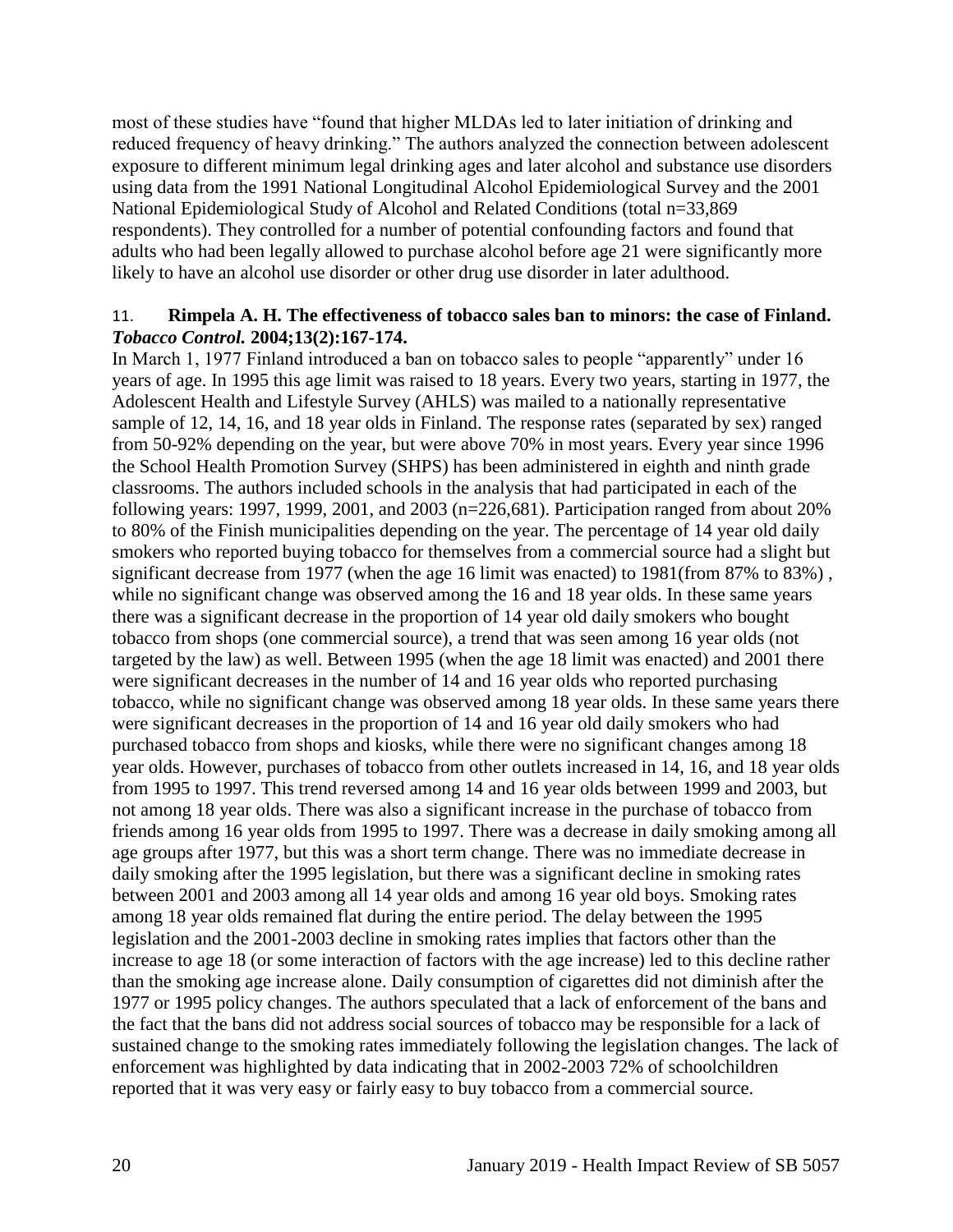#### <span id="page-23-1"></span>12. **Wagenaar A.C., Toomey, T.L. Effects of minimum drinking age laws: Review and analyses of literature from 1960 to 2000.** *Journal of studies on alcohol.*  **2002;14(Supplement):206.**

Wagenaar and Toomey conducted a systematic review of the literature published between 1960 and 1999 on the impacts of minimum legal drinking age (MLDA) laws. The authors identified 132 studies. They graded the quality of each study based on sampling design, study design, and presence of a comparison group. Forty-eight of these studies looked at the impact of MLDA laws on indicators of alcohol consumption; and these studies looked at 78 alcohol consumption outcome measures. Twenty-seven of these 78 analyses (35%) found that as the legal age was raised alcohol consumption decreased significantly or as it was lowered alcohol consumption increased significantly (an inverse relationship between the MLDA and alcohol consumption). Eight additional analyses also found this inverse relationship between the MDLA and drinking but they did not report statistical significance. Five of the 78 analyses found a positive association between the MLDA and alcohol consumption. Only 17 of these 78 analyses reported statistical significance; used higher quality study designs, a probability sample or census, a comparison group, and an indicator of alcohol consumption (rather than alcohol purchase). Of these 17 higher quality analyses (from 14 different studies) eight (47%) found that increases in the MDLA were associated with significant decreases in alcohol consumption. One analysis found that the MLDA increase was associated with an increase in alcohol consumption, and eight analyses (47%) found no significant change in alcohol consumption. The authors conclude that several factors may account for the variability in results, including by how many years the MLDA was increased.

## <span id="page-23-0"></span>13. **Yoruk C., Yoruk, B. Do Minimum Legal Tobacco Purchase Age Laws Work?**  *IDEAS Working Paper Series from RePEc.* **2014.**

Yörük and Yörük applied a regression discontinuity design to the National Longitudinal Survey of Youth 1997 cohort (NLSY97) data to estimate the potential impacts of minimum legal tobacco purchase ages in the United States. The NLSY97 is a national sample of 12 to 16 year olds (n=9,022). The authors note that the response rate is "quite high" but do not provide the exact number. Data were collected through annual personal interviews with youth respondents. In the first year of the survey, one of the respondents' parents was also interviewed. The authors only included respondents who had been surveyed over the 1998 to 2004 period, who were up to two years older or younger than the minimum purchase age in their jurisdiction, and who were single as of the interview date. The researchers applied several models, and while some found significantly higher smoking rates among youth who had reached the minimum age, the authors concluded that their most robust model found that the higher smoking rates among youth over the minimum age compared to those younger than the minimum age were not significant. This model did, however, indicate that the probability of smoking for males and those who reported smoking before reaching the minimum purchase age was higher for those that had reached the minimum legal purchase age than for those who had not yet reached the minimum age. For those who had reported smoking before they reached the legal age, reaching the legal age was associated with a 5.1 percentage point increase in the probability of smoking recently, and a 24.7 percent increase in the number of days they smoked in the past month. The authors suggest that this indicates that youth who have not smoked by the minimum purchase age are unlikely to start smoking when they reach that age, but those who have smoked before this age may increase their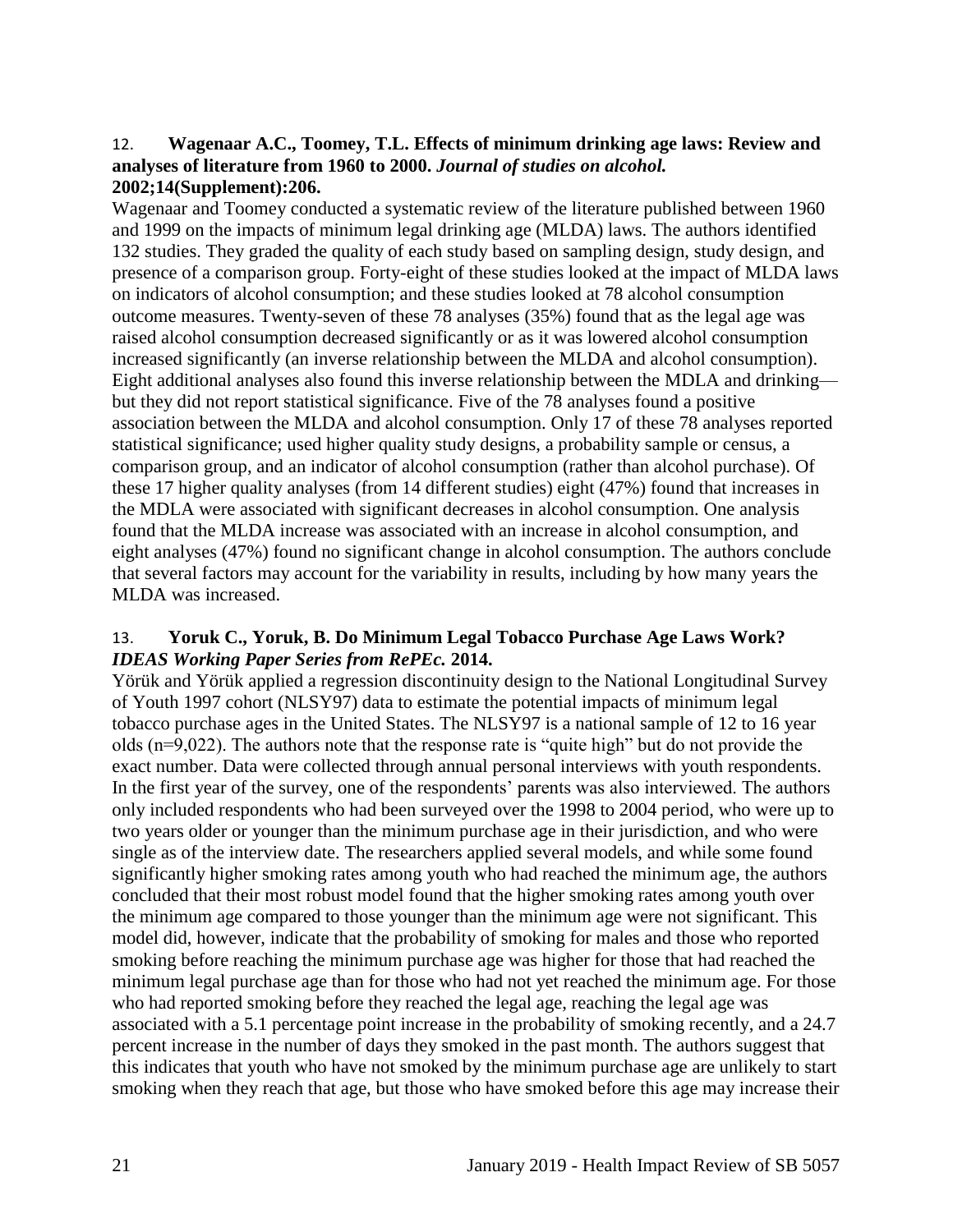usage when they reach the minimum purchase age. For males, reaching the minimum purchase age was associated with a 3.1 percentage point increase in the probability of smoking, and a 10.4 percent increase in the average number of cigarettes smoked per day. The authors conclude that their models indicate that minimum purchase age policies are only effective in reducing smoking participation among certain groups (young males and youth who reported smoking at all before reaching the minimum purchase age). The authors note that their results can only be generalized to youth who are around the minimum purchase age and not to other age groups.

## <span id="page-24-0"></span>14. **Centers for Disease Control and Prevention National Center for Chronic Disease Prevention and Health Promotion, Office on Smoking and Health. The Health Consequences of Smoking: 50 Years of Progress. A Report of the Surgeon General. U.S. Department of Health and Human Services; 2014.**

The analysts writing the Surgeon General's reports on the health effects of smoking use a set of criteria to rank the strength of evidence that a causal relationship exits. For each health indicator, the analysts synthesize the evidence and then apply the criteria to the body of evidence. The report is then vetted by a series of external editors who are tasked with ensuring the accuracy of the report. This comprehensive analysis includes hundreds of references. The 2014 report concludes that since the 1964 Surgeon General's report, a very strong body of evidence has shown a causal link between cigarette smoking and diseases in nearly every organ, cancer (e.g. lung, liver and colorectal cancer), diminished health status, exacerbation of asthma, inflammation, impaired immune function, age-related macular degenera¬tion, harms to the fetus, diabetes, erectile dysfunction, arthritis, and premature death. Research also shows that secondhand smoke causes cancers, reparatory disease, cardiovascular disease, stroke, and harms to infant and child health. This report also summarizes the evidence indicating that tobacco use may have a different impact on adolescents than adults. The authors indicate that adolescence is a vulnerable stage of brain development, and that nicotine exposure during this age may have lasing adverse effects on brain development.

## 15. **Kann L., McManus T., Harris W.A., et al. Youth Risk Behavior Surveillance-- United States, 2017.** *Morbidity and Mortality Weekly Report, Centers for Disease Control and Prevention.* **2018;67(8).**

This MMWR Surveillance Report provides updated findings from the 2016-2017 Youth Risk Behavior Surveillance System (YRBSS) on the leading causes of morbidity and mortality among youth, including unintentional injuries and violence; tobacco use; alcohol and drug use; sexual behaviors; dietary behaviors; and physical inactivity. It presents data on health behaviors and health disparities by sex, race/ethnicity, grade in school, and sexual orientation. This is the first YRBSS survey that reports on questions added in 2015 related to sexual orientation. Washington State did not participate in the 2016-2017 YRBSS. Specific to tobacco use, this version of YRBSS either changed the wording of the question or response or asked a question for the first time related to the following measures: "having first tried cigarette smoking before age 13 years; having usually gotten their own electronic vapor products by buying them in a store; current, current frequent, and current daily smokeless tobacco uses; current cigarette, cigar, or smokeless tobacco use; current cigarette, cigar, smokeless tobacco, or electronic vapor produce use; having tried to quit using all tobacco products." From 1991 to 2017, the prevalence of ever trying cigarette smoking significantly decreased from 70.1% to 28.9% nationally. Male, white, andgay, lesbian, and bisexua) students were more likely to have ever tried cigarette smoking compared to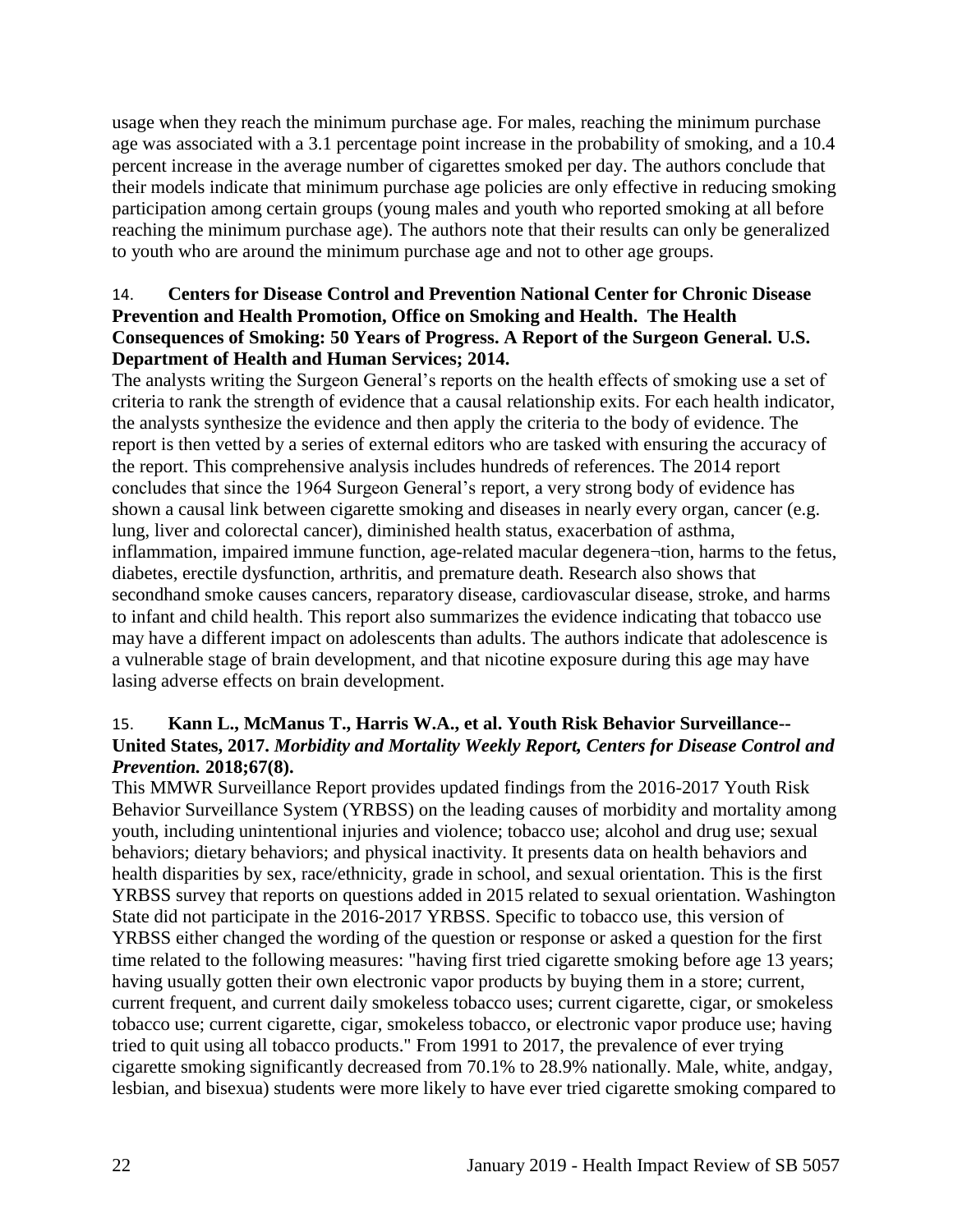other students. In addition, this YRBSS asked for the first time about cigarette smoking before 13 years of age, and results indicated that 9.5% of students had tried cigarette smoking before 13 years of age. From 1991 to 2017, the prevalence of current cigarette use (smoked a cigarette at least once in the past 30 days) also significantly decreased from 27.5% to 8.8% nationally. Among students that currently used cigarettes, the prevalence was higher for males (9.8%) than females (7.8%), and whites (11.1%) compared to Hispanic (7.0%) or black (4.4%) students. Current cigarette use was almost twice as high among gay, lesbian, and bisexual students (16.2%) compared to heterosexual students (8.1%). Nationally, 2.6% of students had smoked cigarettes on 20 or more days in the past 30 days, and 2.0% of students had smoked cigarettes on all 30 days. Frequent cigarette use was higher among whites and gay, lesbian, and bisexual students. Nationally, 42.4% of students had every used an electronic vapor product (e.g. ecigarettes, e-cigars, e-pipes, vape pipes, vaping pens, e-hookahs, hookah pens), and 13.2% of students currently used e-cigarettes (used an electronic vapor product at least once in the past 30 days). Among students that currently used e-cigaretes, the prevalence was higher for males  $(15.9\%)$  than females  $(11.8\%)$ ; whites  $(15.6\%)$  compared to Hispanic  $(11.4\%)$  or black  $(8.5\%)$ students; and gay, lesbian, and bisexual students (17.5% compared to 13.2% of heterosexual students). Nationally, 3.3% of students had used an electronic vapor product on 20 or more days in the past 30 days, and 2.4% of students had used an electronic vapor product on all 30 days. Frequent vapor product use was higher among male, white, and gay, lesbian, and bisexual students. Among students that currently used electronic vapor products, 13.6% had gotten their own electronic vapor products by buying them in a store. Nationally, 5.5% of students currently used a smokeless tobacco product (e.g. chewing tobacco, snuff, dip, snus, or a dissolvable tobacco product). Approximately 24% of students had used any tobacco product during the past 12 months. Of these students, 41.4% had tried to quit and females, whites and Hispanics, and gay, lesbian, and bisexual students were more likely to have tried to quit. Overall, males were more likely to have engaged in tobacco use risk behaviors than females. White students were more likely to have engaged in tobacco use risk behaviors than Hispanic or black students. Gay, lesbian, and bisexual students were more likely to have engaged in tobacco use risk behaviors than heterosexual students, and the prevalence for current, current frequent, and current daily cigarette use was twofold or greater for gay, lesbian, and bisexual students compared to heterosexual students. The prevalence for current frequent and current daily cigarette use, and current frequent and current daily cigar use was twofold or greater for students who had sexual contact with only the same sex or with both sexes compared to students who had sexual contact with only the opposite sex.

#### 16. **Zhang X., Vuong T. D., Andersen-Rodgers E., et al. Evaluation of California's 'Tobacco 21' law.** *Tobacco Control.* **2018;27(6):656-662.**

California's Tobacco 21 law went into effect in June 2016 and raised the purchase age from 18 to 21 for tobacco products and e-cigarettes. The law did not apply to active-duty military personnel or tribal lands. Zhang et al. described the implementation evaluation plan and preliminary findings. California launched an informational campaign using used mass media and retailer communication to increase awareness, acceptance, and compliance with the law. This study presents preliminary findings related to the campaign's proximal outcomes to increase awareness of the law among the general public, youth, and retailers; to increase awareness about the dangers of smoking at a young age; to increase the perception that tobacco is difficult to obtain for youth; to increase retailer compliance with the new law; and to increase call volume to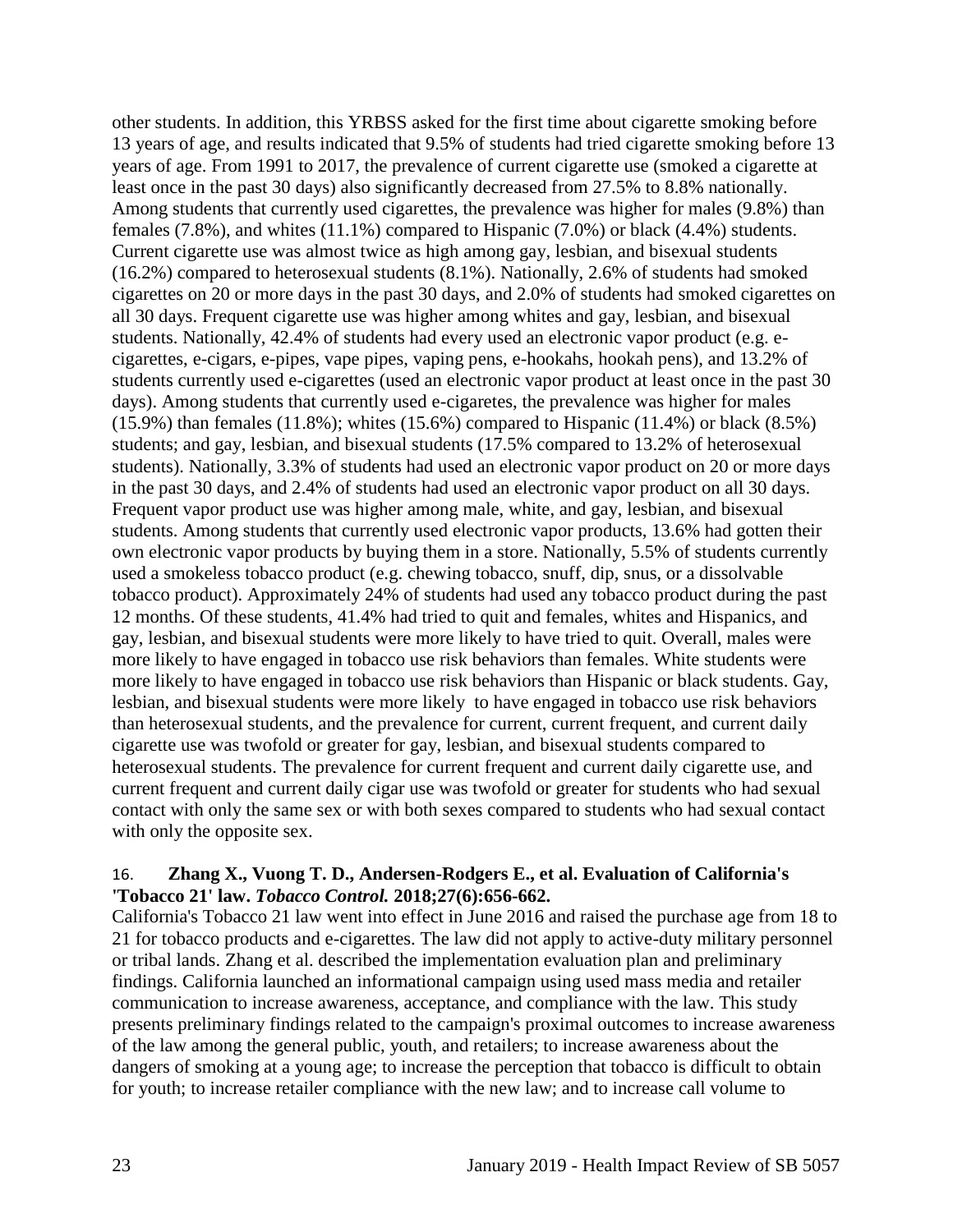California's quitline. The authors used a phone survey of tobacco retailers, an online survey of adults aged 18 to 64 years of age, and surveys with retailers to understand changes in awareness, acceptance, and compliance. Results from these surveys found that 98.6% (95% CI 98.0 to 99.2)of retailers surveyed were aware of the Tobacco 21 laws, and 60.6% (95% CI 58.1 to 63.2) supported the law. In addition, retail violation rates statistically significantly decreased from 10.3% before Tobacco 21 to 5.7% after the law, with illegal tobacco sales to 15-16 year old decreasing significantly. Tobacco-only retailers were more likely to violate the law than other retailers. Among youth and young adults aged 18 to 24, approximately 63.6% were aware of the Tobacco 21 law and 61.7% agreed that raising the purchase age would reduce youth tobacco use. While awareness was high across all racial/ethnic groups, Hispanics and non-Hispanic blacks were statistically significantly more likely to agree that raising the age of tobacco sales to 21 would reduce youth tobacco use. In addition, "e-cigarette users were signficantly less likely to agree, suggesting that continued public health education campaigns are needed to communicate the health risks associated with e-cigarettes." Of retailers surveyed, approximately 58% also reported that they recieve at least one complaint per month about the law and "23.6% of retailers reported observing shoulding tapping at least once per month, suggesting that educational efforts need to discourage persons over 21 years of age purchasing tobacco products for underage persons." The authors note that only short-term outcome information is available, and that the law has not been in place long enough to evaluate how the law has impacted tobacco use among 18-24 year olds.

#### 17. **Macinko J., Silver D. Impact of New York City's 2014 Increased Minimum Legal Purchase Age on Youth Tobacco Use.** *American Journal of Public Health.* **2018;108(5):669- 675.**

Macinko and Silver evaluated the impact of New York City's Tobacco 21 law on adolescent tobacco use. New York City implemented a Tobacco 21 law in October 2013, and also passed Sensible Tobacco Enforcement legislation which strengthened penalties for violating the law. The authors noted that, at the time of publication in March 2018, "there has only been 1 empirical study showing modest reductions in youth cigarette smoking after [a minimum legal purchase age] 21 law was passed in 1 small town." This study represents the second study to empirically evaluate the impact of a Tobacco 21 law on youth tobacco use. Macinko and Silver compared tobacco use in New York City to tobacco use in two groups that did not change the minimum legal purchase age using a difference-in-differences designs. As control groups, they used the rest of New York State and four cities in Florida that did not have Tobacco 21 laws and had similar demographics as New York City. They used survey results from the Youth Tobacco Survey and the Youth Risk Behavior Survey, both implemented by the Centers for Disease Control and Prevention. All analyses controlled for grade (or age), sex, race/ethnicity, and disposable income. Overall, they found that adolescent tobacco use statistically significantly decreased ( $p < 0.05$ ) after New York City implemented Tobacco 21, though the decline was small (1.04 percentage points, or 3%). However, tobacco use decreased at a greater rate in control locations than in New York City. For example, after the implemention of Tobacco 21 in New York City, adolescent tobacco use decreased 9.39 percentage points ( $p < 0.001$ ) for the rest of New York State. The authors stated, "over the study period, combined rates of cigarette, smokeless tobacco, and cigar use declined in both [New York City] and the rest of New York State, although the decline in New York State was steeper with a statistically significant difference in 2016." In addition, although tobacco use in New York State and New York City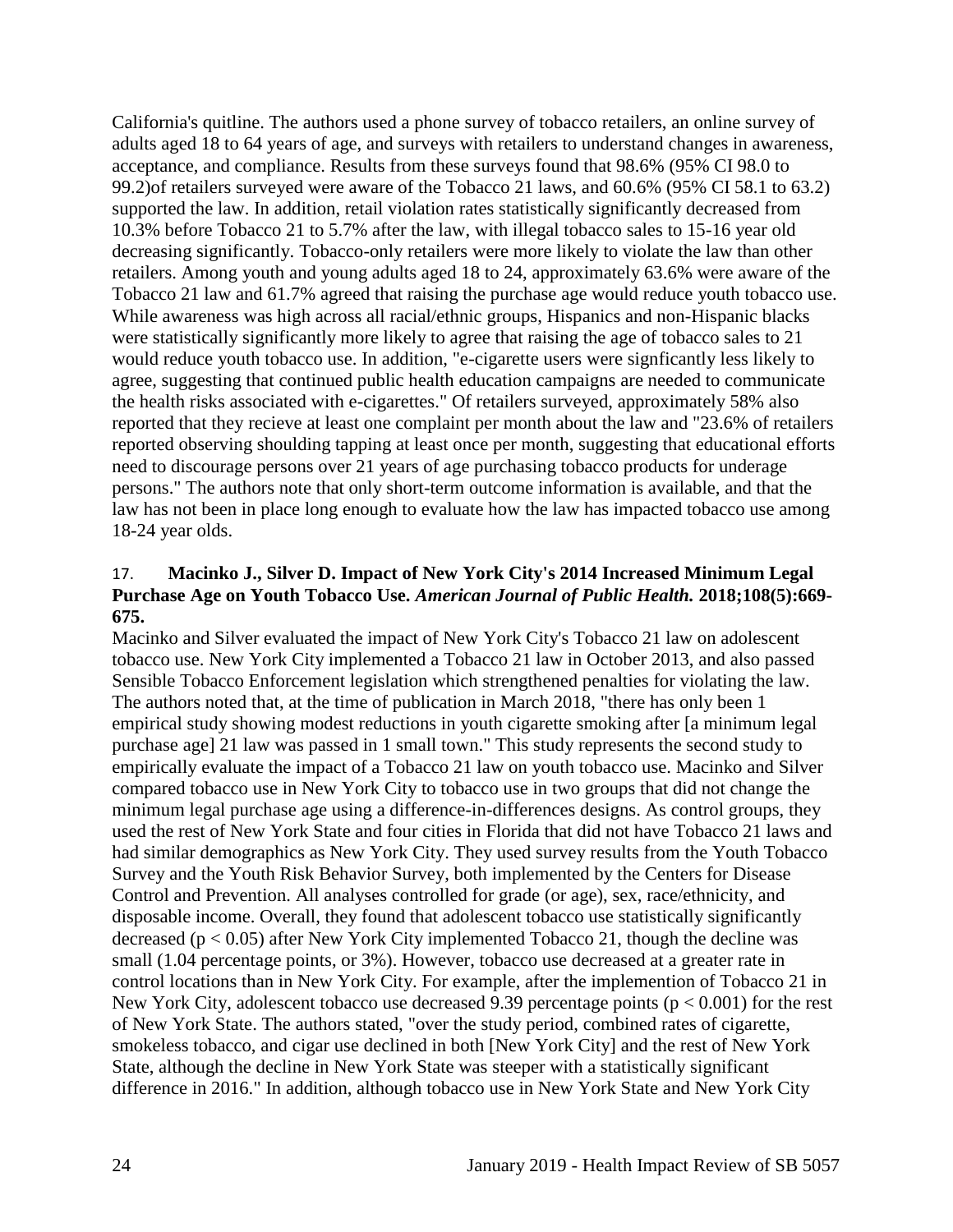both decreased overall, in 2016, rates tobacco use in New York State were lower than rates in New York City. The authors also "observed no signficant change in [New York City] or in the rest of New York State in the percentage reporting buying cigarettes in stores or having their ID checked from 2008 ot 2016." E-cigarette use increased significanatly after the implementation of Tobacco 21. In addition, "the percentage reporting quit attempts during the study period increased in New York State and decreased in [New York City]." The authors found no significant change before and after implemeting Tobacco 21 in purchase of loose cigarettes, quit attempts, or mean age of tobacco initiation in New York City. They stated, "these findings suggest that either the broad set of regulations adopted by [New York City] were not robust enough to alter youth tobacco use in the city beyond those occuring in comparison communities or may have been rendered less effective because of poor retailer compliance and illicit tobacco supplies." The authors concluded that, "increasing the [minimum legal purchase age] to 21 years in [New York City] did not accelerate reductions in youth tobacco use any more rapidly than declines observed in comparison sites." They recommend that other locations considering Tobacco 21 legislation ensure adequate enforcement and compliance monitoring among retailers, and suggest that locations with high tobacco use and low tobacco excise taxes may see a greater impact.

#### <span id="page-27-0"></span>18. **Dutra L. M., Glantz S. A., Arrazola R. A., et al. Impact of E-Cigarette Minimum Legal Sale Age Laws on Current Cigarette Smoking.** *Journal of Adolescent Health.*  **2018;62(5):532-538.**

Dutra et al. evaluated the impact of state-level implementation of minimum legal sale age for ecigarettes. In 2016, the U.S. Food and Drug Administration prohibited the sale of e-cigarettes to individuals younger than 18. Prior research has found mixed results about whether setting a minimum legal sale age for e-cigarettes (essentially reducing access) leads to increased or decreased cigarette smoking among adolescents. This study, "used individual-level data from the 2009-2014 [National Youth Tobacco Survey] to assess the relationship between e-cigarette [minimum legal sales age] laws and cigarette smoking among youth, adjusting for e-cigarette and other tobacco use, as well as other individual and state-level covarieates. The relationship bewteen e-cigarette [minimum legal sales age] laws and youth e-cigarette use was also assessed." The study controlled for individual factors, including sex, race/ethnicity, age, current e-cigarette and other tobacco use, and for state-level factors like household income, unemployment rate, legalization of marijuana, smoke-free laws, and state cigarette tax. The authors used logistic regression models, and were able to test for temporality. Their analysis found that states with minimum legal purchase age laws for e-cigarettes increased from 0% in 2009 to approximately 50% in 2014. Overall, implementing a minimum legal sale age (of 18 or 19) for e-cigarettes was not signficantly associated with past 30-day cigarette smoking or current e-cigarette use for adolescents. However, the authors note that, "the lack of statistical significance in the present analysis is likely due to adjusting for current e-cigarette and other tobacco use because the exclusion of these variables from the model resulted in a signficant negative association between lagged and unlagged e-cigarette [minimum legal sales age] laws and youth smoking, suggesting that these laws may help reduce e-cigarette use." They also noted that, "in addition to its direct effect on e-cigarette use, increasing the age of legal purchase for e-cigarettes to 21 has the potential to reduce cigarette smoking because lognitudinal analyses suggest that adolescent ecigarette use is a predictor of future cigarette smoking."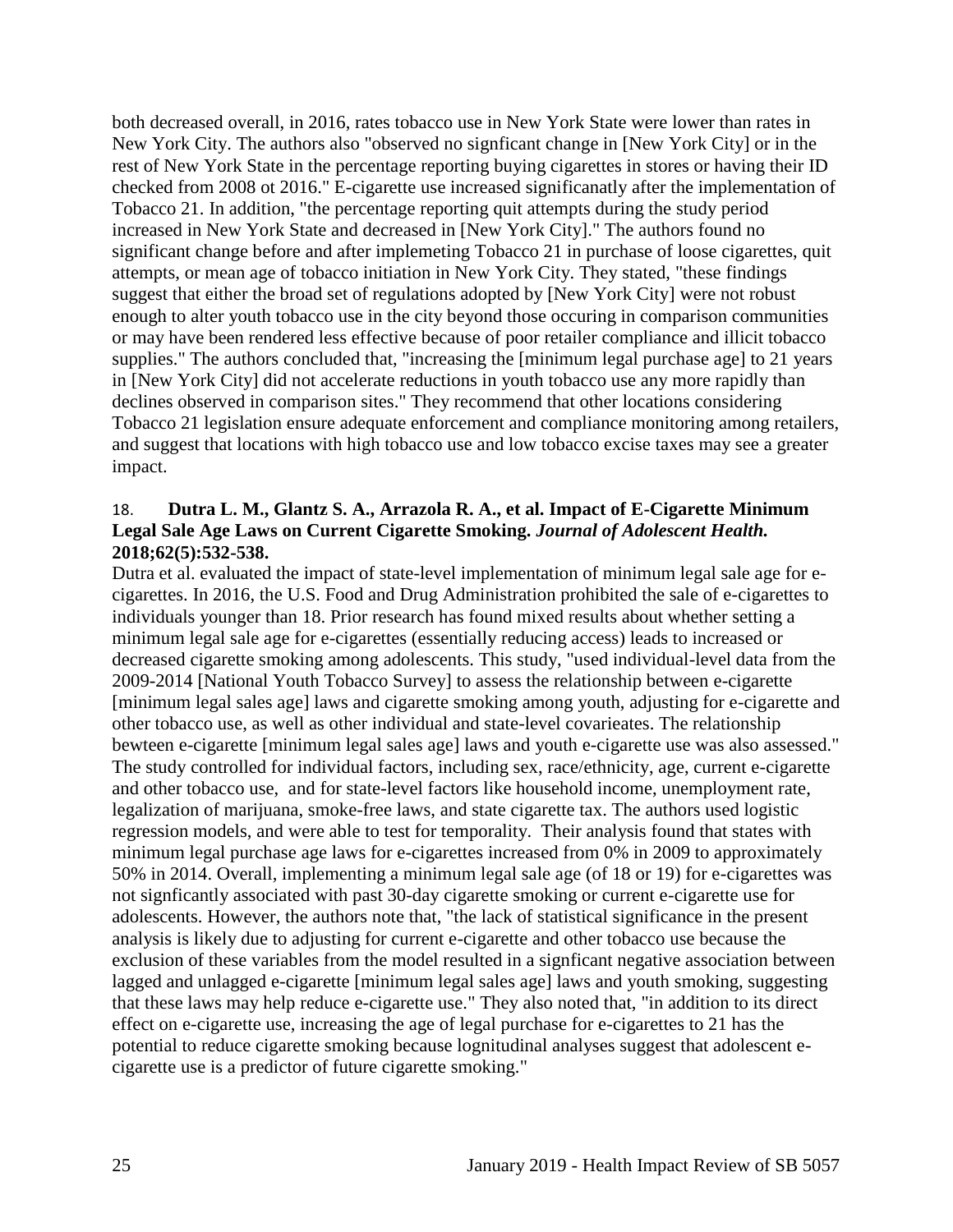#### <span id="page-28-0"></span>19. **Abouk R., Adams S. Bans on electronic cigarette sales to minors and smoking among high school students.** *Journal of Health Economics.* **2017;54:17-24.**

Abouk and Adams found that banning electronic cigarette sales to minors reduced the incidence of cigarette smoking and e-cigarette use among high school seniors. In 2016, the U.S. Food and Drug Adnimistration regulated e-cigarettes, setting a minimum legal sales age of 18 nationally. The authors note that the impact of restricting access to e-cigarettes was unclear as, "the question of whether e-cigarettes and regular cigarettes are substitutes or complements is not resolved." Using results from the 2007 to 2014 Monitoring the Future survey , the authors looked at whether restricting the sale of e-cigarettes reduces the indicence of adolescent cigarette smoking. Monitoring the Future is an annual survey of 8th, 10th, and 12th graders at 420 public and private schools in 26 states and the District of Columbia. Sampling is not meant to be representative of the U.S. population. The authors chose to look at survey results for 12th graders in California, Minnesota, New Hampshire, New Jersey, and Utah, which restricted e-cigarette sales in 2010. Looking at state policy variables, the authors found that, in states with sales bans, "the smoking prevelance declines from 17.4% to 11.5% after the bans take effect. We note that although there were downward trends in smoking among youths nationally over this time period, the reduction implied...is particularly large in those states with e-cigarette bans." Their analysis showed that smoking rates significantly declined by 2.01 percentage points (12%) after restricting the sale of e-cigarettes to minors. At the individual level, the authors found a 2.54 percentage point (15%) decrease in smoking after restricting the sale of e-cigarettes to minors. They note that, "the explanation most sensible for these findings is that e-cigarettes and conventional cigarettes are complements and are dually used." They also found some evidence that the bans reduced e-cigarette use, especially among 12th graders who may be more likely to purchase products from retailers, but data are limited because e-cigarettes have not been on the market long.

## 20. **Cantrell J., Bennett M., Mowery P., et al. Patterns in first and daily cigarette initiation among youth and young adults from 2002 to 2015.** *PLoS One.*  **2018;13(8):e0200827.**

Cantrell et al. examined trends and patterns in first use of cigarettes and first daily use of cigarettes by age (12-14, 15-17, 18-21, 22-25), race/ethnicity (African American, Hispanic, white), and sex (female, male). They analyzed data from the National Survey on Drug Use and Health, which is an annual, cross-sectional survey of 12 to 25 year olds in the U.S. from 2002 to 2015. Cigarette initiation among 12-14 year olds and 15-17 year olds significantly decreased over time (average annual 0.32 percentage point decrease and average annual 0.53 percent point decrease , respectively). These decreases were consistent across all racial/ethnic groups and by sex. Cigarette initiation among 18-21 year olds increased from 2002 to 2009, and decreased after 2009 resulting in an overall increase over the entire study period of 0.01. The increase from 2002 to 2009 was most marked among Hispanic males. Cigarette initiation among 22-25 year olds did not change significantly over time. However, among this age group, "Hispanics experienced a signficiant linear increase of 0.12 percentage points ( $p \le 0.01$ ), resulting in an increase in initiation of about 1.6 percent points over the study period." Most of the increase was driven by Hispanic males. Daily cigarette intitiation decreased significantly over time for 12-14, 15-17, and 18-21 year olds. This trend was consistent for males and females. For 22-25 year olds, there was a small, statistically significant increase in daily cigarette use for males ( $p < 0.05$ ). The authors concluded that, "cigarette initiation was higher among 18-21 year olds than among youth for the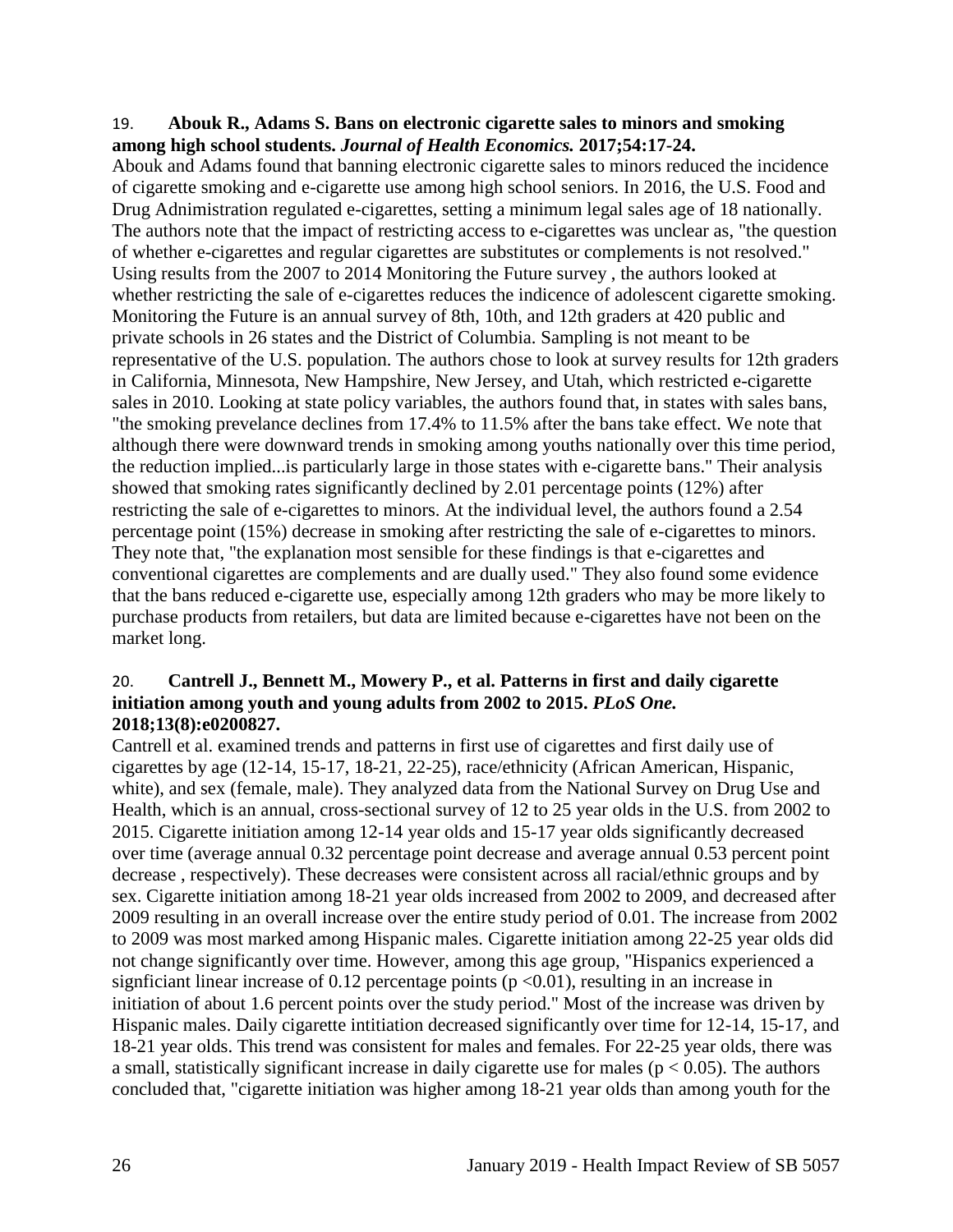period from approximately 2004 to 2015. This suggests that cigarette initiation is being delayed until young adulthood, with the highest risk of initiation occuring among young adults aged 18- 21...these trends point to the need to improve and enforce policies to reduce first initiation among the young adult population. Raising the minimum age of purchase to age 21 could be particularly efective." Across race/ethnicity, Hispanic males experienced an increase in initiation rates among 22-25 year olds and "increased cigarette initiation among young adult groups may lead to longterm patterns of non-daily smoking, which does not translate to higher rates of successful quitting for Hispanics as expected compared with non-Hispanic whites." Overall, cigarette initiation among African Americans were lower than among whites, however "late-onset African American smokers have the lowest cessation rates compared with early-onset counterparts and with early- and late-onset white smokers." Whites aged 18-21 had higher initiation rates than African Americans or Hispanics.

#### 21. **Pepper J. K., Coats E. M., Nonnemaker J. M., et al. How Do Adolescents Get Their E-Cigarettes and Other Electronic Vaping Devices?** *American Journal of Health Promotion.*  **2018:890117118790366.**

Pepper et al. conducted an online survey of 1,729 adolescents aged 15-17 who reported vaping in the past 30 days (using an e-cigarette or similar device) to determine how youth obtain or access vaping devices. Adolescent use of e-cigarettes increased significantly between 2011 and 2015, and in 2016 11% of U.S. 10th graders and 12% of U.S. 12 graders reported vaping. Minimum purchase age for e-cigarettes was established nationally as 18 years in 2016. While prior studies have found that social sources are the main way adolescents access cigarettes, little is known about how adolescents access e-cigarettes and other devices. Approximately half of respondents reported smoking cigarettes in the past 30 dyas, and one-third of respondents reported using other tobacoo products in the past 30 days. They found that 78.2% of adolescents surveyed owned their own vaping device, with 32.2% purchasing their device online and 22.3% purchasing it in a vapor shop or lounge. Sources varied significantly by sex, race/ethnicity, and polytobacco use. In addition, 72.8% reporting using someone else's vaping device in the past 30 days, with 80.5% who borrowed stating that they borrowed from a friend. Adolescents were more likely to borrow a vaping device if they vaped more often, did now own their own, vaped in social situations, or had been resfused purchase. The authors suggested that, "social sources might be even more important for vaping than for smoking cigarettes; cigarette smokers likely get cigarettes from other people only when they do not possess their own, but vapers use others' devices even when they have their own."

## 22. **Meyers M. J., Delucchi K., Halpern-Felsher B. Access to Tobacco Among California High School Students: The Role of Family Members, Peers, and Retail Venues.** *Journal of Adolescent Health.* **2017;61(3):385-388.**

Meyers et al. surveyed 772 adolescents in California to determine how they obtain cigarettes, ecigarettes, and hookah. They recruited 9th and 12th grade students from 8 high schools in California to participate in a longitudinal study related to tobacco access, perceptions, social norms, marketing, and use. In general, 32.7% of students reported using hookah, 28.7% reported using e-cigarettes, and 19.2% reported using cigarettes. Approximatley 55% of respondents reporting getting their tobacco products from peers, and "adolesents [were]significantly more likely to obtain hookah, e-cigarettes, and cigarettes from a friend than any of the other sources addresssed." Of students who purchased tobacco products, students were significantly more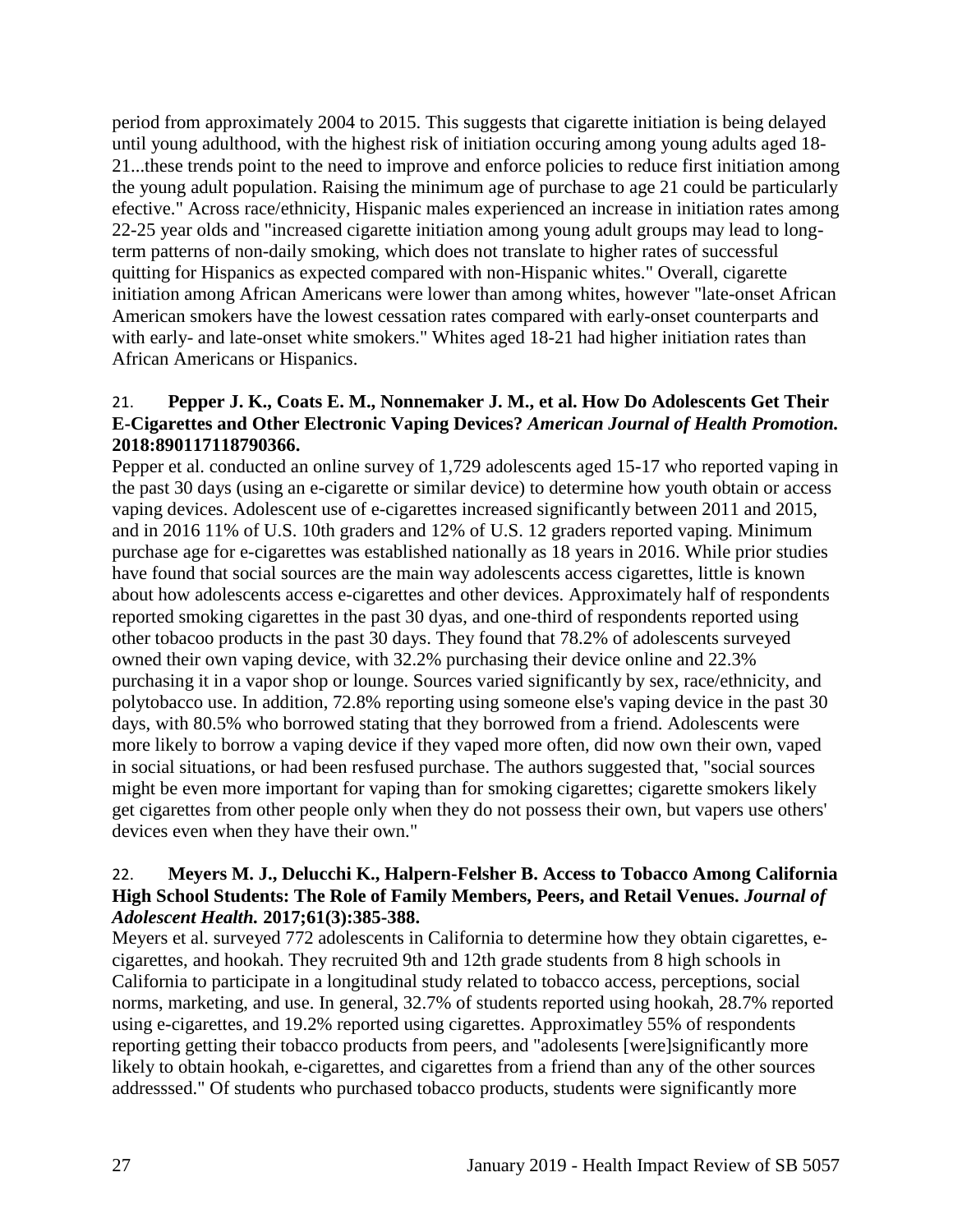likely to purchase e-cigarettes or hookah from a smoke shop than any other retailer. The authors found that, "9.3% of participants under the age of 18 reported purchasing tobacco products themselves...thus, depsite legislation banning the sale to minors, [adolescents and young adults] continue to directly purchase tobacco products at alarming rates." However, this survey was completed before California enacted their Tobacco 21 law.

## 23. **QxQ Analysis: Smoking and Electornic Cigarette Use. 2016. [http://www.askhys.net/Analyzer.](http://www.askhys.net/Analyzer) Accessed January 18, 2018.**

Washington State Healthy Youth Survey data from 2016 indicate that among 8th grade respondents American Indian/Alaskan Native (AI/AN) students (6.8% [95% CI 3.5-10.1%%) and black students (4.4% [95% CI 2.3-6.5%]) reported higher smoking rates than their Asian and Pacific Islander (API) (1.5% [95% CI 0.6-2.4%]), white (2.8% [95% CI 2.2-3.4%)], and Hispanic peers (3.1% (95% CI 2-4.2%). Among 10th grade respondents, the same trends held, with AI/AN (13% [95% CI 7.8-18.3]) and black students (7.8% [95% CI 4.2-11.4%]) reporting higher smoking rates than their peers. The percent of students who had reported smoking at all in the past 30 days was highest among 12 grade respondents. AI/AN (18.3% [95% CI 12-24.6%]) and black respondents (15% [95% CI 8.9-21.1%]) again reported higher smoking rates than their peers with 11.9% (95% CI 10-13.8%) of white youth smoking. These data suggest that in Washington State, AI/AN and black youth have disparately high rates of current cigarette use across all grades. Students from the subsample of schools who participate in the extended form version of the Healthy Youth Survey also answered questions about their sexual orientation. Eighth grade respondents who identified as lesbian, gay, or bisexual were more likely to report smoking cigarettes at all in the last 30 days (10.2% [95% CI 5.7-14.7%]) than their peers who identified as straight (2.6% [95% CI 2-3.2%]). This disparity also existed among 10th graders (15.2% [95% CI 11.5-18.9%] vs. 4.9% [95% CI 4.1-5.7%]) and 12 graders (23.5% [95% CI 19.3-27.7%] vs. 9.3% [95% CI 7.4-11.2%]). When asked how many electronic cigarettes they had used in the past 30 days, black (8.7 [95% CI 3.4-14%]) and AI/AN 8th graders (7.8% [95% CI 3.3-12.3%]) reported the highest usage. AI/AN reported the highest useage among both 10th grade respondents AI/AN (22.6% [95% CI 14-31.2%]) and 12th grade respondents (18.3% [95% CI 12-24.6%]). It is important to note that the current race/ethnicity categories aggregate diverse subpopulations into one category—so disparities within these categories may be masked. For example, API subpopulations likely have very different smoking rates but they are aggregated into one category so these differences may be missed.

#### <span id="page-30-0"></span>24. **Lydon David M., Wilson Stephen J., Child Amanda, et al. Adolescent brain maturation and smoking: What we know and where we're headed.** *Neuroscience and Biobehavioral Reviews.* **2014;45:323-342.**

Lydon et al. conducted a review of the literature on adolescent brain development and nicotine dependence. They cite evidence that smoking is most likely to be initiated during adolescence and that most adults who smoke daily initiate smoking by 18 years of age. The authors also note that once adolescents begin smoking, they are more likely than adults to continue smoking because they experience heightened positive effects from nicotine and are more susceptible to developing nicotine addiction than adults. Research also indicates that individuals who smoked their first cigarette at a younger age and who had a more pleasant experience are more likely to smoke additional cigarettes. Early-initiation smokers also tend to develop nicotine dependence faster and have higher daily cigarette consumption rates than later-initiation smokers. The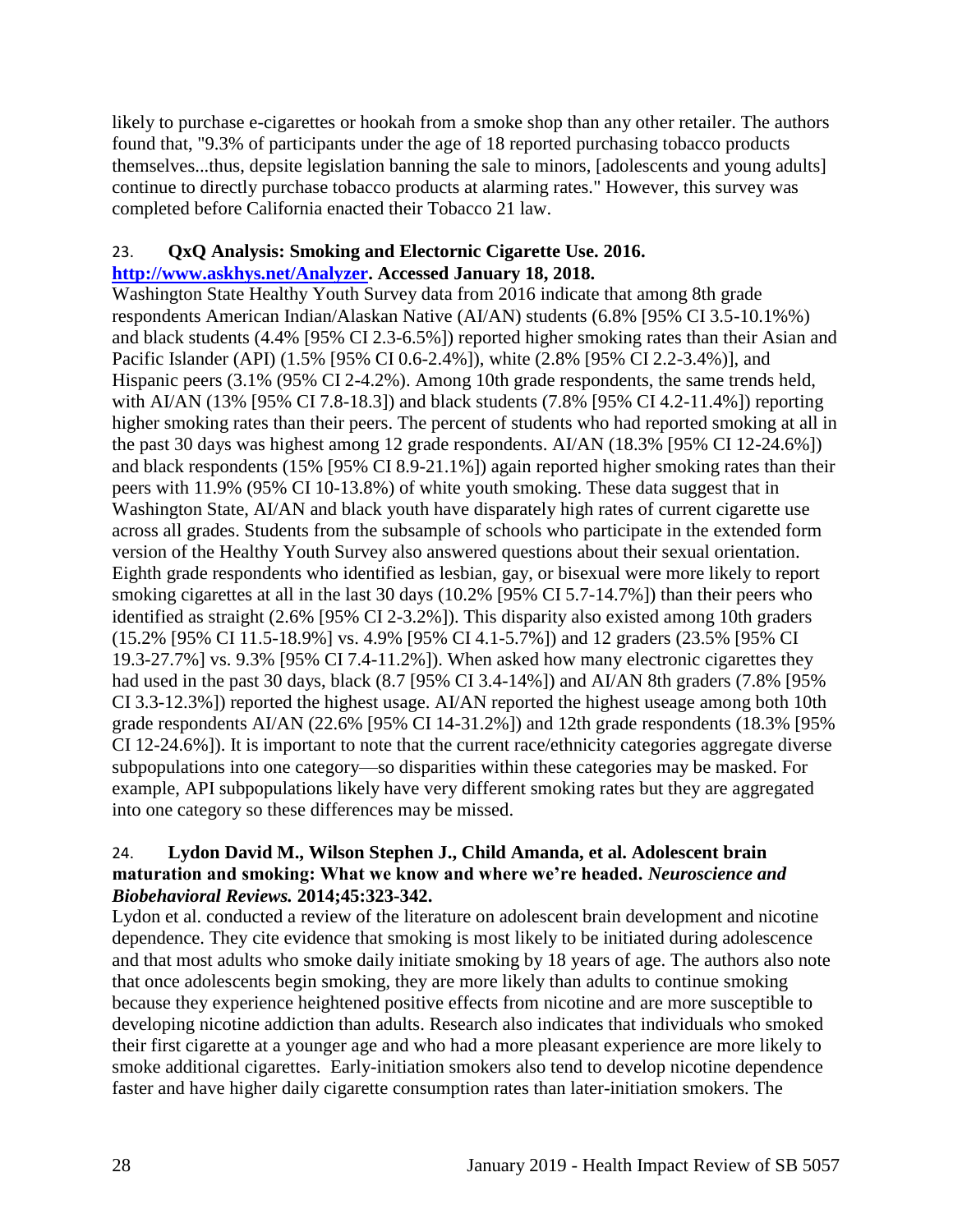authors cite a 1996 study by Breslau and Petterson which found that early smoking onset is associated with decreased likelihood of cessation. The likelihood of quitting was lowest for youth who initiated smoking at 13 or younger, with likelihood of quitting increasing with each year that initiation was delayed for adolescents.

## <span id="page-31-0"></span>25. **Pisinger Charlotta, Dossing Martin. A systematic review of health effects of electronic cigarettes.** *Preventive Medicine.* **2014;69:248.**

Pisinger and Døssing conducted a systematic review of the literature on the health consequences of vaping products published before August 14, 2014. The authors identified 76 studies which met their inclusion criteria. They found that 34% of the studies' authors had a conflict of interest (e.g. the study was funded or somehow influenced by electronic cigarette manufacturers or consultants for manufacturers of medicinal smoking cessation therapy). Many studies found that product labels did not show the concentrations of solvents and flavoring and that products labeled nicotine free were sometimes found to actually contain nicotine in high concentrations. There was also variability in product concentrations from cartridge-to-cartridge. The authors conclude that the studies had many methodological problems and that the body of evidence is inconsistent, lack long-term follow up, and don't allow any firm conclusion on the safety of vaping products. They conclude that these 76 studies indicate that electronic cigarettes cannot be regarded as safe. The available evidence does indicate that at least some vaping products are toxic to human cells and contain toxic compounds such as metals, traces of carcinogenic nitrosamines, formaldehyde, mercury, and other potentially harmful components. Vaping was associated with significant airway and lung obstruction in the short term and other adverse effects in the mouth/throat. Some studies indicate that vaping may have less adverse effects or result in less exposure to harmful substances than combustible cigarettes. Some studies suggest that electronic cigarettes may be useful as a smoking reduction/cessation aid, but the evidence on their efficacy is conflicting.

## <span id="page-31-1"></span>26. **Sciences National Academy of.** *Public Health Consequences of E-Cigarettes.* **Washington, D.C.: The National Academies Press; 2018.**

The U.S. Food and Drug Administration requested the National Academy of Sciences complete a report about the health impacts of e-cigarettes. As part of this white paper, the National Academy of Sciences evaluated existing published literature to determine whether there was conclusive, substaintial, moderate, limited, insufficient, or no available evidence to determine the link between e-cigarette use and health outcomes. They stated that, "the net public health effect, harm or benefit, or e-cigarettes depends on three factors: their effect on youth initiation of combustible tobacco products, their effect on adult cessation of combustible tobacco products, and their intrinsic toxicity." E-cigarette use among youth and young adults has increased, and in 2016, ecigarette use was higher than cigarette smoking or use of any other tobacco product. Use was also higher among boys and Hispanic and non-Hispanic whites. They reached 9 conclusions about the make-up of e-cigarettes. They found conclusive evidence that: 1) E-cigarette use increases airborne concentrations of particulate matter and nicotine in indoor environments. 2) Exposure to nicotine from e-cigarette use is variable and depends on product characteristics and operation. 3) E-cigarettes contain and emit numerous potentially toxic substances in addition to nicotine. 4) The number, quantity, and characteristics of potentially toxic substances in ecigarettes are highly variable and depend on product characteristics and operation. They found substantial evidence that: 5) Nicotine intake from e-cigarettes among experienced adult e-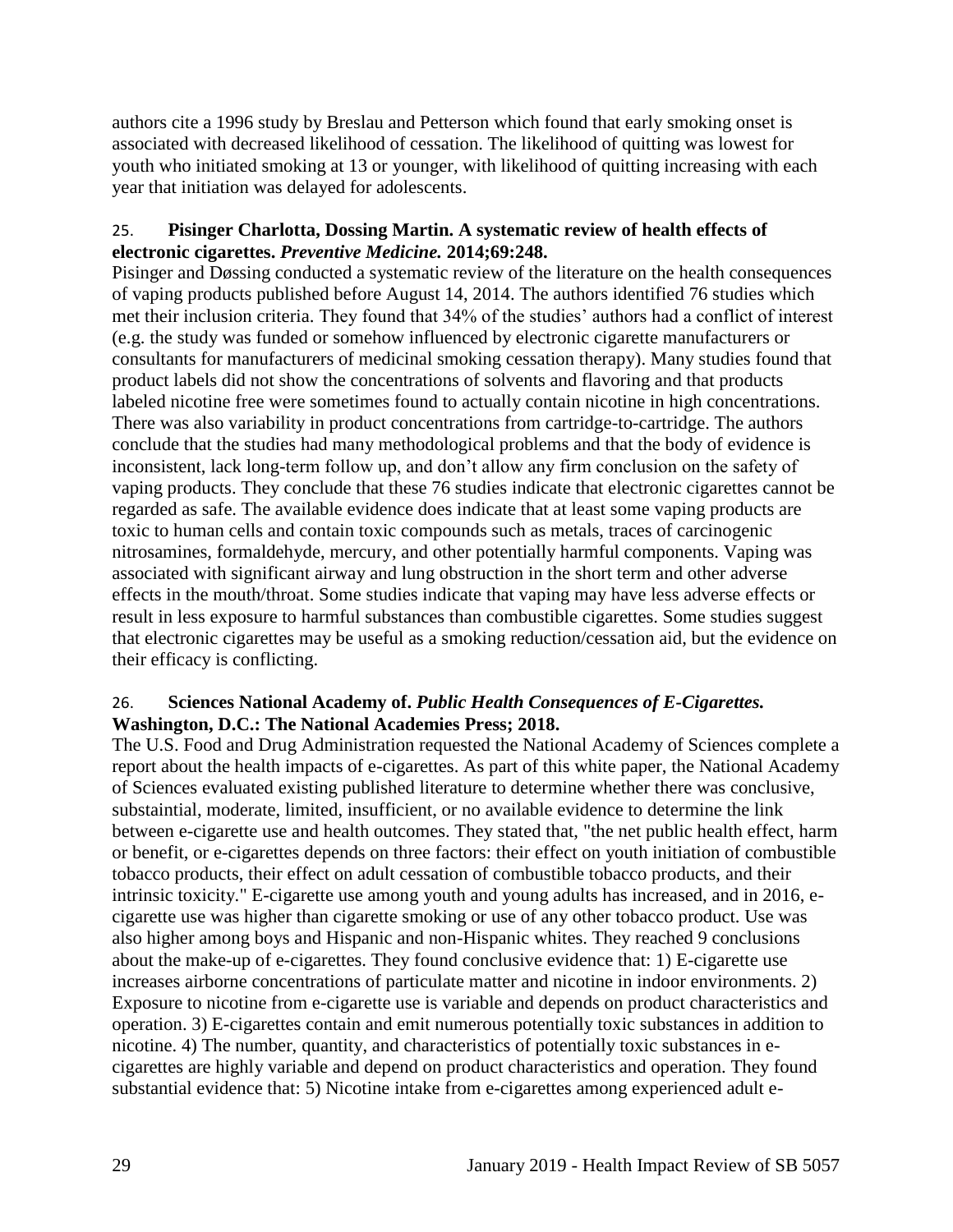cigarette users is comparable to that from combustible tobacco cigarettes. 6) Under typical use, except for nicotine, there is lower exposure to potentially toxic substances from e-cigarettes compared to combustible tobacco cigarettes. 7) E-cigarettes contain metals. They found limited evidence that: 8) E-cigarette use increases levels of nicotine and other chemicals on indoor surfaces. 9) the number of metals in e-cigarettes could be greater than the number of metals in combustible cigarettes. The National Academy of Sciences also made 26 conclusions about the impact of e-cigarettes on health outcomes. They concluded that, "the implications for long-term effects on morbidity and mortality are not yet clear. Use of e-cigarettes instead of combustible tobacco cigarettes by those with existing repiratory disease might be less harmful." They found conclusive evidence that: 1) E-cigarette devices can explode and cause burns and injuries. 2) Intentional or accidental exposure to e-liquids can result in seizures, anoxic brain injury, vomiting, and lactic acidosis, among other effects. 3) Intentionally or unintentionally drinking or injecting e-liquids can be fatal. They found substantial evidence that: 4) Components of ecigarettes can promote formation of reactive oxygen species/oxidative stress. 4) E-cigarette use results in symptoms of dependence on e-cigarettes. 5) E-cigarette use increases heart rate shortly after nicotine intake. 6) Chemicals in e-cigarettes are capable of causing DNA damage and mutagenesis, suggesting the possibility that long-term exposure could increase risk of cancer and adverse reproductive outcomes. Related to initiation and cessation, they found 7 conclusions. They found mixed evidence that, "while e-cigarettes might cause youth who use them to transition to use of combustible tobacco products, they might increase adult cessation of combustible tobacco products." They found substantial evidence that "e-cigarette use increases risk of ever using combustible tobacco cigarettes among youth and young adults." Overall, the National Academy of Sciences found that the evidence across a range of outcomes suggests that, "e-cigarttes pose less risk to an individual than combustible tobacco cigarettes." They also concluded that "there would be net public health harm in the short and long terms if the products do not increase combustible tobacco cessation in adults."

#### 27. **Hocharoen Chanalee. An evaluation of potential harm of electronic cigarette aerosol exposures and directions for research and regulation. In: Taft D, ed: ProQuest Dissertations Publishing; 2015.**

Hocharoen conducted a systematic review of the literature on electronic cigarettes published between January 1, 2009 and January 31, 2015. Thirty-nine articles met the inclusion criteria. Three of these studies examined inflammatory markers, cytokines, and chemokines, all of which found that interleukins (cellular messengers for immune response) increased with electronic cigarette exposure. One study found that interleukin 6 decreased with e-cigarette exposure. Seven studies examined cytotoxicity (cell toxicity) or mutagenicity (ability to cause genetic mutations). These studies looked at the impacts of e-vapors of liquids on lung, throat, and mouth specific embryonic stem cells, and various fibroblasts. Six of these seven studies found cytotoxic effects, decreased cell viability, changes in cell morphology, reduced ATP detection, and cell mutagenicity for at least one of the measured flavors or e-liquid components. The seventh study found no cytotoxicity from e-liquids for epithelial carcinoma cells or Chinese Hamster ovary cells. The author concludes that cell viability is affected by e-cigarettes and that vapor products sometimes contain "carcinogens, metals, and other potentially harmful constituents." The author notes that while physiological effects of e-cigarettes have been found in the literature, potential adverse long-term effects have not been studied.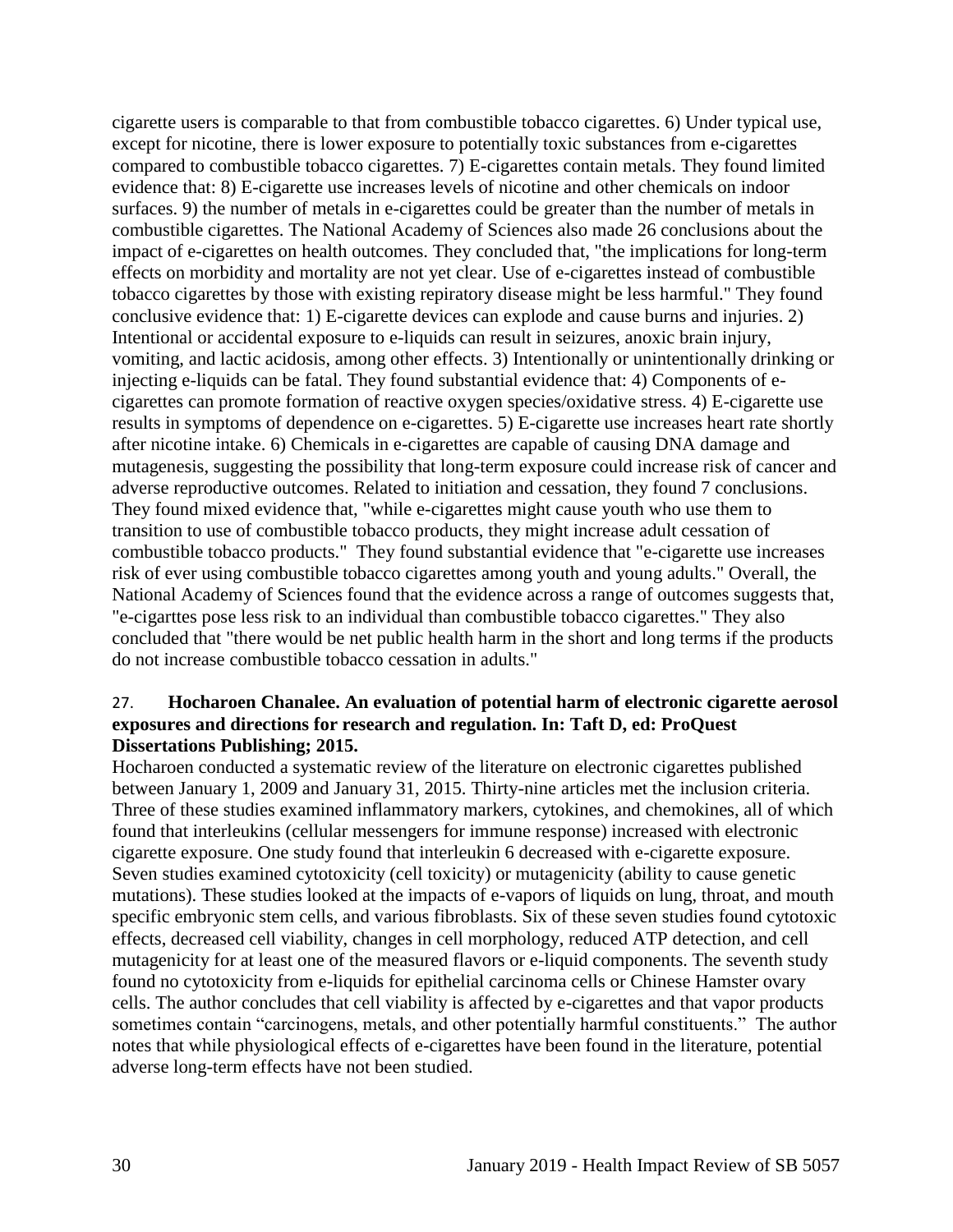<span id="page-33-0"></span>28. **General Office of the Surgeon. E-Cigarette Use Among Youth and Young Adults: A Report of the Surgeon General. Atlanta, GA: U.S. Department of Health and Human Services, Centers for Disease Control and Prevention, National Center for Chronic Disease Prevention and Health Promotion, Office of Smoking and Health; 2016.**

This report was prepared by the Centers for Disease Control and Prevention's National Center for Chronic Disease Prevention and Health Promotion, Office on Smoking and Health. It focused on examining the research around the epidemiology and health effects of e-cigarette use among youth and young adults in the United States. They note that, "the initial drafts of the chapters were written by 27 experts who were selected for their knowledge of the topics addressed. These contributions are summarized in five chapters that were evaluated by approximately 30 peer reviewers. After peer review, the entire manuscript was sent to more than 20 scientists and other experts, who examined it for its scientific integrity." The chapters outline the following topic areas: (1) historical background, (2) patterns of e-cigarette use among U.S. youth and young adults, (3) health effects of e-cigarette use among U.S. youth and young adults, (4) activities of e-cigarette companies, and (5) e-cigarette policy and practice implications.

## 29. **Center Washington Poison. 2017 Annual Toxic Trend Report: Nicotine and E-Cigarette. 2017.**

This brief report from the Washington Poison Center provides summary data from calls about nicotine exposure among children 0 to 12 years of age. From 2011 to 2017, the Washington Poison Center recieved 2,966 total cases related to nicotine exposure. The most cases occured in 2015, with 521 total cases of nicotine exposure. In 2017, the Center had 440 cases of nicotine exposure and 373 (84.8%) cases were among children 0-5 years of age. About half of nicotine exposures come from cigarette/cigar exposure, 22% are related to e-cigarettes, and 22% are related to chewing tobacco. Children are primarily exposed through ingestion (94.5% of cases are due to ingestion), and common symptoms of nicotine exposure include vomiting, coughing/choking, drowsiness/lethargy, and pallor. Washington Poison Center noted that exposure reporting is voluntary, and that these numbers likely underrepresent nicotine exposure.

## 30. **Rubinstein M.L., Delucchi K., Benowitz N.L., et al. Adolescent Exposure to Toxic Volatile Organic Chemicals from E-Cigarettes.** *Pediatrics.* **2018;141(4).**

Rubinstein et al. analyzed urine and saliva samples from adolescents aged 13-18 years old who use electronic cigarettes to evaluate the presence of volatile organic compounds. More adolescents use e-cigarettes than cigarettes, and chemicals found in e-cigarettes are known to be harmful to human health. However, the authors noted that, "there are no data on toxicant exposure in adolescent e-cigarette users. Howevever, there is great concern because exposure to toxicants during adolescence may result in greater harm than exposure in adulthood, given vulnerability to the acute and chronic effects of toxicants in general and from their cumulative exposure if started early." This study included adolescents participating in a larger longitudinal study of the effects of e-cigarettes on adolescents in the San Francisco Bay Area. Adolescents who used e-cigarettes were scheduled for a baseline appointment within 24 hours of use and provided saliva and urine samples for analysis. Saliva samples were analyzed for cotinine, a metabolite of nicotine. Urine samples were analyzed for NNAL (a potent carcinogen) and eight volatile organic compounds that are toxic environmental or tobacco smoke constituents. They used use categories based on self-report as well as chemical levels so that, "conservative criteria for group definitions meant that the e-cigarette-only group was clearly differentiated from the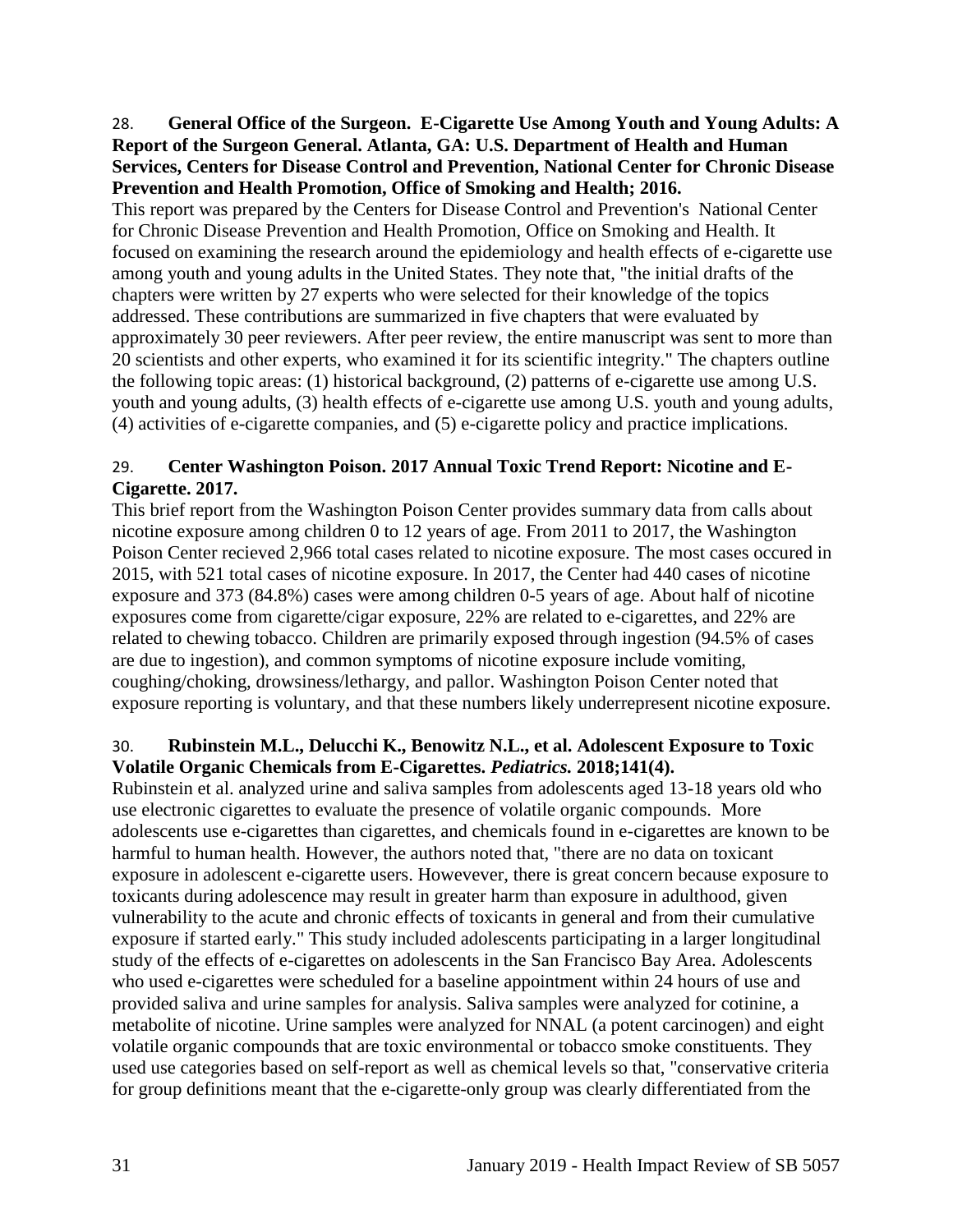dual user group, and any [volatile organic compounds] found in the e-cigarette-only group could be clearly attributed to e-cigarette use." Based on their criteria, samples were analyzed for 67 ecigarette-only users, 16 dual users, and 20 controls. They found that the presence of 5 volatile organic compounds was significantly higher in e-cigarette-only users compared with controls (p < .05 for all compounds), but lower than in dual-users. For e-cigarette-only users, levels were statistically significantly higher for users that used e-cigarettes with nicotine all or some of the time and for users that reported more sessions of e-cigarette use per day. They also found that "levels of 3 other significant and likely toxic [volatile organic compounds] were just as high in users of nonnicotine products as in those using nicotine." The authors concluded, "adolescent ecigarette-only users had levels of 5 [volatile organic compound] toxicants detected in their urine in quantities up to 3 times greater than in matched controls...levels of toxicant exposure in dual users were up to 3 times higher than in those who used only e-cigarettes." Many of these compounds are known carcinogens.

## 31. **Alzahrani T., Pena I., Temesgen N., et al. Association Between Electronic Cigarette Use and Myocardial Infarction.** *American Journal of Preventive Medicine.* **2018;55(4):455- 461.**

Alzahrani et al. evaluated 2014 and 2016 National Health Interview Survey data to determine whether electronic cigarette use could increase the risk of myocardial infarction. This was the first study to examine the relationship bewteen e-cigarette use and heart attack. E-cigarette use has been shown to stimulate similar reactions as traditional cigarette use in otherwise healthy individuals, including endothelial dysfunction, oxidative stress, inflammation, platelet activtion, and activiation of the sympathetic nervous system. Interviewees were classified as never, former, and current e-cigarette and cigarette users. However, the definition of former use was not consistent between e-cigarette uers and cigarette users. Based on NHIS responses, 25.8% of current e-cigarette users were former smokers and 66.2% of current e-cigarette users were also current cigarette smokers. Overall, the authors found that daily e-cigarette use was independently associated with increased odds of myocardial infarction (OR=  $1.79$ ,  $95\%$  CI=  $1.20$ ,  $2.66$ , pvalue= 0.004). Former and some day e-cigarette use were not associated with increased risk of heart attack. Former, some day, and current cigarette use were all associated with increased risk of heart attack. The authors also found that, "dual use of e-cigarettes and conventional cigarettes appears to be more dangerous than using either product alone." The authors state that their study likely underestimates the increased risk of heart attack from using e-cigarettes, and that more research is needed to fully understand the health impacts of former or some day e-cigarette use. They state that, "it is not known when the [myocardial infarctions] occured relative to e-cigarette use, and it is likely that some of the heart attacks subjects reported occured before e-cigarettes became available in the U.S. (around 2009). This situation will bias the [odds ratio] estimates toward the null, meaning that the study results likely underestimate the true risks associated with e-cigarette use."

#### <span id="page-34-0"></span>32. **Clapp P., Lavrich K., Reidel B., et al. The E-Cigarette Flavoring Cinnamaldehyde Suppresses Mitochondrial Function and Trasiently Impairs Cilia Beat Frequency in Human Bronchial Epithelial Cells. Paper presented at: Epithelial Function in Health and Disease- Poster Discussion Session; May 23, 2018, 2018; San Diego, California.** In this abstract, Clapp et al. explain that compounds in cigarettes impair mitochondrial function and reduce cilia beat frequency, impairing lung function. They note that cinnamaldehyde, which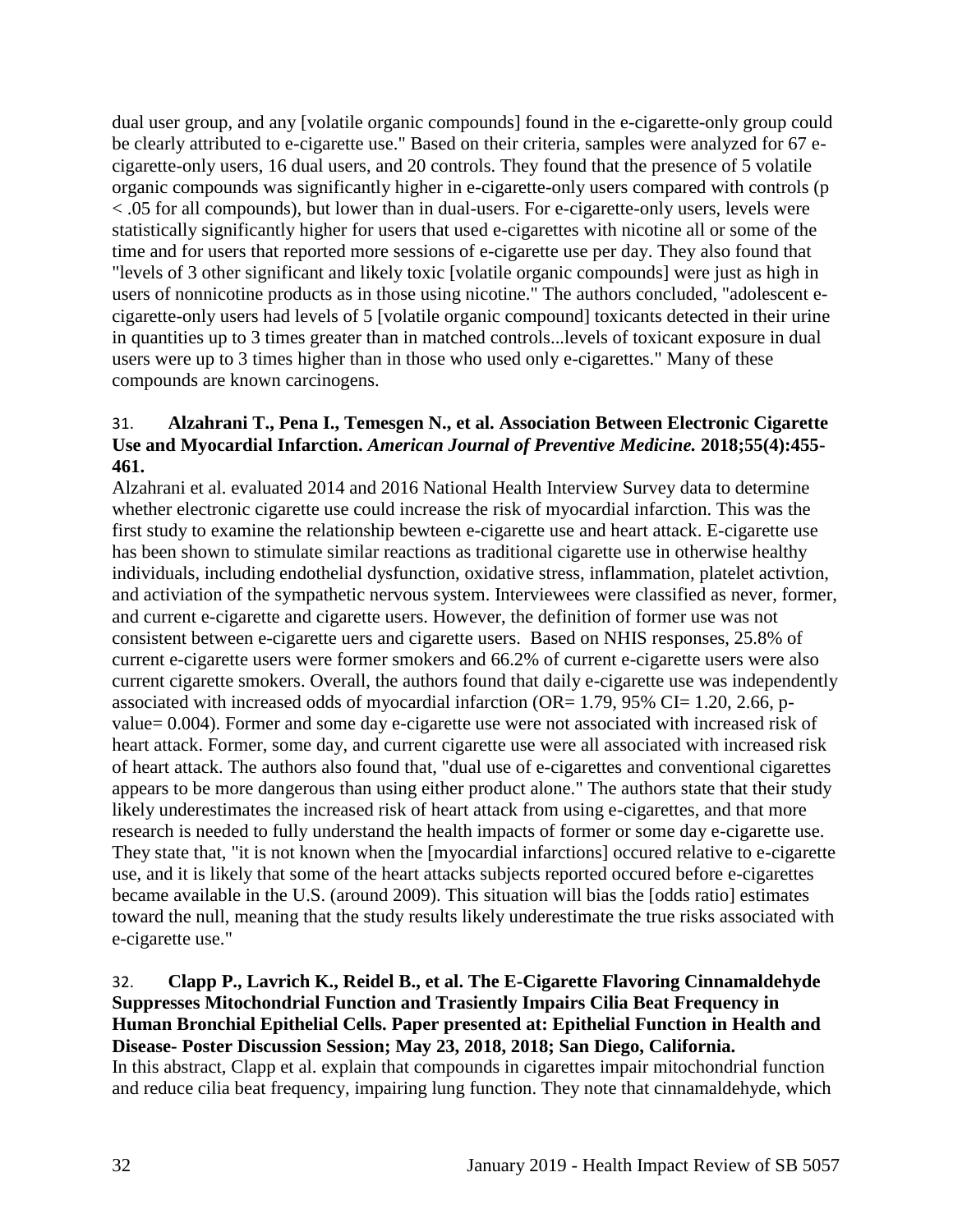is commonly used to flavor e-cigarette products, has similar structural properties to compounds in cigarettes. They determined the content of cinnamaldehyde in e-cigarette products and exposed human bronchial epithelial cells to various levels to evaluate a dose-response relationship. Overall, the authors concluded, "data suggest that cinnamaldehyde, a ubiquitous flavoring agent commonly used in e-cigarettes, adducts to mitochondrial proteins, disrupts mitochondrial function, and significantly reduces intracellular ATP levels, which correlates with impared [cilia beat frequency] in airway epithelial cells...inhalational exposures of cinnamaldehyde may increase the risk of respiratory infections in e-cigarette users."

## <span id="page-35-0"></span>33. **Gmel Gerhard, Baggio Stéphanie, Mohler-Kuo Meichun, et al. E- cigarette use in young Swiss men: is vaping an effective way of reducing or quitting smoking?** *Swiss medical weekly.* **2016;146:w14271.**

Gmel et al. summarize the current evidence on the impact of e-cigarettes on combustible cigarette usage, noting that the literature is conflicting—with some studies finding that vaping is associated with using fewer cigarettes but with being less likely to completely quit smoking combustible cigarettes, and other studies finding an increase in combustible cigarette usage and decreased likelihood of quitting, and still other studies finding that e-cigarettes were associated with more quit attempts and continued abstinence than NRT or using no aid. The authors used data from the Cohort Study on Substance Use Risk Factors in Switzerland. While 7,556 participants (all young men) provided consent to participate, 79.2% (n=5,987) completed the baseline questionnaire and 79.7% (n=6,020) completed the follow-up questionnaire. A total of 91.5% of the baseline respondents (n=5.476) also completed the follow-up questionnaire. Among those who did not smoke at baseline, those who were vaping at follow-up were more likely to start smoking and to become occasional or daily smokers at follow-up than were non-vapers. Among those who were occasional smokers at baseline, non-vapers were more likely to become non-smokers and less likely to become daily smokers than vapers. Among those who did not smoke at baseline, vapers were 6 times more likely to be occasion smokers and 12 times more likely to be daily smokers at follow-up than no-nvapers. Among non-smokers at baseline, vapors smoked significantly more (10 times more) cigarettes weekly at follow-up then did non-vapers. Weekly cigarette use increased between baseline and follow-up for occasional smokers and decreased for daily smokers but these changes were not significantly between vapers and nonvapers.

## 34. **Grace Randolph C., Kivell Bronwyn M., Laugesen Murray. Estimating cross- price elasticity of e- cigarettes using a simulated demand procedure.** *Nicotine & tobacco research : official journal of the Society for Research on Nicotine and Tobacco.* **2015;17(5):592.**

Grace et al. collected data from a convenience sample of 210 daily smokers in New Zealand who were 18 years of age or older and who had no intention to quit smoking before January 1, 2013. They excluded any smokers who had ever used e-cigarettes. They interviewed participants between February and March of 2013 (response rate not noted). The researchers had participants complete a written survey and three additional validated surveys, complete the Cigarette Purchase Task (CPT), sample an e-cigarette, and then answer questions about their intentions to purchase e-cigarettes and their regular tobacco product. The CPT is used to measure demand for tobacco products across a range of prices. The authors used the CPT completed before sampling the e-cigarette as a baseline to determine the demand for combustible cigarettes in the absence of e-cigarettes. The participants also indicated their intentions to purchase e-cigarettes and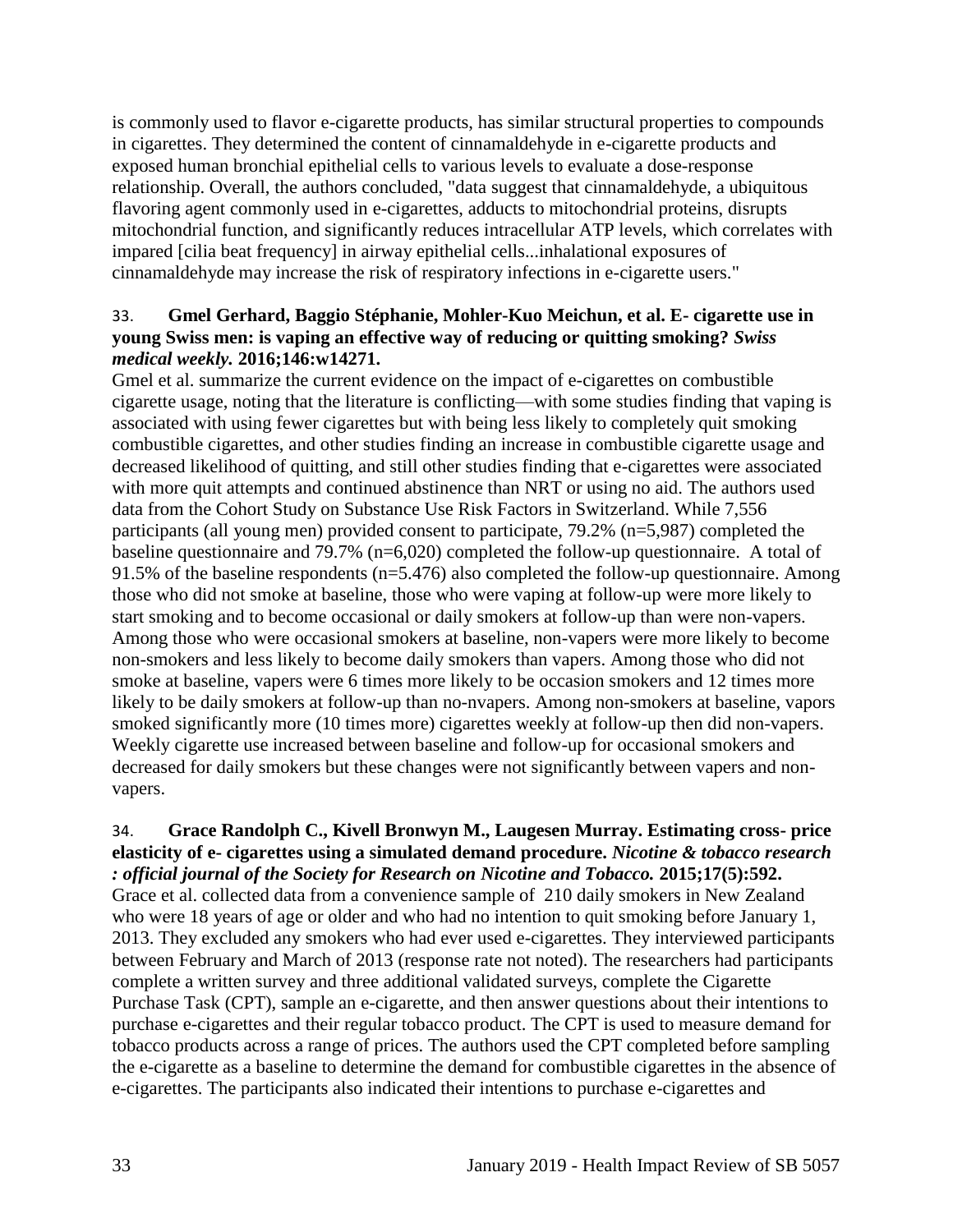combustible cigarettes after trying the e-cigarette. The authors found that the simulated demand for e-cigarettes increased as the price of regular cigarettes increased, with an average cross-price elasticity of 0.16 (indicating that a 10% increase in the cost of combustible cigarettes was associated with a 1.6% increase in the demand for e-cigarettes). However, the simulation also found that the low-cost availability of e-cigarettes did not decrease the demand for regular cigarettes at a higher price and that a significantly lower proportion of participants said that they would quit smoking tobacco completely if e-cigarettes were available than if they were not. This finding suggests that the availability of low-priced e-cigarettes could actually encourage people who would otherwise have quit smoking completely as a result of raising tobacco prices to instead continue to use combustible cigarettes perhaps in tandem with lower-cost e-cigarettes. So, while the study found that smokers may substitute e-cigarettes for combustible cigarettes as the cost of the later increases (with the cost of the former staying low), low-cost e-cigarette availability may actually discourage combustible cigarette smokers from quitting entirely as combustible cigarette prices increase.

## 35. **Rahman M. A., Hann N., Wilson A., et al. E- Cigarettes and Smoking Cessation: Evidence from a Systematic Review and Meta- Analysis.** *PLoS One.* **Vol 102015.**

Rahman et al. conducted a systematic review of the literature on combustible cigarette consumption or cessation after the use of e-cigarettes. Six studies met their inclusion criteria. They found that e-cigarettes with nicotine were more effective as a cessation tool than those without nicotine. The authors pooled data from two randomized control trials and found a risk ratio of 2.29 (95% CI 1.05-4.97). They also found that use of e-cigarettes was associated with smoking cessation and reduction in the number of cigarettes used—though three of the six studies did not include a control group. The authors note that they were only able to consider the efficacy of nicotine vs. non-nicotine e-cigarettes and were not able to compare the efficacy of ecigarettes to other cessation interventions.

## 36. **Kalkhoran Sara, Glantz Stanton A. E-cigarettes and smoking cessation in realworld and clinical settings: a systematic review and meta-analysis.** *The Lancet Respiratory Medicine.* **2016;4(2):116-128.**

Kalkhoran et al. conducted a systematic review and meta-analysis to evaluate the association between e-cigarette use and combustible cigarette cessation among adults. Thirty-eight studies met their inclusion criteria for the systematic review, 20 of which had control groups and were included in the meta-analysis. They found that the odds of combustible cigarette cessation among those who used e-cigarettes was 28% lower than for those who did not use e-cigarettes (OR 0.72 [95% CI 0.57-0.91]). When the authors only included studies of smokers with an interest in quitting, they did not find a significant difference from the overall findings. The authors conclude that e-cigarettes, as they are currently being used, are associated with lower quit rates among combustible cigarette smokers.

<span id="page-36-0"></span>37. **Watkins S. L., Glantz S. A., Chaffee B. W. Association of Noncigarette Tobacco Product Use With Future Cigarette Smoking Among Youth in the Population Assessment of Tobacco and Health (PATH) Study, 2013-2015.** *JAMA Pediatrics.* **2018;172(2):181-187.** Watkins et al. used data from the national Population Assessment of Tobacco and Health (PATH) survey to determine whether adolescents use of electronic cigarettes, hookah, noncigarette combustible tobacco, or smokeless tobacco led to cigarette smoking initiation. The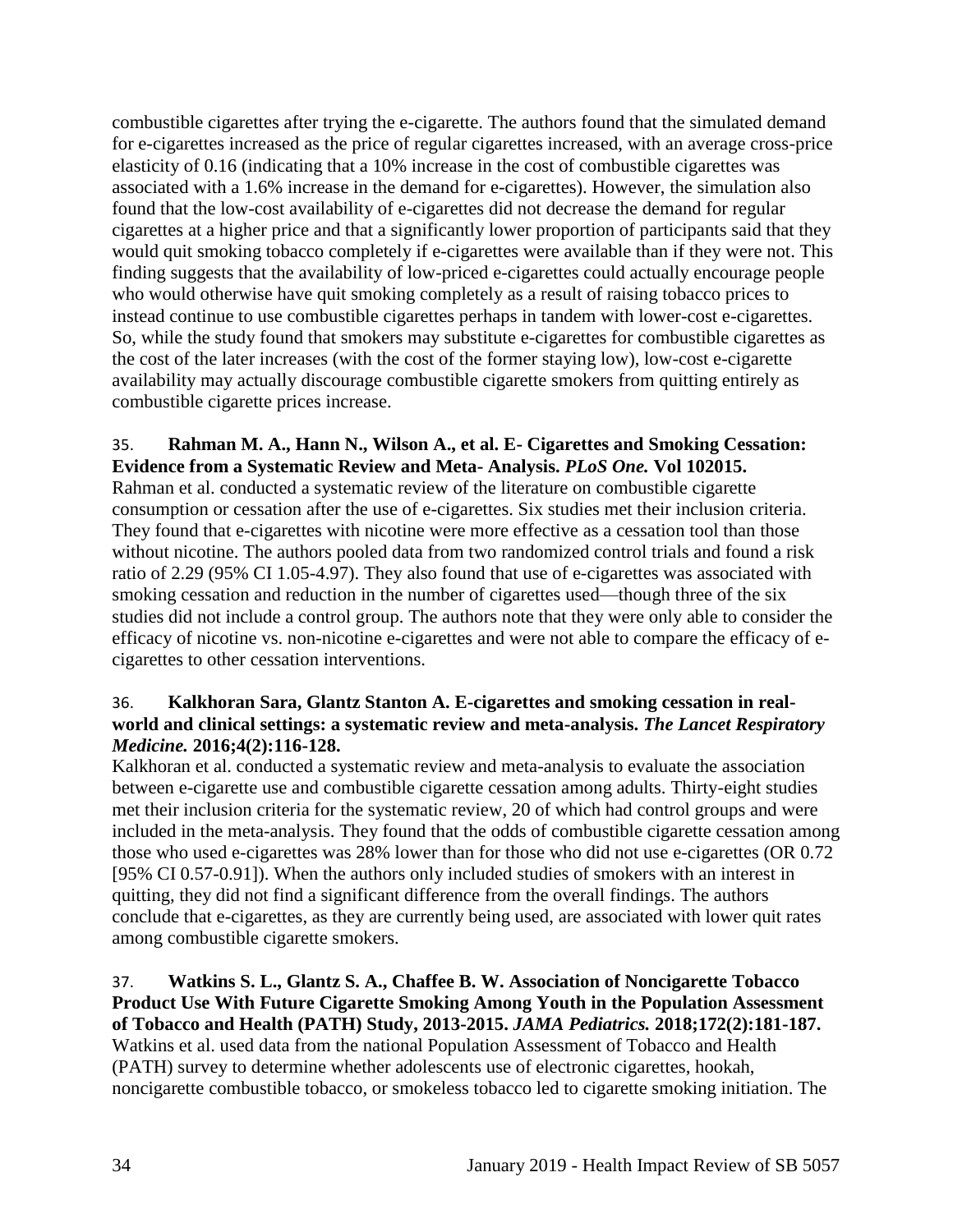authors stated that, "in addition to their direct health effects, how these products affect youth cigarette smoking is a major consideration in determining their net influence on public health." PATH is a nationally representative survey of 12 to 17 year olds, and the authors completed a longitudinal evaluation of survey responses for 10,384 youth from 2013 and 2015. At baseline, approximately 9% of youth had never tried a cigarette and had tried at least one non-cigarette tobacco product. They found that cigarette initation was higher among youth that had used ecigarettes, hookah, noncigarette combustible tobacco, or smokeless tobacco. Overall, "the odds of past 30-day cigarette use at follow-up were approximately twice as high among baseline ever users of e-cigarettes (odds ratio [OR], 1.87; 95% CI, 1.15-3.05), hookah (OR, 1.92; 95% CI, 1.17-3.17), noncigarette combustible tobaco (OR, 1.78, 95% CI, 1.00-3.19), and smokeless tobacco (OR< 2.07; 95% CI, 1.10-3.87)." The authors found that "ever use of e-cigarettes was asociated with 2.53 times greater odds of subsequent cigarette use." Using two or more types of non-cigarette tobacco products was associated with 4 times greater odds of past 30-day cigarette smoking at follow-up (OR, 3.95,; 95% CI, 2.65-5.90, P, .001). The authors cite previous research showing that "approximately 90% of adult smokers first tried a cigarette by 18 years of age, and even infrequent smoking in adolescence is associated with established adult smoking."

## <span id="page-37-0"></span>38. **Soneji S., Barrington-Trimis J.L., Wills T.A., et al. Association Between Initial Use of e-Cigarettes and Subsequent Cigarette Smoking Among Adolescents and Young Adults-- A Systematic Review and Meta-analysis.** *JAMA Pediatrics.* **2017;171(8):788-797.**

Soneji et al. conducted a systematic review and meta-analysis of longitudinal studies to determine whether initial use of e-cigarettes leads to subsequent cigarette smoking among youth and young adults. They included 9 studies in their analysis. Overall, they found that e-cigarette use was strongly and consistently associated with greater risk for cigarette smoking initiation (OR 3.50, 95% CI 2.38-5.16) and past 30-day cigartte smoking (OR 4.28, 95% CI 2.52-7.27) among youth and young adults. In addition, their analysis found that e-cigarette use is an independent risk factor for cigarette smoking, after controlling for multiple additional risk factors.

## <span id="page-37-1"></span>39. **Leventhal Adam M., Strong David R., Kirkpatrick Matthew G., et al. Association of electronic cigarette use with initiation of combustible tobacco product smoking in early adolescence.(Report). 2015;314(7):700.**

Leventhal et al. cite evidence that electronic cigarettes are being used among teens who have never used combustible cigarettes. They cite a 2014 estimate that in the United States 43% of 10th graders who reported using e-cigarettes in the previous 30 days reported never having tried combustible cigarettes. Leventhal et al. analyze data from a longitudinal survey of high school students from a convenience sample of 10 public high schools in the Los Angeles, California area. They collected data in three waves: baseline (fall 2013; 9th grade), 6-month follow-up (spring 2014), and 12-month follow-up (fall 2014; 10th grade). The final sample included students who completed all three waves of the survey (n=2,530). They found that students who reported e-cigarette use at baseline were also more likely to report use of combustible tobacco products in the previous 6 months. After adjusting for potential confounding factors, the authors found that baseline e-cigarette use was also associated with a higher likelihood of using combustible tobacco products (cigarettes, cigars, or hookah) at follow-up (averaged across the two follow-up periods OR 2.73 [95% CI 2.00-3.73]). This trend was also true for combustible cigarettes specifically (OR 3.25 [95% CI 2.29-4.62]).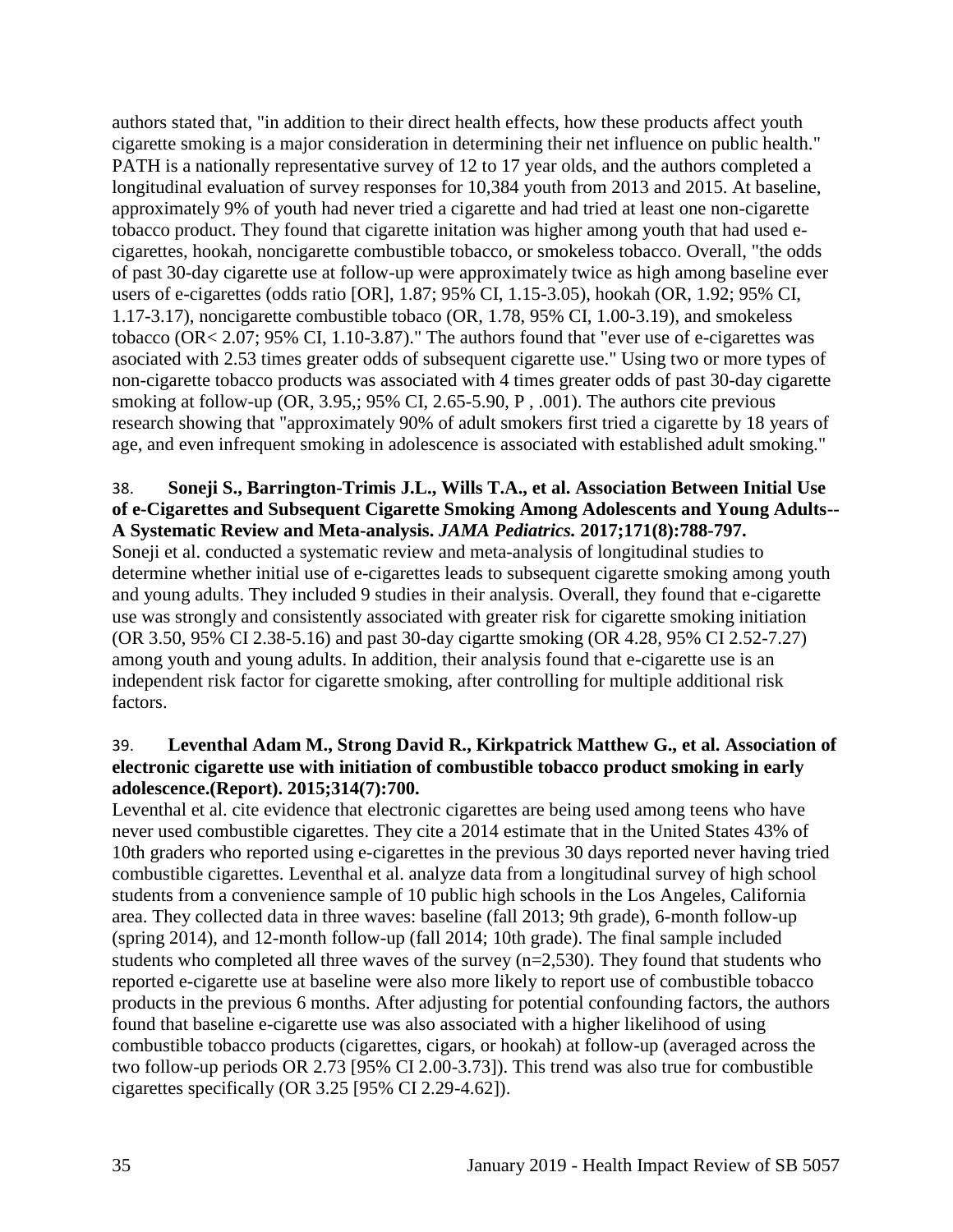## <span id="page-38-3"></span>40. **Thomas A Wills, Rebecca Knight, James D Sargent, et al. Longitudinal study of ecigarette use and onset of cigarette smoking among high school students in Hawaii.** *Tobacco Control.* **2016.**

Wills et al. analyzed 2013 and 2014 longitudinal school-based survey data from Hawaii. The baseline sample included 2,338 9th and 10th graders. Students who were not smokers at baseline but who had used e-cigarettes were significantly more likely to have smoked combustible cigarettes at the one-year follow-up than their non-smoking peers who had never tried ecigarettes (OR 2.87 [95% CI 2.03-4.05]). Among students who had tried combustible cigarettes at baseline, using e-cigarettes was not significantly related to changes in their frequency of smoking traditional cigarettes at follow-up.

## <span id="page-38-2"></span>41. **Protano C., Avino P., Manigrasso M., et al. Environmental Electronic Vape Exposure from Four Different Generations of Electronic Cigarettes: Airborne Particulate Matter Levels.** *International Journal of Environmental Research and Public Health.*  **2018;15(2172).**

Protano et al. evaluated the levels of airborne particulate matter emitted by four generations of ecigarette models in use in Italy. They found that all e-cigarette devices emitted particulate matter of a size that can be inhaled into the lungs (inculding PM10, PM4, PM2.5, and PM1). Newer models emitted greater levels of small particulate matter as a result of increased operating power. Overall, their findings suggest that passive vaping does occur, supporting "the need for legislative interventions to regulate e-cigs use in public places and other enclosed environments, in order to protect the health of any subject who is potentially exposed."

## <span id="page-38-0"></span>42. **Gallaway M.S., Henley S.J., Steele C.B., et al. Surveillance for Cancers Associated with Tobacco Use--United States, 2010-2014.** *Morbidity and Mortality Weekly Report, Centers for Disease Control and Prevention.* **2018;67(12):1-42.**

In this Surveillance Summary, the Centers for Disease Control and Prevention evaluates tobaccoassociated cancer incidence for 12 types of cancer associated with tobacco use from 2010 to 2014. They find that tobacco use contributes "to at least 12 types of cancer, including acute myeloid leukemia (AML) and cancers of the oral cavity and pharynx; espophagus; stomach; colon and rectum; liver; pancreas; larynx; lung, bronchus, and trachea; kidney and renal pelvis; urinary bladder; and cervix." They used cancer incidence data covering approximately 99% of the U.S. population from CDC's National Program of Cancer Registries and the National Cancer Institute's Surveillance, Epdiemiology, and End Results program. Approximately 3.3 million new tobacco-associated cancer cases were reported from 2010 to 2014, or approximately 667,000 cases per year. They found that incidence remains high among whites, blacks, non-Hispanics, and individuals living in rural areas.

## <span id="page-38-1"></span>43. **Tsai J., Homa D.M., Gentzke A.S., et al. Exposure to Secondhand Smoke Among Nonsmokers-- United States, 1988-2014.** *Morbidity and Mortality Weekly Report, Centers for Disease Control and Prevention.* **2018;67(48):1342-1346.**

This Morbidity and Mortality Weekly Report updates data and information about secondhand smoke exposure and health outcomes. It notes that secondhand smoke can cause sudden infant death syndrome, respiratory infections, ear infections, asthma attacks in infants and children, coronary heart disease, stroke, and lung cancer in adult non-smokers.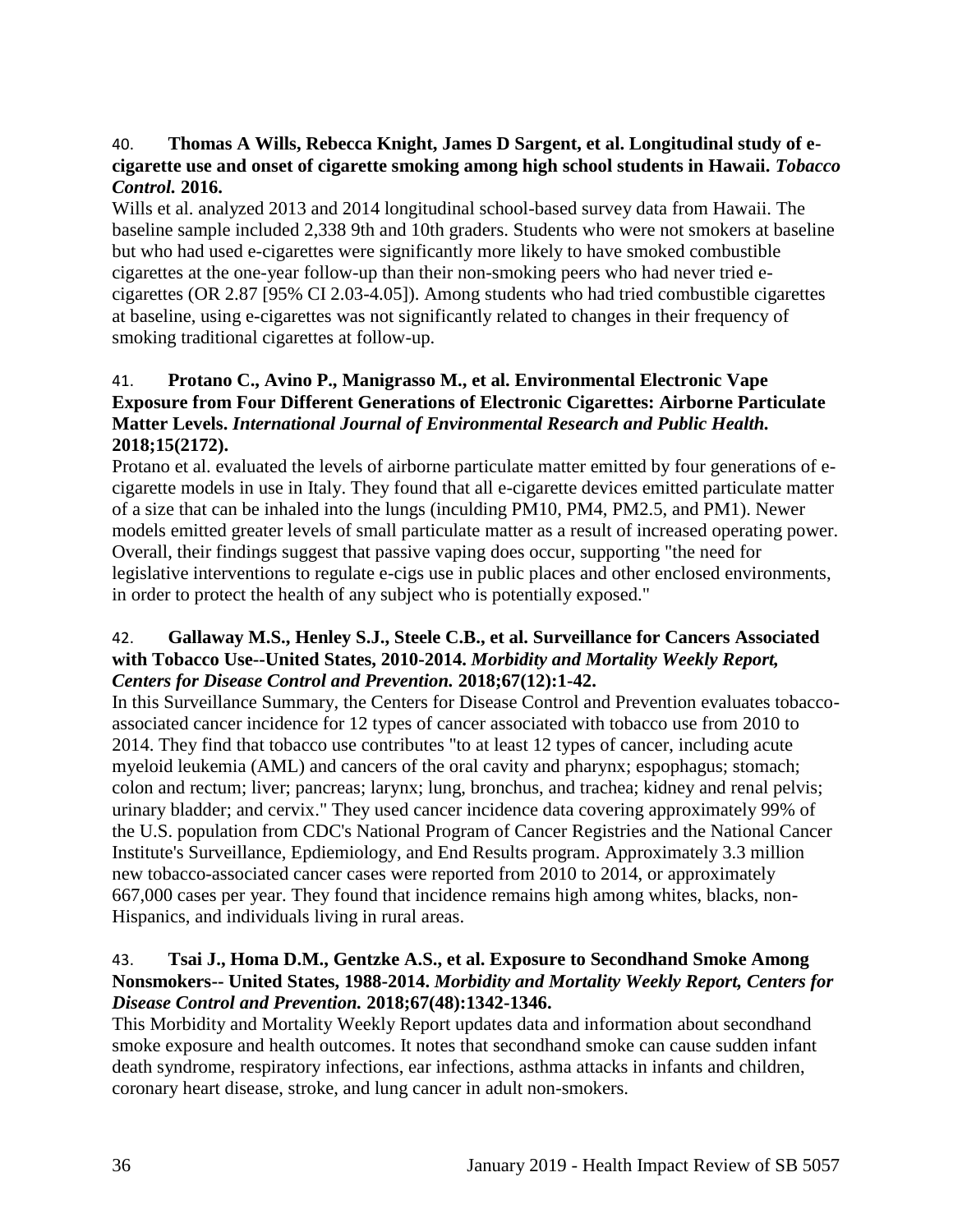#### 44. **Dunbar M.S., Tucker J.S., Ewing B.A., et al. Ethnic Differences in Cigarette Use Trajectories and Health, Psychosocial, and Academic Outcomes.** *Journal of Adolescent Health.* **2018;62:327-333.**

Dunbar et al. presented previous research that, "youth who initiate smoking and continue to smoke demonstrate poorer academic and occupational outcomes, social difficulties, behavioral problems, and more physical and mental health problems in young adulthood relative to individuals who abstain entirely or desist after a period of experiementation." They also summarized previous research suggesting that youth alcohol and marijuana use may impact academic performance and physical health disproportionately for some racial/ethnic groups. In this study, they examined adolescent smoking trajectories and academic, health, and social outcomes by race/ethnicity for students at the end of high school. The authors followed students who were in sixth or seventh grade in 2008 through their completion of high school in 2016. Approximately 6500 students from 16 middle schools in Los Angeles, California completed annual surveys during physical education classses. Surveys asked about current cigarette smoking, sociodemographics and race/ethnicity, academic orientation, academic unpreparedness, physical ailments/symptoms, physical health, mental health , social functioning, and delinquency. Overall, they found that higher average cigarette use was associated with poorer academic performance, mental health, physical health, and social functioning as well as with greater academic unpreparedness, physical ailments, and delinquency. Controlling for cigarette use trajectories, "racial/ethnic minority youth showed poorer outcomes in multiple domains- notably physical health and physical impairments." The authors concluded, "after adjusting for similar use patterns over time, as well as an index of socioeconomic status (mother's education), cigarette smoking during adolescense is associated with poorer outcomes for racial/ethnic minority youth compared with white peers, and these disparities in health, academic, and other functional domains are evident as early as high school."

## 45. **Christenson T., Weisser, J. Health of Washington State Report: Tobacco Use. Washington State Department of Health; 2015.**

Combined 2012-2014 Behavioral Risk Factor Surveillance System (BRFSS) data indicate that AI/AN adults in Washington have significantly higher rates of current cigarette use than their white, black, Hispanic/Latino, and Asian counterparts. Cigarette use also decreased significantly as educational attainment or income increased. This report also indicates that smoking rates among gay, lesbian, and bisexual respondents were significantly higher than for their straight counterparts. These BRFSS data and 2014 Healthy youth survey data also show that smoking prevalence is highest in late adolescence and early adulthood, peaking among 25-34 years old for men and women. Pregnancy Risk Assessment Monitoring System (PRAMS) data from 2010- 2012 indicate that the smoking rates among pregnant women before and during pregnancy are highest among mothers younger than 20 (36% [95% CI 28-45%]). Thirty-two percent of mothers age 20-24 also reported smoking before and during pregnancy (95% CI 27-37%) compared to 9% (95% CI 6-12%) of mothers 35 years or older. These data also indicate that smoking before pregnancy is highest among AI/AN (50% [95% CI 45-55%]) and low-income mothers. Because women often are not aware that they are pregnant until several weeks into their pregnancy, the smoking rates in the months leading up to pregnancy can have an important impact on fetal development and growth.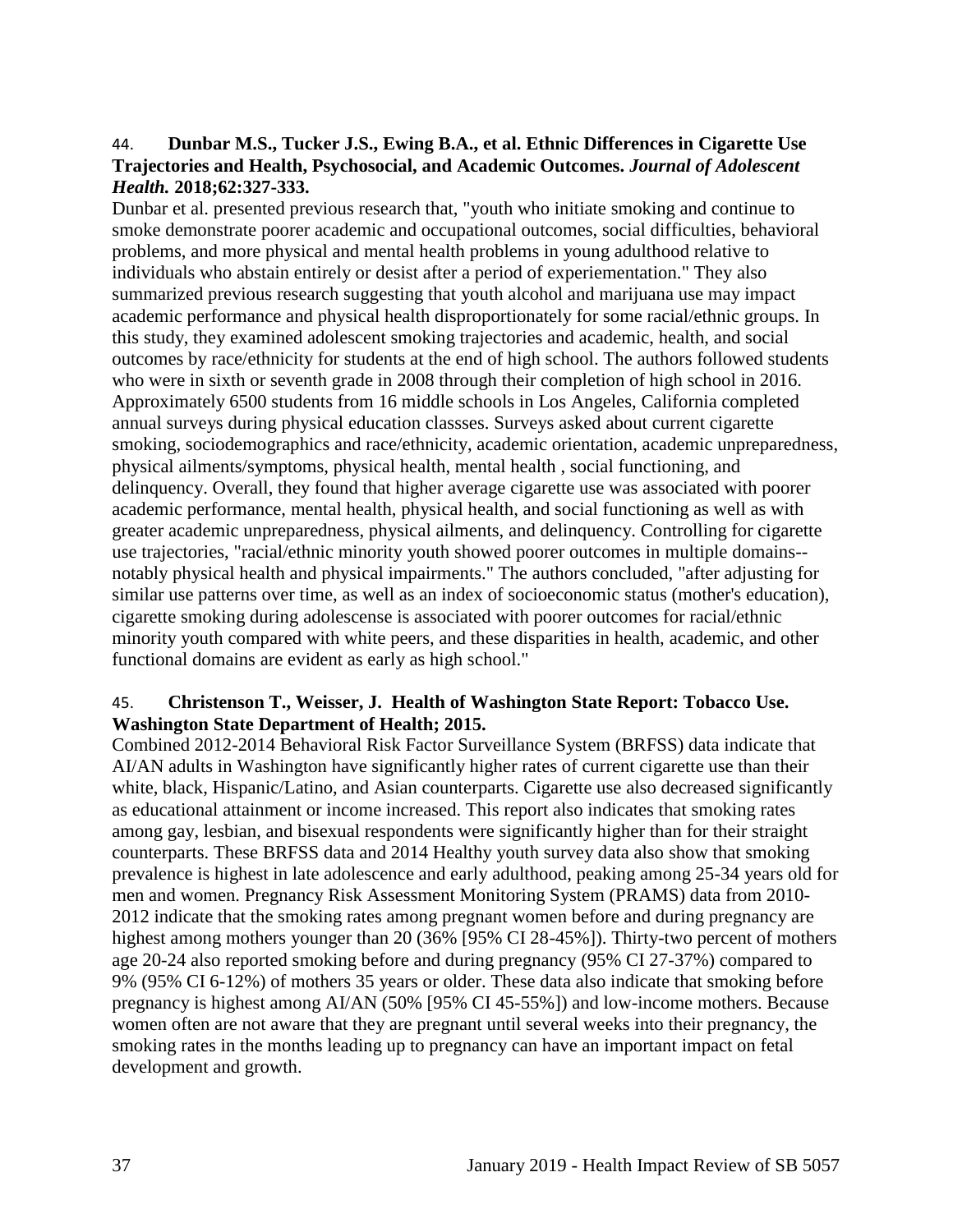#### 46. **Yan J. Does the Minimum Cigarette Purchase Age of 21 Protect Young Mothers from Cigarettes, Help Their Babies?** *Department of Economics, Appalachian State University.* **2011;11-17.**

Yan analyzed national birth sample data (which consists of all live births in Pennsylvania) using a regression discontinuity method to estimate the impact of the Tobacco 21 legislation that existed in Pennsylvania from 1992 to 2002. Yan analyzed the impact of this legislation on young mothers' cigarette use and their babies' birth outcomes. The response rate for each of the smoking variables was over 98% (n=60,710). Yan excluded mothers who were born outside of the United State or who resided in states other than Pennsylvania. Yan only included women whose age at conception was within 10 months to either side of the purchase age cut-off and who conceived between October 1, 1992 and July 10, 2001. The author controlled for potential confounding factors and found that mothers over the age 21 threshold during their pregnancy were significantly more likely than their counterparts to smoke cigarettes and also that they reported smoking significantly more cigarettes per day. The babies of mothers who were old enough to legally purchase cigarettes during their pregnancy also had significantly worse birth outcomes than their counterparts (e.g. lower birth weight, shorter gestation, and lower APGAR scores). Yan speculates that these data indicate that the Tobacco 21 legislation had positive impacts on lower smoking rates and volume and on positive birth outcomes.

## <span id="page-40-0"></span>47. **Silver D., Macinko J., Giorgio M., et al. Retailer compliance with tobacco control**  laws in New York City before and after raising the minimum legal purchase age to 21. Tob *Control.* **2016;25(6):624-627.**

Researchers in New York City compared retailer compliance with tobacco control laws before and after the city passed their Tobacco 21 policy in 2014. With the passage of Tobacco 21, New York City raised the purchase age for tobacco from 18 to 21, required retailers to post a new sign about the legal age for purchase as well as a sign showing the new tax stamp, and required retailers to adhere to a new minimum sales price. The Tobacco 21 law did not provide any additional funding to ensure retailer compliance. This study looked at compliance for all four provisions before and after the passage of the law. Researchers trained youthful, racially diverse, female field officers to complete compliance checks at tobacco retailers located in easily accessible, retail dense areas of the Bronx, Brooklyn, Manhattan, and Queens. Field officers visisted retail stores twice before and twice after the Tobacco 21 laws went into effect. They assessed whether retailers requested ID, posted a sign about the legal age for purchase and the new tax stamp, and complied with minimum sale price laws. The study concluded that retailer compliance actually decreased after the Tobacco 21 law went into effect, and that retailer compliance with ID checks significantly decreased from 71% to 62%. They also found a decrease in the percent of retailers complying with minimum sale price laws. Data showed that chain retail stores were more likely than independent retailers to comply with Tobacco 21 laws. Overall, the study concluded that retailers that followed other tobacco sales regulations were also more likely to check ID during sale of tobacco.

## <span id="page-40-1"></span>48. **Winickoff J. P. Maximizing the Impact of Tobacco 21 Laws Across the United States.** *American Journal of Public Health.* **2018;108(5):594-595.**

Winickoff provided an editorial in the American Journal of Public Health about the impact of Tobacco 21 laws in the U.S. As of early 2018, approximately 25% of the U.S. population lived in areas with a Tobacco 21 law. He discusses recent research that has shown a decline in tobacco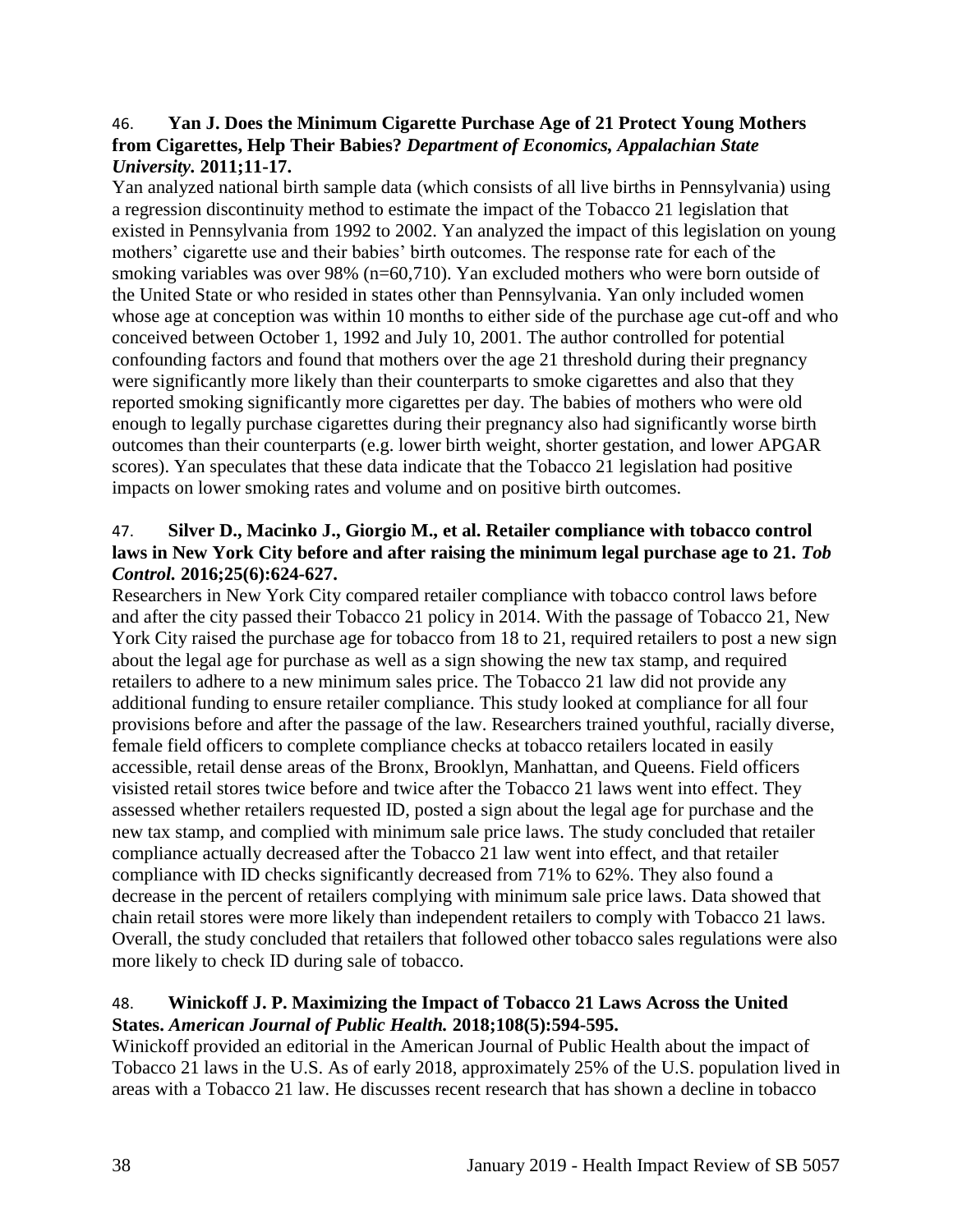use among youth 18 months after New York City implemented Tobacco 21, and a 47% decrease in high school student tobacco use five years after Needham, Massachusetts implemented Tobacco 21. He also shared findings from the National Academies of Science that Tobacco 21 laws can account for a "25% reduction in tobacco use by those aged 15 to 17 years and a 12% reduction in population tobacco use over time." Winickoff also discusses the importance of adequate enforcement for tobacco retailers. He suggests seven recommendations to maximize the effectiveness of Tobacco 21 Laws: 1) Increase random compliance inspections. 2) Track where illegal sales occur and where fines are imposed. 3) Levy maximum penalties for infractions. 4) Publicize fines and license suspensions to retailers. 5) Revoke and retire (cap and winnow) licenses to sell tobacco after infractions. 6) Pursue maximum criminal penalties for retailers that sell products illegally. 7) Evaluate the impact of Tobacco 21 laws.

#### 49. **Officials Agency for State and Territorial Health. Tobacco 21: Legislative Policy Analysis. 2018.**

In this policy brief, ASTHO described recent Tobacco 21 laws and provides lessons learned for enactment and implementation. From 2015 to 2017, California, Guam, Hawaii, Maine, New Jersey, Oregon, and Washington D.C. increased the minimum legal purchase age for tobacco to 21. ASTHO noted that some challenges to Tobacco 21 laws have been related to enforcement, exceptions, and fiscal impacts. While most states have updated tobacco possession penalties, Oregon "chose not to penalize underage tobacco possession due to concerns that this measure would disproportinately harm racial and ethnic minorities." Guam chose not to impose penatlies and instead require that underage individuals in possession of tobacco complete smoking cessation education. ASTHO noted that laws tend to excempt three groups from Tobacco 21 laws, including members of the military, youth currently smoking, and underage individuals completing underage possession compliance checks. They stated that, "although evidence supports Tobacco 21 as an effective public health intervention, fiscal and business impacts and concerns over individual freedom can create barriers to adoption and implementation." A fiscal note from New Jersey suggested that implementing Tobacco 21 in the state would decrease state revenue by \$6 million to \$16 million.

## <span id="page-41-0"></span>50. **Wang T.W., Gentzke A., Sharapova S., et al. Tobacco Product Use Among Middle and High School Students--United States, 2011-2017.** *Morbidity and Mortality Weekly Report, Centers for Disease Control and Prevention.* **2018;67(22):629-633.**

Centers for Disease Control and Prevention and the Food and Drug Administration evaluated data from the National Youth Tobacco Surveys from 2011 to 2017. They estimated nationwide current use of tobacco products for students in middle and high school. Overall, they found that tobacco use decreased from 24.2% of high school students (grades 9-12) in 2011 to 19.6% of high school students in 2017, and from 7.5% of middle school students (grades 6-8) in 2011 to 5.6% of middle school students in 2017. E-cigarettes were the most commonly used tobacco product across all grades. Although use of tobacco products decreased overalll, e-cigarette use increased from 1.5% of high school students in 2011 to 11.7% of high school students in 2017. E-cigarette and hookah use also increased from 2011 to 2017 for middle school students. Currently, "in 2017, approximately one in five high school students (2.95 million) and one in 18 middle school students (0.67 million) currently used a tobacco product." The authors note that, "several factors continue to promote and influence tobacco produt use among youths, including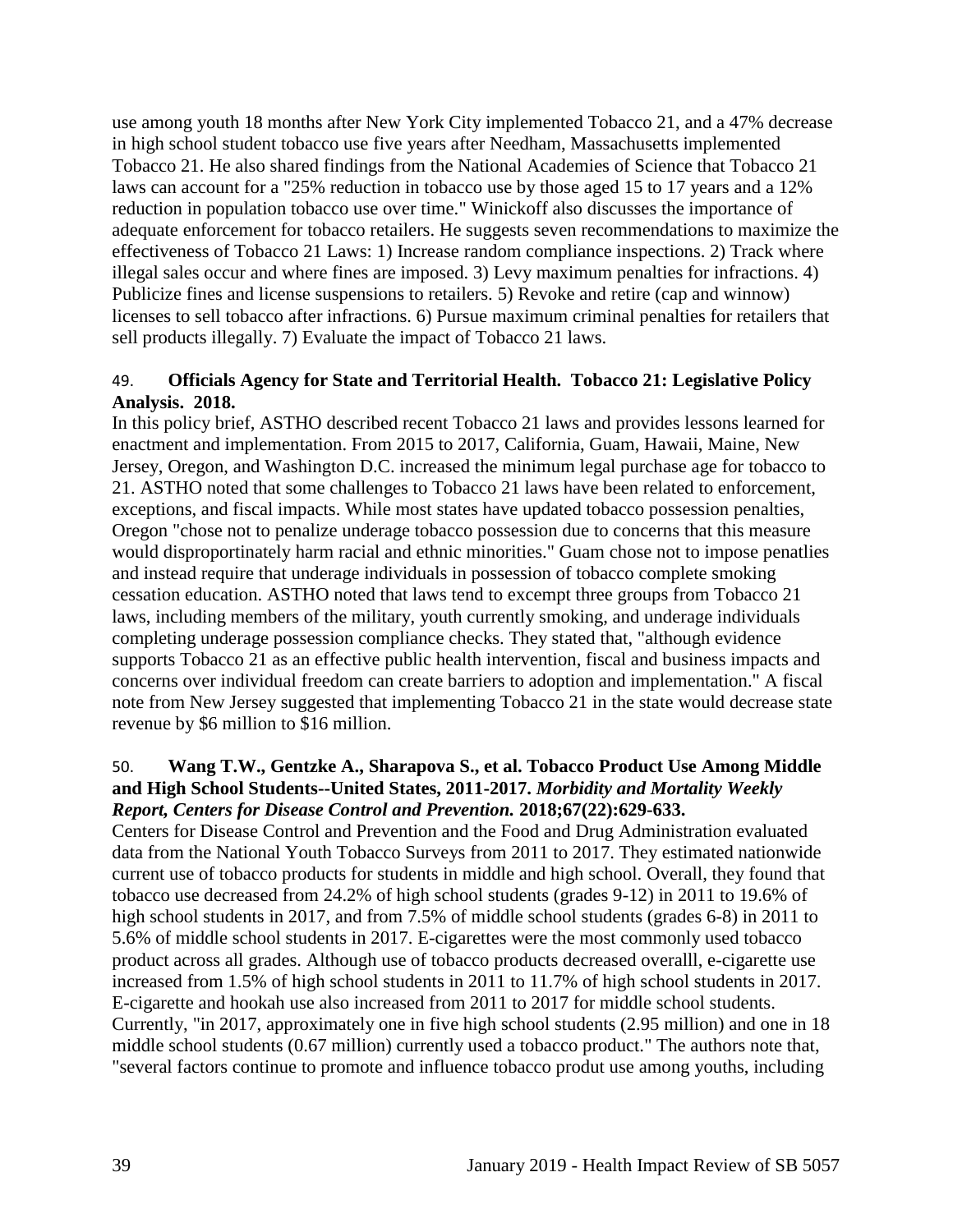exposure to tobacco product advertising and imagery through various media, as well as the availability of flavored tobacco products."

## <span id="page-42-0"></span>51. **Cullen K.A., Ambrose B.K., Gentzke A.S., et al. Notes From The Field: Use of Electronic Cigarettes and Any Tobacco Product among Middle and High School Students-- United States, 2011-2018.** *Morbidity and Mortality Weekly Report, Centers for Disease Control and Prevention.* **2018;67(45).**

E-cigarettes entered the U.S. market in 2007, and were the most commonly used tobacco product among youth by 2014. This Morbidity and Mortality Weekly Report update provides a summary of adolescent e-cigarette use in the U.S. from 2011 to 2018. Using data from the National Youth Tobacco Survey, this update shows that e-cigarette use among high school and middle school students statistically significantly increased between 2011 and 2018. For high school students, 1.5% of students reported using e-cigarettes in 2011 and 20.8% reported using e-cigarettes in 2018 ( $p < 0.001$ ). For middle school students, 0.6% reported using e-cigarettes in 2011 and 4.9% reported using e-cigarettes in 2018 ( $p < 0.001$ ). Both groups experienced large increases between 2017 and 2018, with high school use increasing by 78% (11.7% to 20.8% of students,  $p<0.001$ ) and middle school use increasing by  $48\%$  (3.3% to 4.9% of students, p=0.001). The authors attribute the increase in e-cigarette use between 2017 and 2018 to "recent popularity of ecigarettes shaped like a USB flash drive, such as JUUL."

# 52. **Health Washington State Department of. Unpublished data, Averted adverse pregnancy outcomes in Washington State attributable to the passage of a law increasing**

**the minimum legal age to purchase cigarettes from 18 to 21 in the first five years. 2016.** Washington State Department of Health conducted an analysis to determine near-term cost savings from changing the minimum purchase age of tobacco from 18 to 21. They determined that the policy would reduce adverse birth outcomes, including preterm birth by about 4.3% (53 cases) and low birth weight by about 4.1% (88 cases). These reductions would save approximately \$2 billion to \$3 billion in healthcare costs in the first five years after the Tobacco 21 policy was implemented. Approximately \$1 million to \$3 million of these savings would be in state Medicaid dollars.

## 53. **Knox B. Increasing the Minimum Legal Sale Age for Tobacco Products to 21.: Campaign for Tobacco-Free Kids; 2016.**

In this report, the author presents an overview of the issues surrounding tobacco use among youth in the United States and outlines potential benefits to increasing the tobacco purchasing age to 21. Key points discussed include the modeling predictions from the 2015 Institute of Medicine report, tobacco company marketing towards youth, the success of raising the minimum drinking age to 21 and lessons learned, as well as the overall benefits to a Tobacco 21 approach.

## <span id="page-42-1"></span>54. **Widely used e-cigarette flavoring impairs lung function [press release]. 2018.**

In this press release, the American Thoracic Society summarizes recent research by Clapp et al. entitled, "The E-cigarette Flavoring Cinnamaldehyde Suppresses Mitochondrial Function and Transiently Impairs Cilia Beat Frequency in Human Bronchial Epithelial Cells." The study found that a single exposure to cinnamaldehyde in e-cigarettes impairs lung function. In the press release, the authors state that, "'our data suggets that when used in e-cigarettes cinnamaldehyde, like toxic aldehydes in cigarette smoke, significantly disrupts normal cell physiology in ways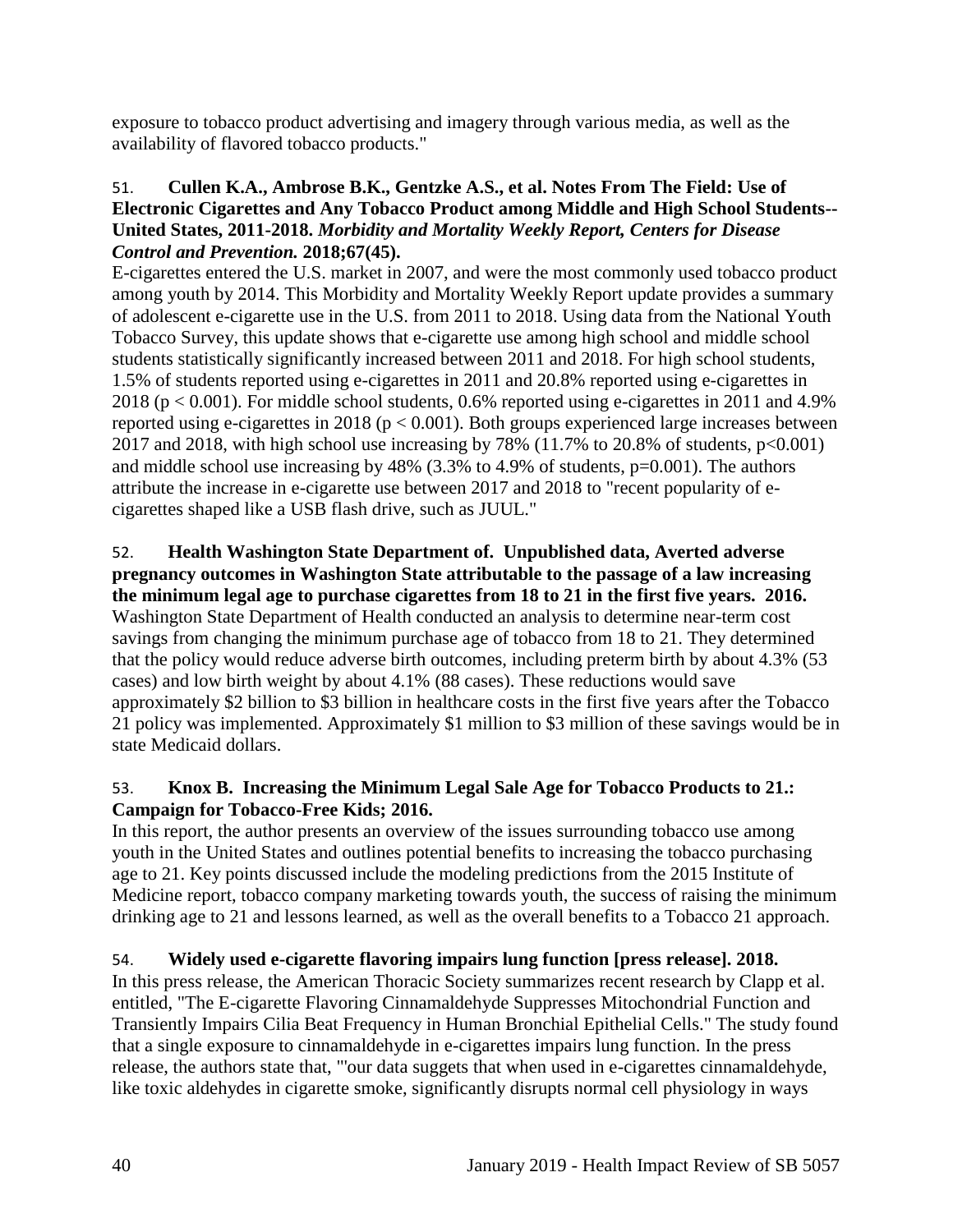that may have implications for the development and exacerbation of respiratory disease...our finding that cinnamaldehyde impairs normal airway cilia motility is significant because it demonstrates that a common, food-safe flavoring agent, in the context of e-cigarette use, is capable of dysregulating a critical anti-bacterial defense system in the lungs.'" The authors note that flavoring agents, while safe for ingestion, may not be safe for inhalation. In addition, since flavoring agents are used in high concentrations in e-cigarettes, indivdiuals may be exposed to higher doses of the agent. The authors state, "'The two principles of toxicology- 'The Dose Makes the Poison' and 'The Route of Exposure Affects Toxicity'- clearly apply here.'"

## <span id="page-43-0"></span>55. **Bayly J.E., Bernat D., Porter L., et al. Secondhand Exposure to Aerosols from Electronic Nicotine Delivery Systems and Asthma Exacerbations Among Youth With Asthma.** *CHEST.* **2018;Ahead of print.**

Bayly et al. analyzed data from the 2016 Florida Youth Tobacco Survey to determine whether there was a relationship between secondhand exposure to aerosol from electronic nicotine delivery systems (ENDS) and asthma exacerbation among youth with asthma. They examined survey responses for youth aged 11 to 17 years old from middle and high schools in Florida. Overall, approximately one-third of youth reported secondhand exposure to ENDS aerosols. The authors found that secondhand exposure to aerosol from ENDS was significantly associated with higher odds of asthma attacks among youth with asthma  $(p < 0.01$ ; OR 1.27, 95% CI 1.11-1.47). The authors concluded that, "secondhand exposure to ENDS aerosols may be related to asthma symptoms in youth...future research is necessary to evaluate the longitudinal realtionship between secondhand ENDS aerosol exposure and asthma control."

#### 56. **Odani S., Armour B.S., Agaku I.T. Racial/Ethnic Disparities in Tobacco Product Use Among Middle and High School Students-- United States, 2014-2017.** *Morbidity and Mortality Weekly Report, Centers for Disease Control and Prevention.* **2018;67(34):952-957.**

The Centers for Disease Control and Prevention analyzed pooled race/ethnicity data from the 2014 to 2017 National Youth Tobacco Surveys. Pooling the data allowed them to have sufficient sample size to examine tobacco use among middle and high school students in seven racial/ethnic groups, including whites, blacks, Hispanics, Asians, American Indian/Alaska Native, Native Hawaiian and Other Pacific Islanders, and multiracial individiuals. They evaluated ever (more than once in lifetime) and current (more than once in past 30-days) use for cigarettes, cigars, smokeless tobacco, e-cigarettes, hookahs, pipes, and bidis. They found that ever use of tobacco products and current use of tobacco products was highest for Native Hawaiian and Other Pacific Islander students (45.1% and 23.4%, respectively) and lowest for Asian students (16.3% and 5.0%, respectively). More specifically, "ever-use of any tobacco product among U.S. middle and high school students was highest among [Native Hawaiians and Other Pacific Islanders] (45.1%) and [American Indian/Alaska Natives] (43.8%), and did not signficantly differ between these groups." Multiracial students, Hispanics, blacks, whites, and Asians had significantly lower prevalence of ever-using tobacco products. In addition, males reported signficantly higher ever-use of tobacco prodcuts among white, Hispanic, and Asian students, but no signficant difference across other racial/ethnic groups. Ever-use of tobacco products was significantly higher among high school students than middle school students. Current use of any tobacco product was also highest among Native Hawaiian and Other Pacific Islanders (23.4%) and American Indian/Alaska Natives (20.6%). Compared with Asian students, current use of any tobacco product was signficantly higher among blacks, Hispanics, whites, and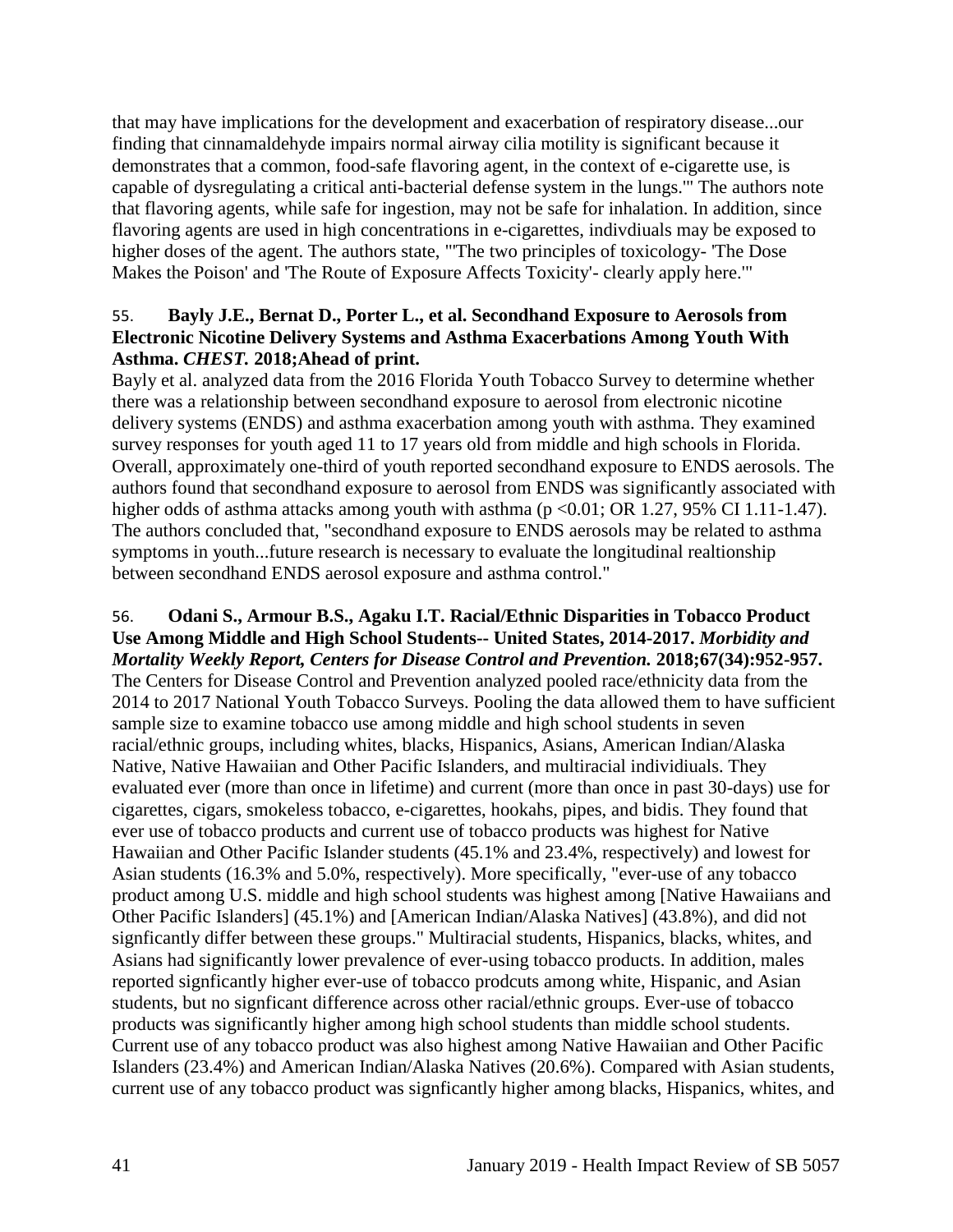multiracial students. Males were more likely than females to currently use tobacco products among whites, Hispanics, Native Hawaiian and Other Pacific Islanders, and multiracial students, but no signficant difference across other racial/ethnic groups. Current use of tobacco procuts was signficantly higher among high school students than middle school students. Of tobacco products used, e-cigarettes were the most commonly ever-used and currently used product overall and among all racial/ethnic groups except blacks and American Indian/Alaska Natives. Black students most commonly had ever-used and currently used cigars. American Indian/Alaskan Native students most commonly had ever-used cigarettes.

#### 57. **Roberts M. E., Spillane N. S., Colby S. M., et al. Forecasting Disparities with Early Substance-Use Milestones.** *J Child Adolesc Subst Abuse.* **2017;26(1):56-59.**

Roberts et. al. collected demographic information from 917 12-year olds attending six middle schools in Rhode Island. They followed up with these students semi-annually and after three years to determine if they had ever tried alcohol, cigarettes, or marijuana. Students self-reported race and ethnicity. Parents provided information about annual household income, highest level of educational attainment, and whether their family qualified for free or reduced-price lunches. This information was combined to determine socioeconomic status. The researchers found significant differences in initiation of cigarette use based on socioeconomic status and race and ethnicity. Native American and multiracial youth were most likely to initiate cigarette use at an early age. The authors noted that these group-based differences in smoking initiation were concerning since these communities also experience differences in substance use and health disparities in adulthood.

#### 58. **Thompson A. B., Mowery P. D., Tebes J. K., et al. Time Trends in Smoking Onset by Sex and Race/Ethnicity Among Adolescents and Young Adults: Findings From the 2006-2013 National Survey on Drug Use and Health.** *Nicotine Tob Res.* **2017.**

Thompson et al. (2017) analyzed data from the 2006 to 2013 National Survey of Drug Use and Health to analyze trends in smoking onset among different age and racial and ethnic groups. Data from approximately 180,000 adolescents and young adults were included in the study. Specifically, the researchers looked at the change in rate of smoking onset over time, differences in rate between adolescents and young adults, and differences in rate by sex and race and ethnicity. The researchers found that the average age of smoking onset was 17.7 years. Overall, the rate of smoking onset declined across all age groups. However, the rate of the decline was not constant across all demographic groups. Black and Hispanic males had higher rates of onset than their white peers, and the rate of onset was higher among young adults aged 18 to 25 years compared to adolescents aged 12 to 17 years. In addition, the study found that women were more likely than men to initiate smoking as young adults, especially black and Asian females. The researchers note that findings from the study suggest that prevention efforts should focus on young adults, and that reducing onset of smoking among young adults may improve smokingrelated health outcomes later in adulthood, especially for communities of color.

## 59. **Johns M.M., Lowry R., Rasberry C.N., et al. Violence Victimization, Substance Use, and Suicide Risk Among Sexual Minority High School Students--United States, 2015-2017.**  *Morbidity and Mortality Weekly Report, Centers for Disease Control and Prevention.*  **2018;67(43):1211-1215.**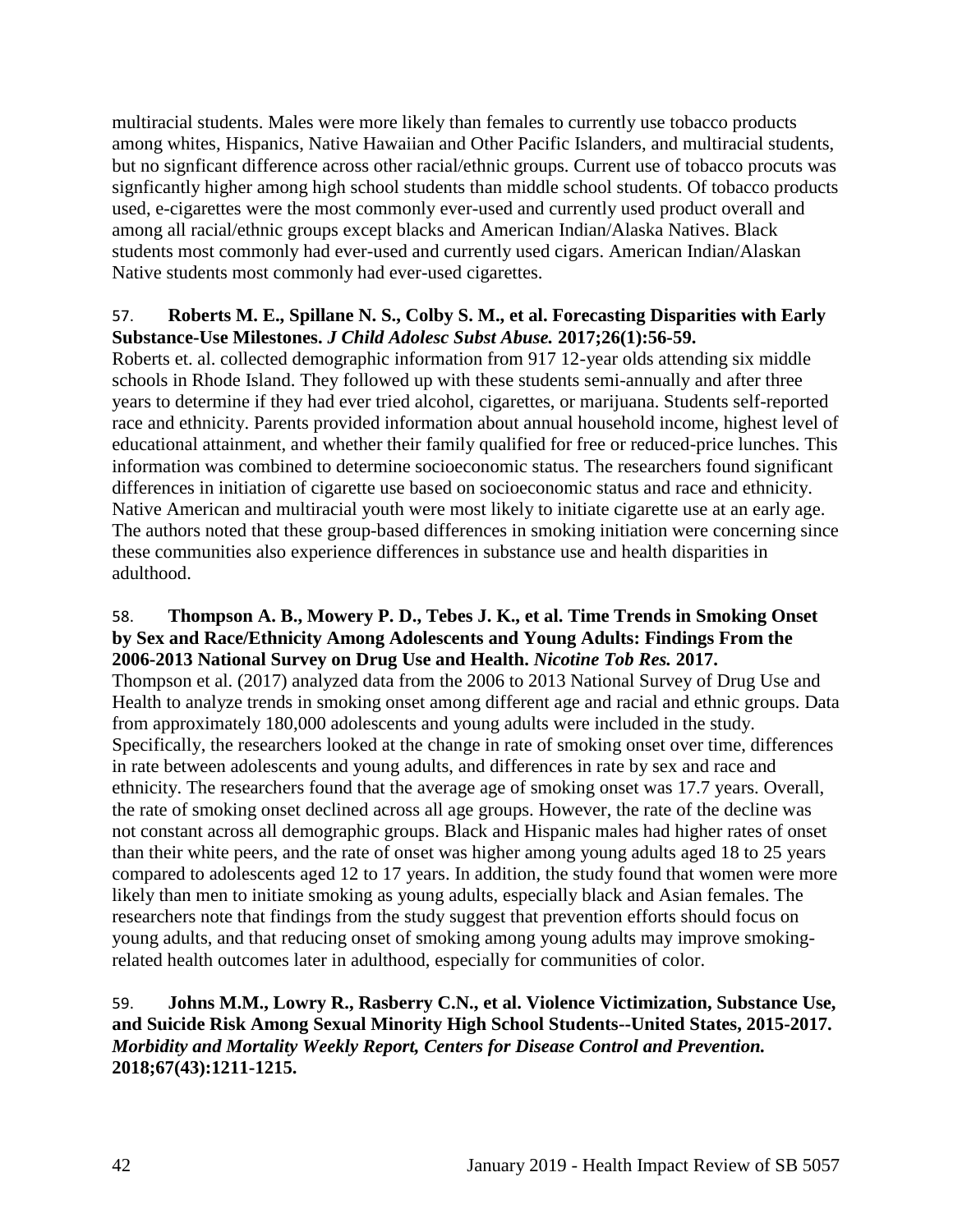The Centers for Disease Control and Prevention found that, "youths identifying as lesbian, gay, bisexual, or another non-heterosexual identity...report more violence victimization, substance use, and suicide risk than do heterosexual youths." They use pooled data to acheive sufficient sample size from the 2015 and 2017 Youth Risk Behavior Surveys to evaluate victimization, substance use, and suicide risk among gay/lesbian, bisexual, not sure, and heterosexual students in grades 9-12. Specific to substance use, the authors evaluated lifetime use of alcohol, cigarettes, and marijuana and found found that lesbian and bisexual females reported signficantly higher use of all three substances. They found that "lesbians reported a higher prevalence of using cigarettes ([adjusted prevalence ratio] = 1.8) and marijuana (1.5) than did heterosexual females...Compared with heterosexual females, bisexual females had a higher prevalence of use of cigarettes (1.8), alcohol (1.2), and marijuana (1.6); females who were not sure of their sexual identity reported a higher prevalence of using cigarettes (1.2)." Among male students, those identifying as bisexual had a higher prevalence of cigarette use (1.4).

## 60. **Day J. K., Fish J. N., Perez-Brumer A., et al. Transgender Youth Substance Use Disparities: Results From a Population-Based Sample.** *J Adolesc Health.* **2017;61(6):729- 735.**

Day et al. (2017) completed a cross-sectional, population-based, representative analysis of substance use among transgender and nontransgender middle and high school students in California. Data was collected as part of the 2013-2015 Biennial Statewide California Student Survey. The sample included 32,072 middle and high school students from across California (71% response rate). Of these students, 335 self-identified as transgender. The sample of students were representative of the California population as a whole. Day concluded that transgender students were 2.5 to 4 times more likely to use tobacco, marijuana, alcohol, and other illicit drugs compared to nontransgender students. For tobacco, approximately 35% of transgender youth reported ever smoking cigarettes. Transgender youth were 2.7 times more likely to have ever smoked cigarettes and 4.2 times more likely to have used cigarettes in the past 30 days compared to nontransgender youth. In addition, transgender students were more likely to have started using cigarettes at an early age and were at higher risk for ever using cigarettes than their nontransgender peers. The increased likelihood of substance use among transgender youth was partially mediated by victimization, mental health, and perceived risk of substance use. Victimization significantly mediated the relationship between gender identity and cigarette use. The authors noted that the study was limited by the measure of gender identity, and by the fact that this analysis was cross-sectional.

#### 61. **Prevention Centers for Disease Control and. Burden of Tobacco Use in the U.S.: Current Cigarette Smoking Among U.S. Adults Aged 18 Years and Older. 2017.**

Evidence indicates that, nationally, cigarette use is higher among active military personnel than among the civilian population. Prevalence of cigarette use is even higher among military personnel who have been deployed. United States data for men from 2007 to 2010 from the National Health Interview Survey indicate that male veterans are significantly more likely than non-veterans to be current smokers in every age group.

## <span id="page-45-0"></span>62. **Behavioral risk factor surveillance system prevalence and trends data: Washington-2011. 2011; Available at:**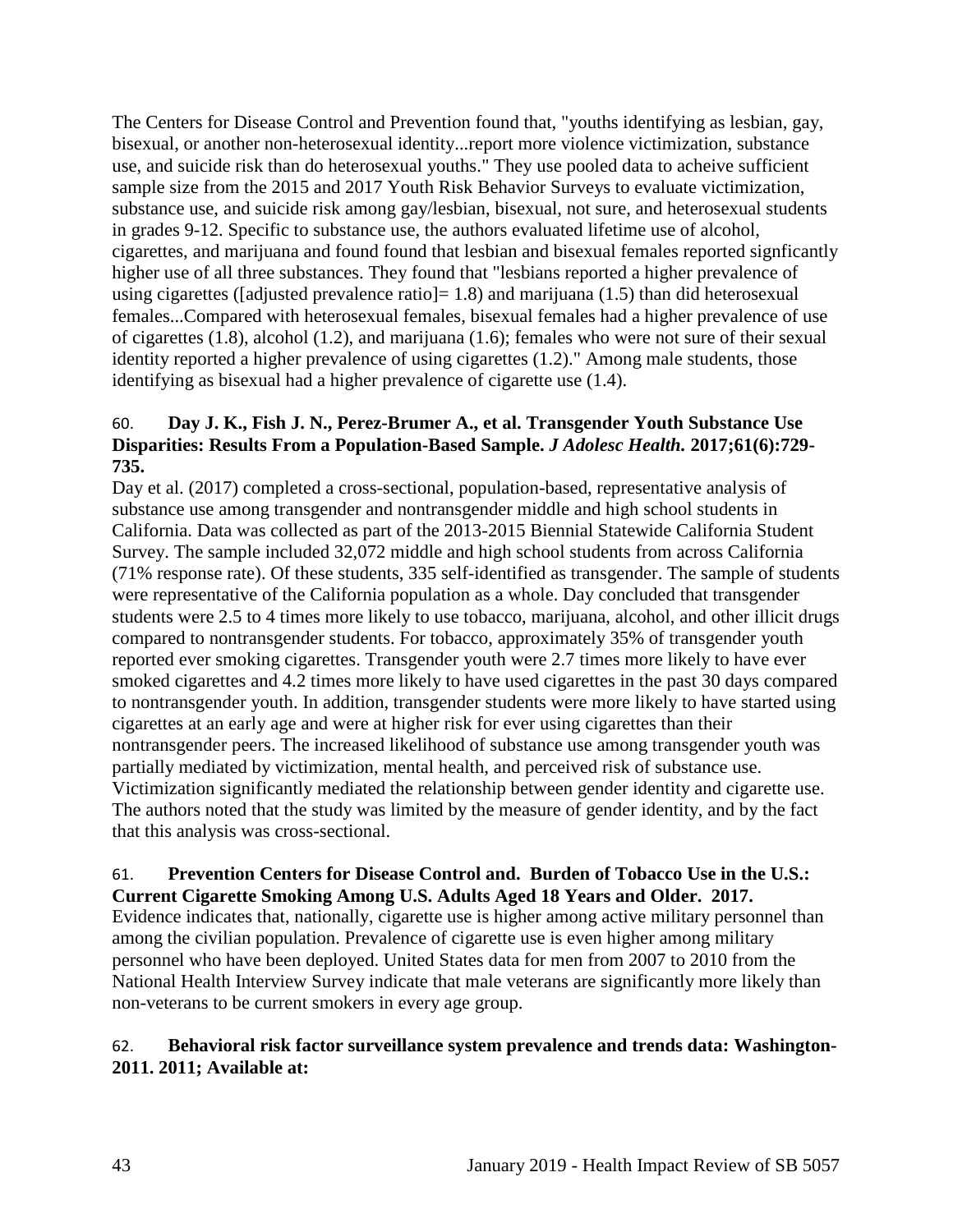## **[http://apps.nccd.cdc.gov/brfss/page.asp?cat=XX&yr=2012&state=WA#XX.](http://apps.nccd.cdc.gov/brfss/page.asp?cat=XX&yr=2012&state=WA#XX) Accessed November 14, 2015.**

Behavioral Risk Factor Surveillance System data from 2011 indicate that young adults of color experience worse health outcomes than their white counterparts on a number of health indicators. While there were too few respondents in this age category to report rates at the state level, nationally these data indicate that black respondents between the ages of 18 and 24 were significantly more likely than white respondents to report that frequent poor physical or mental health prevented them from doing their usual activities. These rates were also higher for Native Hawaiian and other Pacific Islander, American Indian/Alaska Native (AI/AN), and Hispanic participants as well as those that reported multiple races or "other race," however these differences did not reach statistical significance using one year of data. In addition, BRFSS data indicate that a similar number of veteran respondents and non-veteran respondents report currently smoking cigarettes. The rate for veterans is 17.1% (95% CI 14.3-19.9%) and the rate for non-veterans is 17.6% (95% CI 16.4-18.8%). Some of the most vulnerable veterans (e.g. those experiencing homelessness) may not be reached by this telephone survey. Among all respondents, 17.5% (95% CI 16.4-18.6%) reported currently smoking cigarettes.

## <span id="page-46-0"></span>63. **Defense Department of. 2011 Health Related Behavior Survey for Active Duty Service Members. 2011.**

Health Related Behavior Survey data for Active Duty Service Members is a Department of Defense Survey used to track health indicators for the military. Survey data from 2011 indicate that 18% of respondents reported smoking in the past 30 days. Thirty-seven percent indicated that they had smoked in their lifetime, and 19% indicated that they were former smokers.

## 64. **Smith Elizabeth A., Walker S. Poston, Sara A. Jahnke, Nattinee Jitnarin, Christoper Haddock, Ruth Malone. United States Military Tobacco Policy Research: A White Paper. University of California San Francisco and National Development and Research Institutes, Inc.; 2016.**

This report was funded by the National Institutes of Health, and completed by University of California San Francisco. It summarizes current tobacco use among members of the U.S. military and provides an overview of current military tobacco policy. The report states that high smoking prevalence among U.S. military personnel results in training injuries, premature discharge, lower cardiovascular and respiratory health, reduced troop readiness, and high costs for the Department of Defense. Specific to Tobacco 21 laws, this report states that the U.S. Navy decided to comply with Hawaii's Tobacco 21 policy and supported California's efforts to increase the minimum age of purchase. California exempted military personnel from their Tobacco 21 laws.

## 65. **Winickoff Jonathan P., Hartman Lester, Minghua L. Chen, et al. Retail impact of raising tobacco sales age to 21 years.(Report).** *The American Journal of Public Health.*  **2014;104(11):e18.**

Winickoff et al. cite evidence that: 59% of 18 and 19 year olds have been asked by a younger person to buy cigarettes for them; high-school students are less likely to have social connections with adults over 20 than with 18 to 20 year olds; almost 90% of smokers nationally began smoking before the age of 21; and other studies have estimated that raising the tobacco sale age to 21 could reduce tobacco use by 55% for 15 to 17 year olds within seven years. The authors analyzed 2011 National Health Interview Survey data (n=33,014) in order to determine the